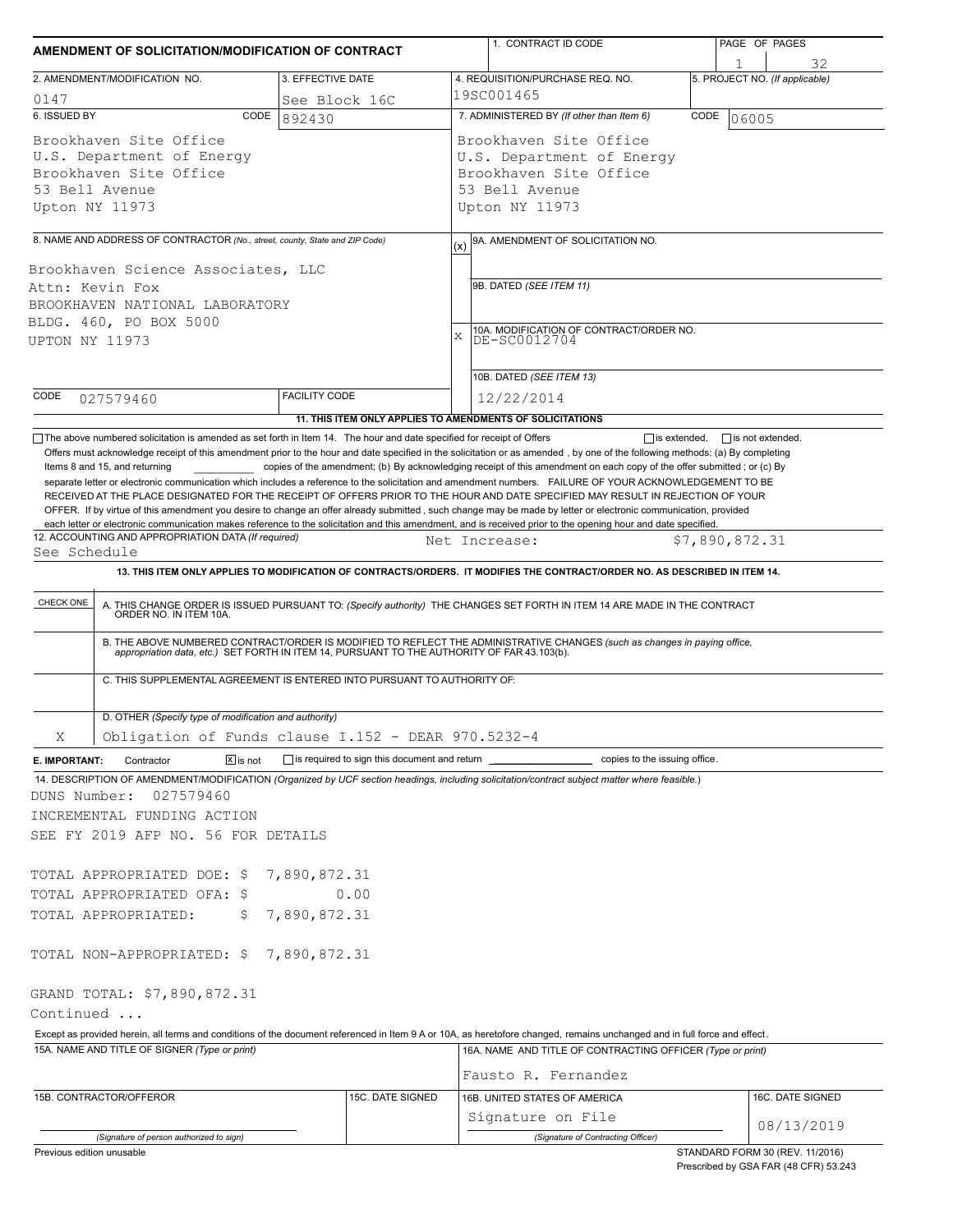**CONTINUATION SHEET** DE-SC0012704/0147 2 32 REFERENCE NO. OF DOCUMENT BEING CONTINUED **A CONTINUED PAGE OF PAGE OF PAGE OF PAGE** 

ITEM NO. ┃ SUPPLIES/SERVICES UNIT PRICE AMOUNT NAME OF OFFEROR OR CONTRACTOR Brookhaven Science Associates, LLC (A)  $(B)$  (B)  $(C)$   $(D)$  (E)  $(E)$  (F) PREVIOUS CONTRACT AMOUNT: \$3,140,739,926.52 NEW CONTRACT AMOUNT: \$3,148,630,798.83 INFORMATION LISTED BELOW IS AUTO-GENERATED CONTENT BY STRIPES: DUNS Number: 027579460 INCREMENTAL FUNDING ACTION SEE FY 2019 AFP NO. 56 FOR DETAILS TOTAL APPROPRIATED DOE: \$ 7,890,872.31 TOTAL APPROPRIATED OFA: \$ 0.00 TOTAL APPROPRIATED: \$ 7,890,872.31 TOTAL NON-APPROPRIATED: \$ 0.00 GRAND TOTAL: \$7,890,872.31 PREVIOUS CONTRACT AMOUNT: \$3,140,739,926.52 NEW CONTRACT AMOUNT: \$3,148,630,798.83 INFORMATION LISTED BELOW IS AUTO-GENERATED CONTENT BY STRIPES: LIST OF CHANGES: Reason for Modification : Funding Only Action Total Amount for this Modification: \$7,890,872.31 New Total Amount for this Version: \$3,148,630,798.83 New Total Amount for this Award: \$3,148,630,798.83 Obligated Amount for this Modification: \$7,890,872.31 New Total Obligated Amount for this Award: \$3,148,630,798.83 CHANGES FOR LINE ITEM NUMBER: 1 Total Amount changed from \$3,140,739,926.52 to \$3,148,630,798.83 Obligated Amount for this modification: \$7,890,872.31 CHANGES FOR DELIVERY LOCATION: 06005 Amount changed from \$3,140,739,926.52 to \$3,148,630,798.83

 NEW ACCOUNTING CODE ADDED: Account code: See AFP dated 08-06-2018 located at BHSO [Appropriated] Fund 00000 Appr Year 0000 Continued ...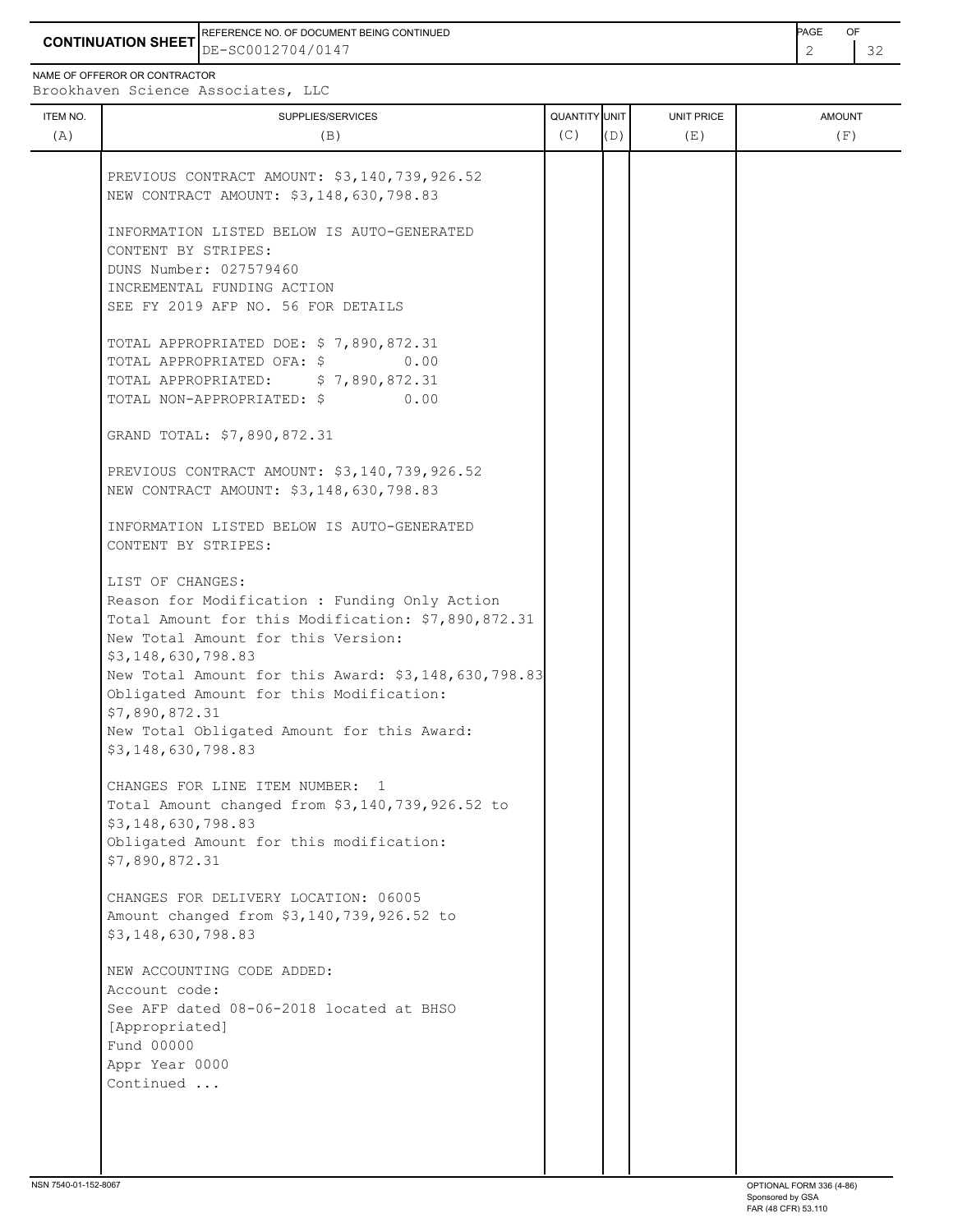**CONTINUATION SHEET** DE-SC0012704/0147 **CONTINUATION SHEET**  $3^{2}$ REFERENCE NO. OF DOCUMENT BEING CONTINUED **A CONTINUED PAGE OF PAGE OF PAGE OF PAGE** 

NAME OF OFFEROR OR CONTRACTOR

## ITEM NO. ┃ SUPPLIES/SERVICES UNIT PRICE AMOUNT Brookhaven Science Associates, LLC (A)  $(B)$  (B)  $(C)$   $(D)$  (E)  $(E)$  (F) Allottee 00 Reporting Entity 000000 Object Class 00000 Program 0000000 Project 0000000 WFO 0000000 Local Use 0000000 Quantity: 0 Amount: \$7,890,872.31 Percent: .25061 Subject To Funding: N Payment Address: Payment - Direct Payment from U.S. Dept of Treasury Delivery Location Code: 06005 Brookhaven Site Office US Department of Energy Brookhaven Site Office 53 Bell Avenue Upton NY 11973 Payment: Payment - Direct Payment from U.S. Dept of Treasury FOB: Destination Period of Performance: 01/05/2015 to 01/04/2020 Change Item 00001 to read as follows(amount shown is the total amount): 00001 Management & Operating Contract for the operations of Brookhaven National Laboratory 3,148,630,798.83 Accounting Info: Estimated value \$650,000,000 per year Fund: 00000 Appr Year: 0000 Allottee: 00 Report Entity: 000000 Object Class: 00000 Program: 0000000 Project: 0000000 WFO: 0000000 Local Use: 0000000 Funded: \$0.00 Accounting Info: See AFP dated 1-14-2015 located at BHSO [Non-App] Fund: 00000 Appr Year: 0000 Allottee: 00 Report Entity: 000000 Object Class: 00000 Program: 0000000 Project: 0000000 WFO: 0000000 Local Use: 0000000 Funded: \$0.00 Accounting Info: Continued ...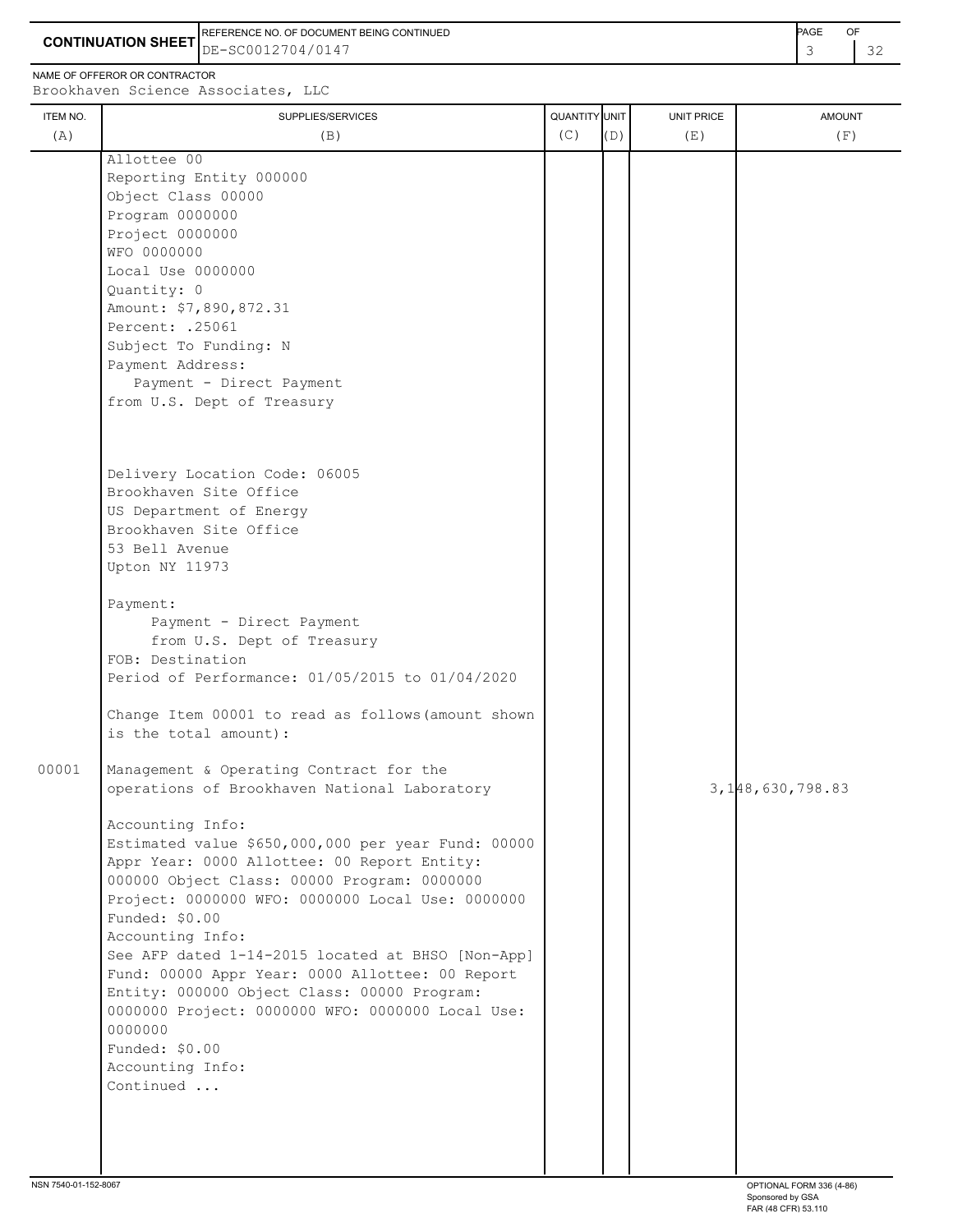**CONTINUATION SHEET** DE-SC0012704/0147 **And the set of the set of the set of the set of the set of the set of the set of the set of the set of the set of the set of the set of the set of the set of the set of the set of th** REFERENCE NO. OF DOCUMENT BEING CONTINUED **Example 2008** PAGE OF

NAME OF OFFEROR OR CONTRACTOR

| ITEM NO. | SUPPLIES/SERVICES                                                                                    | QUANTITY UNIT |     | <b>UNIT PRICE</b> | <b>AMOUNT</b> |
|----------|------------------------------------------------------------------------------------------------------|---------------|-----|-------------------|---------------|
| (A)      | (B)                                                                                                  | (C)           | (D) | (E)               | (F)           |
|          | See AFP dated 1-14-2015 located at BHSO [WFO App]                                                    |               |     |                   |               |
|          | Fund: 00000 Appr Year: 0000 Allottee: 00 Report                                                      |               |     |                   |               |
|          | Entity: 000000 Object Class: 00000 Program:                                                          |               |     |                   |               |
|          | 0000000 Project: 0000000 WFO: 0000000 Local Use:<br>0000000                                          |               |     |                   |               |
|          | Funded: \$0.00                                                                                       |               |     |                   |               |
|          | Accounting Info:                                                                                     |               |     |                   |               |
|          | See AFP dated 1-14-2015 located at BHSO [DOE App]                                                    |               |     |                   |               |
|          | Fund: 00000 Appr Year: 0000 Allottee: 00 Report                                                      |               |     |                   |               |
|          | Entity: 000000 Object Class: 00000 Program:                                                          |               |     |                   |               |
|          | 0000000 Project: 0000000 WFO: 0000000 Local Use:                                                     |               |     |                   |               |
|          | 0000000                                                                                              |               |     |                   |               |
|          | Funded: \$0.00                                                                                       |               |     |                   |               |
|          | Accounting Info:                                                                                     |               |     |                   |               |
|          | See AFP dated 1-26-2015 located at BHSO Fund:                                                        |               |     |                   |               |
|          | 00000 Appr Year: 0000 Allottee: 00 Report Entity:                                                    |               |     |                   |               |
|          | 000000 Object Class: 00000 Program: 0000000                                                          |               |     |                   |               |
|          | Project: 0000000 WFO: 0000000 Local Use: 0000000                                                     |               |     |                   |               |
|          | Funded: \$0.00                                                                                       |               |     |                   |               |
|          | Accounting Info:                                                                                     |               |     |                   |               |
|          | See AFP dated 1-26-2015 located at BHSO [Non-App]<br>Fund: 00000 Appr Year: 0000 Allottee: 00 Report |               |     |                   |               |
|          | Entity: 000000 Object Class: 00000 Program:                                                          |               |     |                   |               |
|          | 0000000 Project: 0000000 WFO: 0000000 Local Use:                                                     |               |     |                   |               |
|          | 0000000                                                                                              |               |     |                   |               |
|          | Funded: \$0.00                                                                                       |               |     |                   |               |
|          | Accounting Info:                                                                                     |               |     |                   |               |
|          | See AFP dated 1-26-2015 located at BHSO [App]                                                        |               |     |                   |               |
|          | Fund: 00000 Appr Year: 0000 Allottee: 00 Report                                                      |               |     |                   |               |
|          | Entity: 000000 Object Class: 00000 Program:                                                          |               |     |                   |               |
|          | 0000000 Project: 0000000 WFO: 0000000 Local Use:                                                     |               |     |                   |               |
|          | 0000000                                                                                              |               |     |                   |               |
|          | Funded: \$0.00                                                                                       |               |     |                   |               |
|          | Accounting Info:                                                                                     |               |     |                   |               |
|          | N/A Fund: 00000 Appr Year: 0000 Allottee: 00<br>Report Entity: 000000 Object Class: 00000            |               |     |                   |               |
|          | Program: 0000000 Project: 0000000 WFO: 0000000                                                       |               |     |                   |               |
|          | Local Use: 0000000                                                                                   |               |     |                   |               |
|          | Funded: \$0.00                                                                                       |               |     |                   |               |
|          | Accounting Info:                                                                                     |               |     |                   |               |
|          | See AFP dated 2-24-2015 located at BHSO Fund:                                                        |               |     |                   |               |
|          | 00000 Appr Year: 0000 Allottee: 00 Report Entity:                                                    |               |     |                   |               |
|          | 000000 Object Class: 00000 Program: 0000000                                                          |               |     |                   |               |
|          | Project: 0000000 WFO: 0000000 Local Use: 0000000                                                     |               |     |                   |               |
|          | Funded: \$0.00                                                                                       |               |     |                   |               |
|          | Accounting Info:                                                                                     |               |     |                   |               |
|          | See AFP dated 2-24-2015 located at BHSO [Non-App]                                                    |               |     |                   |               |
|          | Fund: 00000 Appr Year: 0000 Allottee: 00 Report                                                      |               |     |                   |               |
|          | Entity: 000000 Object Class: 00000 Program:                                                          |               |     |                   |               |
|          | 0000000 Project: 0000000 WFO: 0000000 Local Use:<br>Continued                                        |               |     |                   |               |
|          |                                                                                                      |               |     |                   |               |
|          |                                                                                                      |               |     |                   |               |
|          |                                                                                                      |               |     |                   |               |
|          |                                                                                                      |               |     |                   |               |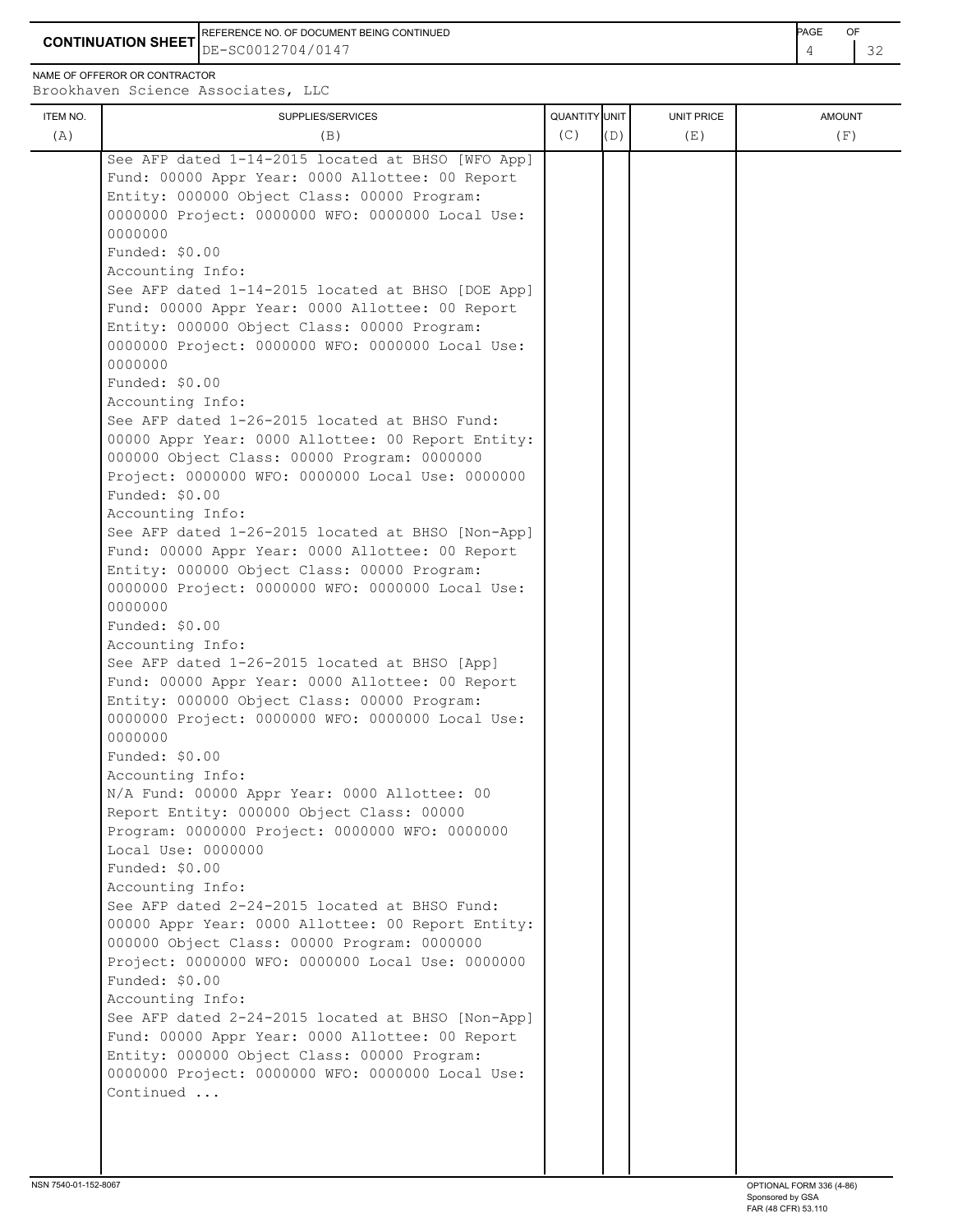**CONTINUATION SHEET** DE-SC0012704/0147 **CONTINUATION SHEET**  $\begin{bmatrix} 5 & 32 \end{bmatrix}$ REFERENCE NO. OF DOCUMENT BEING CONTINUED **EXAMPLE A CONTINUED** 

NAME OF OFFEROR OR CONTRACTOR Brookhaven Science Associates, LLC

| ITEM NO. | SUPPLIES/SERVICES                                                     | QUANTITY UNIT |     | UNIT PRICE | <b>AMOUNT</b> |
|----------|-----------------------------------------------------------------------|---------------|-----|------------|---------------|
| (A)      | (B)                                                                   | (C)           | (D) | (E)        | (F)           |
|          | 0000000                                                               |               |     |            |               |
|          | Funded: \$0.00                                                        |               |     |            |               |
|          | Accounting Info:                                                      |               |     |            |               |
|          | See AFP dated 2-24/25-2015 located at BHSO [App]                      |               |     |            |               |
|          | Fund: 00000 Appr Year: 0000 Allottee: 00 Report                       |               |     |            |               |
|          | Entity: 000000 Object Class: 00000 Program:                           |               |     |            |               |
|          | 0000000 Project: 0000000 WFO: 0000000 Local Use:<br>0000000           |               |     |            |               |
|          | Funded: \$0.00                                                        |               |     |            |               |
|          | Accounting Info:                                                      |               |     |            |               |
|          | See AFP dated 3-27-2015 located at BHSO Fund:                         |               |     |            |               |
|          | 00000 Appr Year: 0000 Allottee: 00 Report Entity:                     |               |     |            |               |
|          | 000000 Object Class: 00000 Program: 0000000                           |               |     |            |               |
|          | Project: 0000000 WFO: 0000000 Local Use: 0000000                      |               |     |            |               |
|          | Funded: \$0.00                                                        |               |     |            |               |
|          | Accounting Info:                                                      |               |     |            |               |
|          | See AFP dated 3-20/27-2015 located at BHSO                            |               |     |            |               |
|          | [Non-App] Fund: 00000 Appr Year: 0000 Allottee:                       |               |     |            |               |
|          | 00 Report Entity: 000000 Object Class: 00000                          |               |     |            |               |
|          | Program: 0000000 Project: 0000000 WFO: 0000000                        |               |     |            |               |
|          | Local Use: 0000000                                                    |               |     |            |               |
|          | Funded: \$0.00                                                        |               |     |            |               |
|          | Accounting Info:<br>See AFP dated 3-20/27-2015 located at BHSO [App]  |               |     |            |               |
|          | Fund: 00000 Appr Year: 0000 Allottee: 00 Report                       |               |     |            |               |
|          | Entity: 000000 Object Class: 00000 Program:                           |               |     |            |               |
|          | 0000000 Project: 0000000 WFO: 0000000 Local Use:                      |               |     |            |               |
|          | 0000000                                                               |               |     |            |               |
|          | Funded: \$0.00                                                        |               |     |            |               |
|          | Accounting Info:                                                      |               |     |            |               |
|          | See AFP dated 4-24-2015 located at BHSO Fund:                         |               |     |            |               |
|          | 00000 Appr Year: 0000 Allottee: 00 Report Entity:                     |               |     |            |               |
|          | 000000 Object Class: 00000 Program: 0000000                           |               |     |            |               |
|          | Project: 0000000 WFO: 0000000 Local Use: 0000000                      |               |     |            |               |
|          | Funded: \$0.00                                                        |               |     |            |               |
|          | Accounting Info:<br>See AFP dated 4-24-2015 located at BHSO [Non-App] |               |     |            |               |
|          | Fund: 00000 Appr Year: 0000 Allottee: 00 Report                       |               |     |            |               |
|          | Entity: 000000 Object Class: 00000 Program:                           |               |     |            |               |
|          | 0000000 Project: 0000000 WFO: 0000000 Local Use:                      |               |     |            |               |
|          | 0000000                                                               |               |     |            |               |
|          | Funded: \$0.00                                                        |               |     |            |               |
|          | Accounting Info:                                                      |               |     |            |               |
|          | See AFP dated 4-24-2015 located at BHSO [App]                         |               |     |            |               |
|          | Fund: 00000 Appr Year: 0000 Allottee: 00 Report                       |               |     |            |               |
|          | Entity: 000000 Object Class: 00000 Program:                           |               |     |            |               |
|          | 0000000 Project: 0000000 WFO: 0000000 Local Use:                      |               |     |            |               |
|          | 0000000                                                               |               |     |            |               |
|          | Funded: \$0.00                                                        |               |     |            |               |
|          | Accounting Info:<br>Continued                                         |               |     |            |               |
|          |                                                                       |               |     |            |               |
|          |                                                                       |               |     |            |               |
|          |                                                                       |               |     |            |               |
|          |                                                                       |               |     |            |               |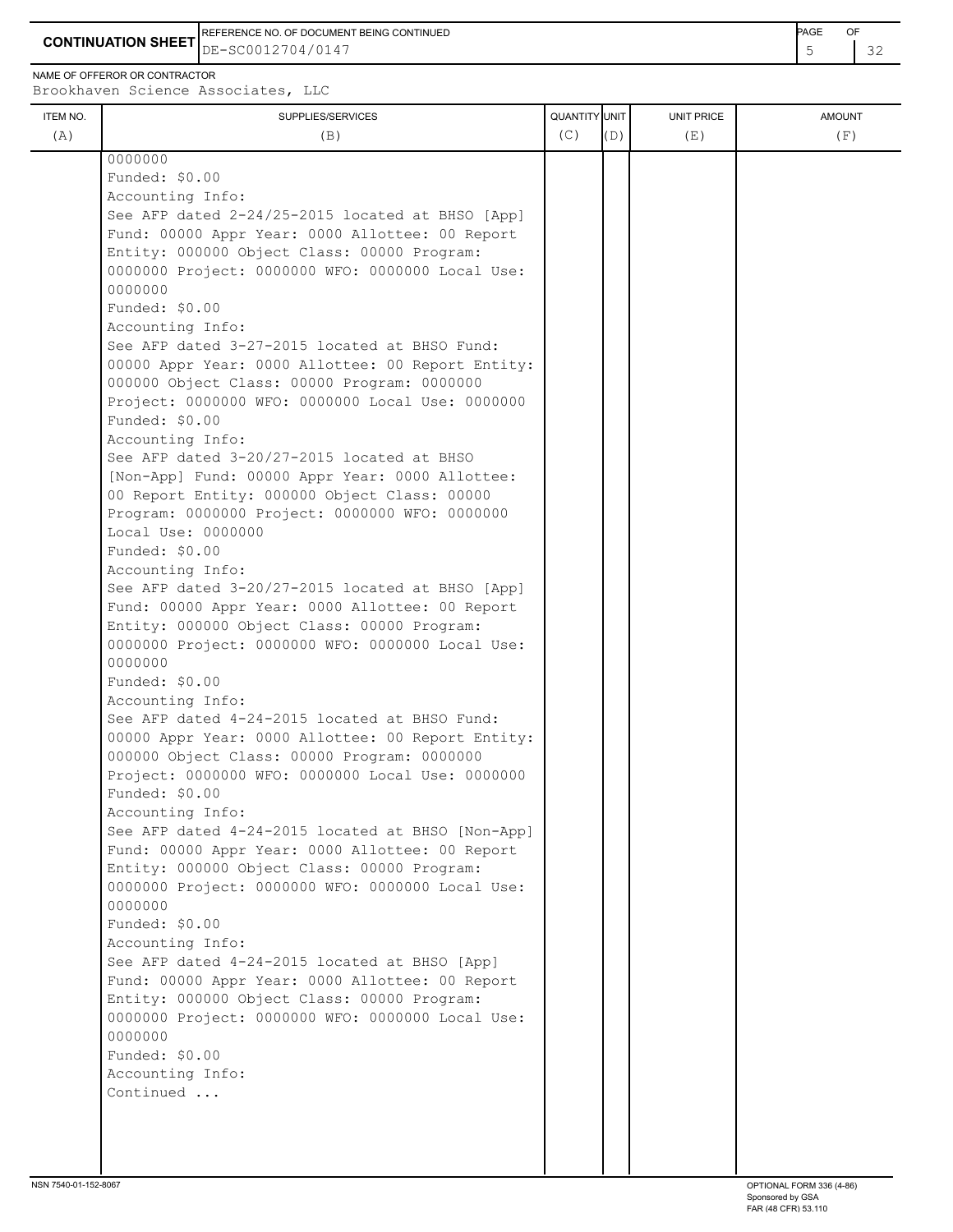**CONTINUATION SHEET** DE-SC0012704/0147 **CONTINUATION SHEET**  $\begin{bmatrix} 6 & 32 \end{bmatrix}$ REFERENCE NO. OF DOCUMENT BEING CONTINUED **EXAMPLE A CONTINUED** 

NAME OF OFFEROR OR CONTRACTOR

| ITEM NO.<br>(A) | SUPPLIES/SERVICES<br>(B)                                                                  | QUANTITY UNIT<br>(C) | (D) | <b>UNIT PRICE</b><br>(E) | <b>AMOUNT</b><br>(F) |
|-----------------|-------------------------------------------------------------------------------------------|----------------------|-----|--------------------------|----------------------|
|                 |                                                                                           |                      |     |                          |                      |
|                 | N/A Fund: 00000 Appr Year: 0000 Allottee: 00<br>Report Entity: 000000 Object Class: 00000 |                      |     |                          |                      |
|                 | Program: 0000000 Project: 0000000 WFO: 0000000                                            |                      |     |                          |                      |
|                 | Local Use: 0000000                                                                        |                      |     |                          |                      |
|                 | Funded: \$0.00                                                                            |                      |     |                          |                      |
|                 | Accounting Info:                                                                          |                      |     |                          |                      |
|                 | See AFP dated 5-7/27-2015 located at BHSO Fund:                                           |                      |     |                          |                      |
|                 | 00000 Appr Year: 0000 Allottee: 00 Report Entity:                                         |                      |     |                          |                      |
|                 | 000000 Object Class: 00000 Program: 0000000                                               |                      |     |                          |                      |
|                 | Project: 0000000 WFO: 0000000 Local Use: 0000000                                          |                      |     |                          |                      |
|                 | Funded: \$0.00                                                                            |                      |     |                          |                      |
|                 | Accounting Info:                                                                          |                      |     |                          |                      |
|                 | See AFP dated 5-7/27-2015 located at BHSO                                                 |                      |     |                          |                      |
|                 | [Non-App] Fund: 00000 Appr Year: 0000 Allottee:                                           |                      |     |                          |                      |
|                 | 00 Report Entity: 000000 Object Class: 00000                                              |                      |     |                          |                      |
|                 | Program: 0000000 Project: 0000000 WFO: 0000000<br>Local Use: 0000000                      |                      |     |                          |                      |
|                 | Funded: \$0.00                                                                            |                      |     |                          |                      |
|                 | Accounting Info:                                                                          |                      |     |                          |                      |
|                 | See AFP dated 5-7/27-2015 located at BHSO [App]                                           |                      |     |                          |                      |
|                 | Fund: 00000 Appr Year: 0000 Allottee: 00 Report                                           |                      |     |                          |                      |
|                 | Entity: 000000 Object Class: 00000 Program:                                               |                      |     |                          |                      |
|                 | 0000000 Project: 0000000 WFO: 0000000 Local Use:                                          |                      |     |                          |                      |
|                 | 0000000                                                                                   |                      |     |                          |                      |
|                 | Funded: \$0.00                                                                            |                      |     |                          |                      |
|                 | Accounting Info:                                                                          |                      |     |                          |                      |
|                 | See AFP dated 6-4-2015 located at BHSO Fund:                                              |                      |     |                          |                      |
|                 | 00000 Appr Year: 0000 Allottee: 00 Report Entity:                                         |                      |     |                          |                      |
|                 | 000000 Object Class: 00000 Program: 0000000                                               |                      |     |                          |                      |
|                 | Project: 0000000 WFO: 0000000 Local Use: 0000000<br>Funded: \$0.00                        |                      |     |                          |                      |
|                 | Accounting Info:                                                                          |                      |     |                          |                      |
|                 | See AFP dated 06-26-2015 located at BHSO Fund:                                            |                      |     |                          |                      |
|                 | 00000 Appr Year: 0000 Allottee: 00 Report Entity:                                         |                      |     |                          |                      |
|                 | 000000 Object Class: 00000 Program: 0000000                                               |                      |     |                          |                      |
|                 | Project: 0000000 WFO: 0000000 Local Use: 0000000                                          |                      |     |                          |                      |
|                 | Funded: \$0.00                                                                            |                      |     |                          |                      |
|                 | Accounting Info:                                                                          |                      |     |                          |                      |
|                 | See AFP dated 6-26-2015 located at BHSO [Non-App]                                         |                      |     |                          |                      |
|                 | Fund: 00000 Appr Year: 0000 Allottee: 00 Report                                           |                      |     |                          |                      |
|                 | Entity: 000000 Object Class: 00000 Program:                                               |                      |     |                          |                      |
|                 | 0000000 Project: 0000000 WFO: 0000000 Local Use:                                          |                      |     |                          |                      |
|                 | 0000000<br>Funded: \$0.00                                                                 |                      |     |                          |                      |
|                 | Accounting Info:                                                                          |                      |     |                          |                      |
|                 | See AFP dated 6-26-2015 located at BHSO [App]                                             |                      |     |                          |                      |
|                 | Fund: 00000 Appr Year: 0000 Allottee: 00 Report                                           |                      |     |                          |                      |
|                 | Entity: 000000 Object Class: 00000 Program:                                               |                      |     |                          |                      |
|                 | 0000000 Project: 0000000 WFO: 0000000 Local Use:                                          |                      |     |                          |                      |
|                 | 0000000                                                                                   |                      |     |                          |                      |
|                 | Continued                                                                                 |                      |     |                          |                      |
|                 |                                                                                           |                      |     |                          |                      |
|                 |                                                                                           |                      |     |                          |                      |
|                 |                                                                                           |                      |     |                          |                      |
|                 |                                                                                           |                      |     |                          |                      |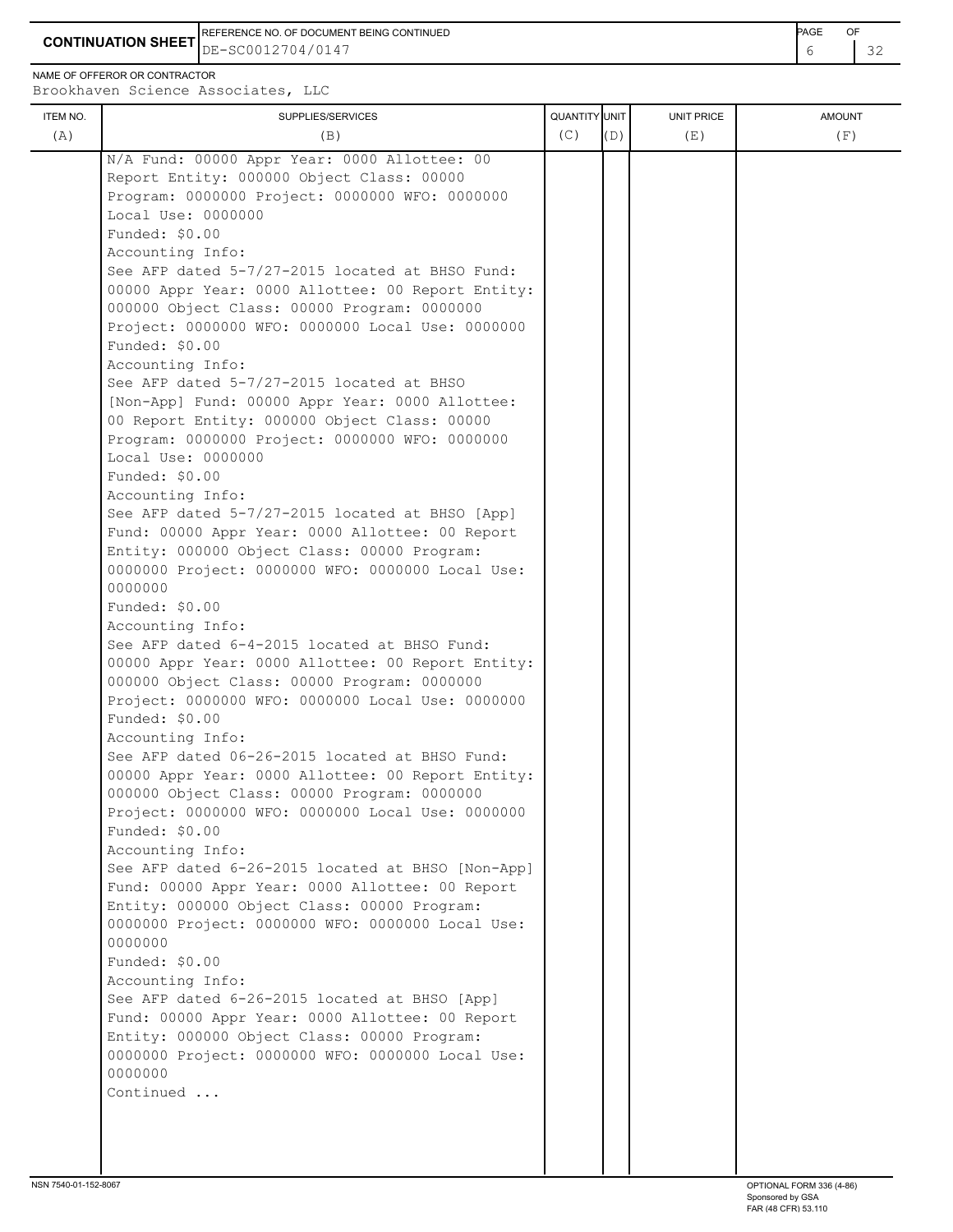**CONTINUATION SHEET** DE-SC0012704/0147 22 REFERENCE NO. OF DOCUMENT BEING CONTINUED **Example 20 and 20 and 20 and 20 and 20 and 20 and 20 and 20 and 20 and 20 and 20 and 20 and 20 and 20 and 20 and 20 and 20 and 20 and 20 and 20 and 20 and 20 and 20 and 20 and 20** 

NAME OF OFFEROR OR CONTRACTOR

| ITEM NO. | SUPPLIES/SERVICES                                 | QUANTITY UNIT |     | <b>UNIT PRICE</b> | <b>AMOUNT</b> |
|----------|---------------------------------------------------|---------------|-----|-------------------|---------------|
| (A)      | (B)                                               | (C)           | (D) | (E)               | (F)           |
|          | Funded: \$0.00                                    |               |     |                   |               |
|          | Accounting Info:                                  |               |     |                   |               |
|          | See AFP dated 6-25-2015 located at BHSO Fund:     |               |     |                   |               |
|          | 00000 Appr Year: 0000 Allottee: 00 Report Entity: |               |     |                   |               |
|          | 000000 Object Class: 00000 Program: 0000000       |               |     |                   |               |
|          | Project: 0000000 WFO: 0000000 Local Use: 0000000  |               |     |                   |               |
|          | Funded: \$0.00                                    |               |     |                   |               |
|          | Accounting Info:                                  |               |     |                   |               |
|          | N/A Fund: 00000 Appr Year: 0000 Allottee: 00      |               |     |                   |               |
|          | Report Entity: 000000 Object Class: 00000         |               |     |                   |               |
|          | Program: 0000000 Project: 0000000 WFO: 0000000    |               |     |                   |               |
|          | Local Use: 0000000                                |               |     |                   |               |
|          | Funded: \$0.00                                    |               |     |                   |               |
|          | Accounting Info:                                  |               |     |                   |               |
|          | See AFP dated 7/28/2015 Fund: 00000 Appr Year:    |               |     |                   |               |
|          | 0000 Allottee: 00 Report Entity: 000000 Object    |               |     |                   |               |
|          | Class: 00000 Program: 0000000 Project: 0000000    |               |     |                   |               |
|          | WFO: 0000000 Local Use: 0000000                   |               |     |                   |               |
|          | Funded: \$0.00                                    |               |     |                   |               |
|          | Accounting Info:                                  |               |     |                   |               |
|          | See AFP dated 7/9/2015 & 7/28/2015 located at     |               |     |                   |               |
|          | BHSO [Non-App] Fund: 00000 Appr Year: 0000        |               |     |                   |               |
|          | Allottee: 00 Report Entity: 000000 Object Class:  |               |     |                   |               |
|          | 00000 Program: 0000000 Project: 0000000 WFO:      |               |     |                   |               |
|          | 0000000 Local Use: 0000000                        |               |     |                   |               |
|          | Funded: \$0.00                                    |               |     |                   |               |
|          | Accounting Info:                                  |               |     |                   |               |
|          | See AFP dated 7/9/2015 & 7/28/2015 located at     |               |     |                   |               |
|          | BHSO [App] Fund: 00000 Appr Year: 0000 Allottee:  |               |     |                   |               |
|          | 00 Report Entity: 000000 Object Class: 00000      |               |     |                   |               |
|          | Program: 0000000 Project: 0000000 WFO: 0000000    |               |     |                   |               |
|          | Local Use: 0000000                                |               |     |                   |               |
|          | Funded: \$0.00                                    |               |     |                   |               |
|          | Accounting Info:                                  |               |     |                   |               |
|          | See AFP dated 8-21-2015 located at BHSO Fund:     |               |     |                   |               |
|          | 00000 Appr Year: 0000 Allottee: 00 Report Entity: |               |     |                   |               |
|          | 000000 Object Class: 00000 Program: 0000000       |               |     |                   |               |
|          | Project: 0000000 WFO: 0000000 Local Use: 0000000  |               |     |                   |               |
|          | Funded: \$0.00                                    |               |     |                   |               |
|          | Accounting Info:                                  |               |     |                   |               |
|          | See AFP dated 8/25/2015 Fund: 00000 Appr Year:    |               |     |                   |               |
|          | 0000 Allottee: 00 Report Entity: 000000 Object    |               |     |                   |               |
|          | Class: 00000 Program: 0000000 Project: 0000000    |               |     |                   |               |
|          | WFO: 0000000 Local Use: 0000000                   |               |     |                   |               |
|          | Funded: \$0.00                                    |               |     |                   |               |
|          | Accounting Info:                                  |               |     |                   |               |
|          | See AFP dated 8/12/2015 & 8/25/2015 located at    |               |     |                   |               |
|          | BHSO [Non-App] Fund: 00000 Appr Year: 0000        |               |     |                   |               |
|          | Allottee: 00 Report Entity: 000000 Object Class:  |               |     |                   |               |
|          | 00000 Program: 0000000 Project: 0000000 WFO:      |               |     |                   |               |
|          | Continued                                         |               |     |                   |               |
|          |                                                   |               |     |                   |               |
|          |                                                   |               |     |                   |               |
|          |                                                   |               |     |                   |               |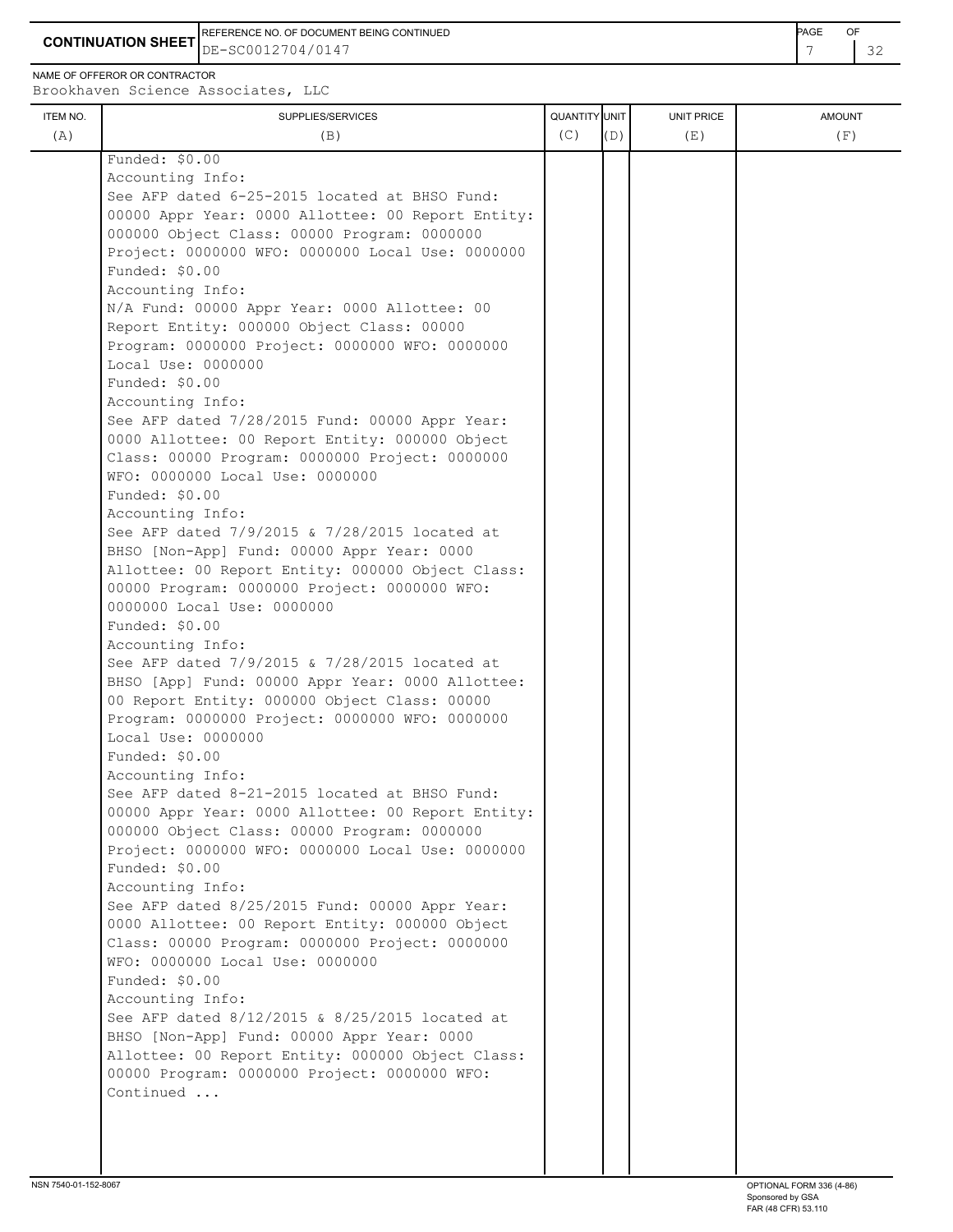**CONTINUATION SHEET** DE-SC0012704/0147 **8** 32 REFERENCE NO. OF DOCUMENT BEING CONTINUED **EXAMPLE 2008** PAGE OF

NAME OF OFFEROR OR CONTRACTOR

| ITEM NO. | SUPPLIES/SERVICES                                | QUANTITY UNIT |     | UNIT PRICE | <b>AMOUNT</b> |
|----------|--------------------------------------------------|---------------|-----|------------|---------------|
| (A)      | (B)                                              | (C)           | (D) | (E)        | (F)           |
|          | 0000000 Local Use: 0000000                       |               |     |            |               |
|          | Funded: \$0.00                                   |               |     |            |               |
|          | Accounting Info:                                 |               |     |            |               |
|          | See AFP dated 8/12/2015 & 8/25/2015 located at   |               |     |            |               |
|          | BHSO [App] Fund: 00000 Appr Year: 0000 Allottee: |               |     |            |               |
|          | 00 Report Entity: 000000 Object Class: 00000     |               |     |            |               |
|          | Program: 0000000 Project: 0000000 WFO: 0000000   |               |     |            |               |
|          | Local Use: 0000000                               |               |     |            |               |
|          | Funded: \$0.00                                   |               |     |            |               |
|          | Accounting Info:                                 |               |     |            |               |
|          | See AFP dated 9-24-2015 Fund: 00000 Appr Year:   |               |     |            |               |
|          | 0000 Allottee: 00 Report Entity: 000000 Object   |               |     |            |               |
|          | Class: 00000 Program: 0000000 Project: 0000000   |               |     |            |               |
|          | WFO: 0000000 Local Use: 0000000                  |               |     |            |               |
|          | Funded: \$0.00                                   |               |     |            |               |
|          | Accounting Info:                                 |               |     |            |               |
|          | See AFP dated 9/28/2015 Fund: 00000 Appr Year:   |               |     |            |               |
|          | 0000 Allottee: 00 Report Entity: 000000 Object   |               |     |            |               |
|          | Class: 00000 Program: 0000000 Project: 0000000   |               |     |            |               |
|          | WFO: 0000000 Local Use: 0000000                  |               |     |            |               |
|          | Funded: \$0.00                                   |               |     |            |               |
|          | Accounting Info:                                 |               |     |            |               |
|          | See AFP dated 9/24/2015 & 9/28/2015 located at   |               |     |            |               |
|          | BHSO [Non-App] Fund: 00000 Appr Year: 0000       |               |     |            |               |
|          | Allottee: 00 Report Entity: 000000 Object Class: |               |     |            |               |
|          | 00000 Program: 0000000 Project: 0000000 WFO:     |               |     |            |               |
|          | 0000000 Local Use: 0000000                       |               |     |            |               |
|          | Funded: \$0.00                                   |               |     |            |               |
|          | Accounting Info:                                 |               |     |            |               |
|          | See AFP dated 9/24/2015 & 9/28/2015 located at   |               |     |            |               |
|          | BHSO [App] Fund: 00000 Appr Year: 0000 Allottee: |               |     |            |               |
|          | 00 Report Entity: 000000 Object Class: 00000     |               |     |            |               |
|          | Program: 0000000 Project: 0000000 WFO: 0000000   |               |     |            |               |
|          | Local Use: 0000000                               |               |     |            |               |
|          | Funded: \$0.00                                   |               |     |            |               |
|          | Accounting Info:                                 |               |     |            |               |
|          | Fund: 00000 Appr Year: 0000 Allottee: 00 Report  |               |     |            |               |
|          | Entity: 000000 Object Class: 00000 Program:      |               |     |            |               |
|          | 0000000 Project: 0000000 WFO: 0000000 Local Use: |               |     |            |               |
|          | 0000000                                          |               |     |            |               |
|          | Funded: \$0.00                                   |               |     |            |               |
|          | Accounting Info:                                 |               |     |            |               |
|          | See AFP dated 10-27-2015 Fund: 00000 Appr Year:  |               |     |            |               |
|          | 0000 Allottee: 00 Report Entity: 000000 Object   |               |     |            |               |
|          | Class: 00000 Program: 0000000 Project: 0000000   |               |     |            |               |
|          | WFO: 0000000 Local Use: 0000000                  |               |     |            |               |
|          | Funded: \$0.00                                   |               |     |            |               |
|          | Accounting Info:                                 |               |     |            |               |
|          | See AFP dated 10/27/2015 located at BHSO         |               |     |            |               |
|          | [Non-App] Fund: 00000 Appr Year: 0000 Allottee:  |               |     |            |               |
|          | Continued                                        |               |     |            |               |
|          |                                                  |               |     |            |               |
|          |                                                  |               |     |            |               |
|          |                                                  |               |     |            |               |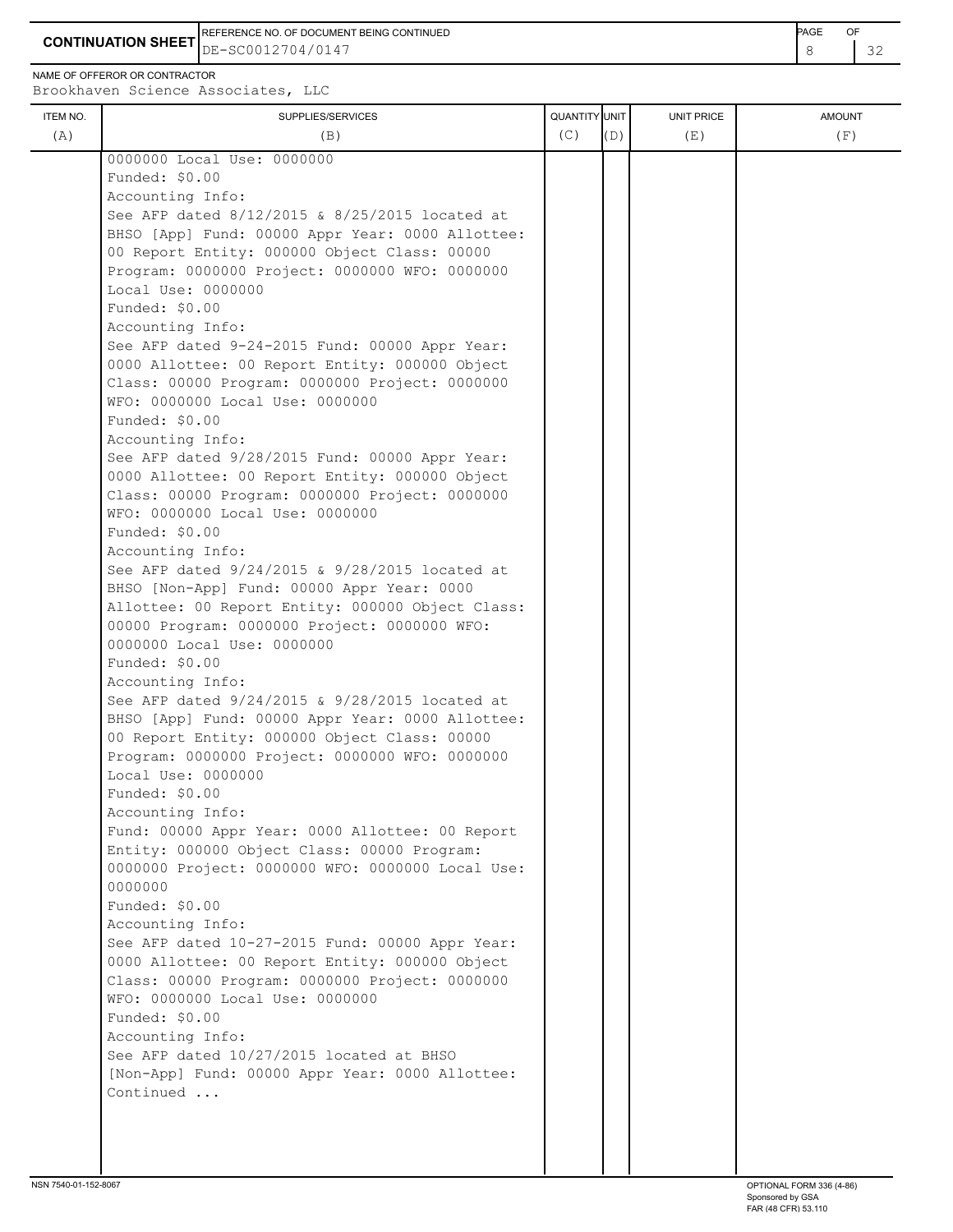**CONTINUATION SHEET** DE-SC0012704/0147 **CONTINUATION SHEET**  $\begin{bmatrix} 9 & 32 \end{bmatrix}$ REFERENCE NO. OF DOCUMENT BEING CONTINUED **Example 2008** PAGE OF

NAME OF OFFEROR OR CONTRACTOR

| ITEM NO. | DIOOKHQVCH DOICHCC ASSOCIACCS, BBC<br>SUPPLIES/SERVICES                                          | QUANTITY UNIT |     | <b>UNIT PRICE</b> | <b>AMOUNT</b> |
|----------|--------------------------------------------------------------------------------------------------|---------------|-----|-------------------|---------------|
| (A)      | (B)                                                                                              | (C)           | (D) | (E)               | (F)           |
|          | 00 Report Entity: 000000 Object Class: 00000                                                     |               |     |                   |               |
|          | Program: 0000000 Project: 0000000 WFO: 0000000                                                   |               |     |                   |               |
|          | Local Use: 0000000                                                                               |               |     |                   |               |
|          | Funded: \$0.00                                                                                   |               |     |                   |               |
|          | Accounting Info:                                                                                 |               |     |                   |               |
|          | See AFP dated 10/27/2015 located at BHSO [App]                                                   |               |     |                   |               |
|          | Fund: 00000 Appr Year: 0000 Allottee: 00 Report                                                  |               |     |                   |               |
|          | Entity: 000000 Object Class: 00000 Program:                                                      |               |     |                   |               |
|          | 0000000 Project: 0000000 WFO: 0000000 Local Use:                                                 |               |     |                   |               |
|          | 0000000                                                                                          |               |     |                   |               |
|          | Funded: \$0.00                                                                                   |               |     |                   |               |
|          | Accounting Info:                                                                                 |               |     |                   |               |
|          | See AFP dated 11-23/24-2015 located at BHSO Fund:                                                |               |     |                   |               |
|          | 00000 Appr Year: 0000 Allottee: 00 Report Entity:                                                |               |     |                   |               |
|          | 000000 Object Class: 00000 Program: 0000000<br>Project: 0000000 WFO: 0000000 Local Use: 0000000  |               |     |                   |               |
|          | Funded: \$0.00                                                                                   |               |     |                   |               |
|          | Accounting Info:                                                                                 |               |     |                   |               |
|          | See AFP dated 11/23/2015 located at BHSO                                                         |               |     |                   |               |
|          | [Non-App] Fund: 00000 Appr Year: 0000 Allottee:                                                  |               |     |                   |               |
|          | 00 Report Entity: 000000 Object Class: 00000                                                     |               |     |                   |               |
|          | Program: 0000000 Project: 0000000 WFO: 0000000                                                   |               |     |                   |               |
|          | Local Use: 0000000                                                                               |               |     |                   |               |
|          | Funded: \$0.00                                                                                   |               |     |                   |               |
|          | Accounting Info:                                                                                 |               |     |                   |               |
|          | See AFP dated 11/24/2015 located at BHSO [App]                                                   |               |     |                   |               |
|          | Fund: 00000 Appr Year: 0000 Allottee: 00 Report                                                  |               |     |                   |               |
|          | Entity: 000000 Object Class: 00000 Program:                                                      |               |     |                   |               |
|          | 0000000 Project: 0000000 WFO: 0000000 Local Use:                                                 |               |     |                   |               |
|          | 0000000                                                                                          |               |     |                   |               |
|          | Funded: \$0.00                                                                                   |               |     |                   |               |
|          | Accounting Info:                                                                                 |               |     |                   |               |
|          | See AFP dated 12/21/15 located at BHSO Fund:                                                     |               |     |                   |               |
|          | 00000 Appr Year: 0000 Allottee: 00 Report Entity:<br>000000 Object Class: 00000 Program: 0000000 |               |     |                   |               |
|          | Project: 0000000 WFO: 0000000 Local Use: 0000000                                                 |               |     |                   |               |
|          | Funded: \$0.00                                                                                   |               |     |                   |               |
|          | Accounting Info:                                                                                 |               |     |                   |               |
|          | See AFP dated 12/21/2015 located at BHSO                                                         |               |     |                   |               |
|          | [Non-App] Fund: 00000 Appr Year: 0000 Allottee:                                                  |               |     |                   |               |
|          | 00 Report Entity: 000000 Object Class: 00000                                                     |               |     |                   |               |
|          | Program: 0000000 Project: 0000000 WFO: 0000000                                                   |               |     |                   |               |
|          | Local Use: 0000000                                                                               |               |     |                   |               |
|          | Funded: \$0.00                                                                                   |               |     |                   |               |
|          | Accounting Info:                                                                                 |               |     |                   |               |
|          | See AFP dated 12/21/2015 located at BHSO [App]                                                   |               |     |                   |               |
|          | Fund: 00000 Appr Year: 0000 Allottee: 00 Report                                                  |               |     |                   |               |
|          | Entity: 000000 Object Class: 00000 Program:                                                      |               |     |                   |               |
|          | 0000000 Project: 0000000 WFO: 0000000 Local Use:                                                 |               |     |                   |               |
|          | 0000000                                                                                          |               |     |                   |               |
|          | Continued                                                                                        |               |     |                   |               |
|          |                                                                                                  |               |     |                   |               |
|          |                                                                                                  |               |     |                   |               |
|          |                                                                                                  |               |     |                   |               |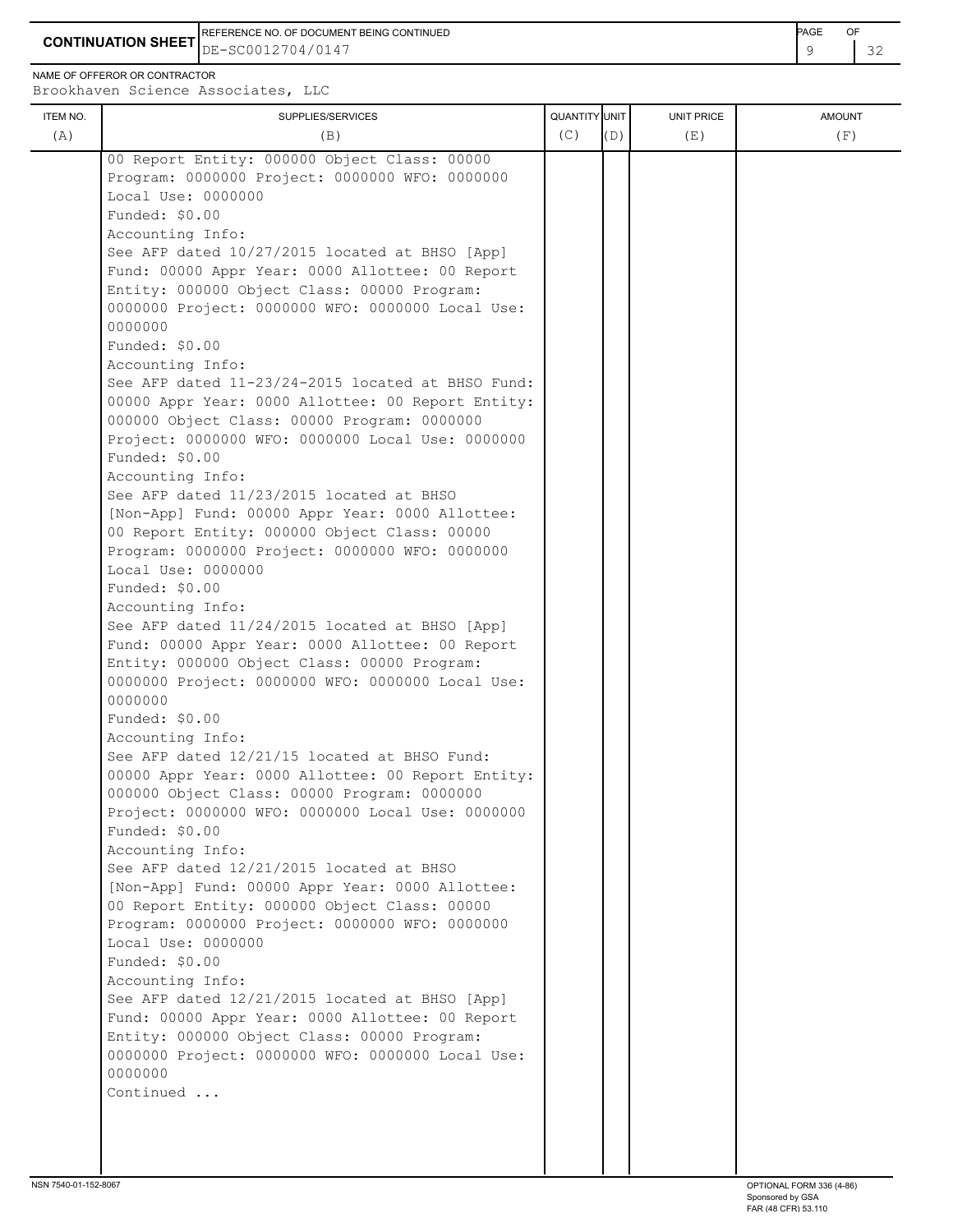**CONTINUATION SHEET**  $DE-SC0012704/0147$   $10$ REFERENCE NO. OF DOCUMENT BEING CONTINUED **AGE OF A SECOND ACTION OF A SECOND-** PAGE OF

DE-SC0012704/0147

NAME OF OFFEROR OR CONTRACTOR

ITEM NO. ┃ SUPPLIES/SERVICES UNIT PRICE AMOUNT Brookhaven Science Associates, LLC (A)  $(B)$  (B)  $(C)$   $(D)$  (E)  $(E)$  (F) Funded: \$0.00 Accounting Info: See AFP dated 1/27/15 located at BHSO Fund: 00000 Appr Year: 0000 Allottee: 00 Report Entity: 000000 Object Class: 00000 Program: 0000000 Project: 0000000 WFO: 0000000 Local Use: 0000000 Funded: \$0.00 Accounting Info: See AFP dated 1/6/2016, 1/7/2016, 1/27/2016 located at BHSO [Non-App] Fund: 00000 Appr Year: 0000 Allottee: 00 Report Entity: 000000 Object Class: 00000 Program: 0000000 Project: 0000000 WFO: 0000000 Local Use: 0000000 Funded: \$0.00 Accounting Info: See AFP dated 1/6/2016, 1/7/2016, 1/27/2016 located at BHSO [App] Fund: 00000 Appr Year: 0000 Allottee: 00 Report Entity: 000000 Object Class: 00000 Program: 0000000 Project: 0000000 WFO: 0000000 Local Use: 0000000 Funded: \$0.00 Accounting Info: Fund: 00000 Appr Year: 0000 Allottee: 00 Report Entity: 000000 Object Class: 00000 Program: 0000000 Project: 0000000 WFO: 0000000 Local Use: 0000000 Funded: \$0.00 Accounting Info: See AFP dated 2/23/16 located at BHSO Fund: 00000 Appr Year: 0000 Allottee: 00 Report Entity: 000000 Object Class: 00000 Program: 0000000 Project: 0000000 WFO: 0000000 Local Use: 0000000 Funded: \$0.00 Accounting Info: See AFP dated 2/3/16, 2/5/16, 2/23/16 located at BHSO [Non-App] Fund: 00000 Appr Year: 0000 Allottee: 00 Report Entity: 000000 Object Class: 00000 Program: 0000000 Project: 0000000 WFO: 0000000 Local Use: 0000000 Funded: \$0.00 Accounting Info: See AFP dated 2/3/16, 2/5/16, 2/23/16, 2/25/2016 located at BHSO [App] Fund: 00000 Appr Year: 0000 Allottee: 00 Report Entity: 000000 Object Class: 00000 Program: 0000000 Project: 0000000 WFO: 0000000 Local Use: 0000000 Funded: \$0.00 Accounting Info: See AFP dated 3/24/16 located at BHSO Fund: 00000 Appr Year: 0000 Allottee: 00 Report Entity: Continued ...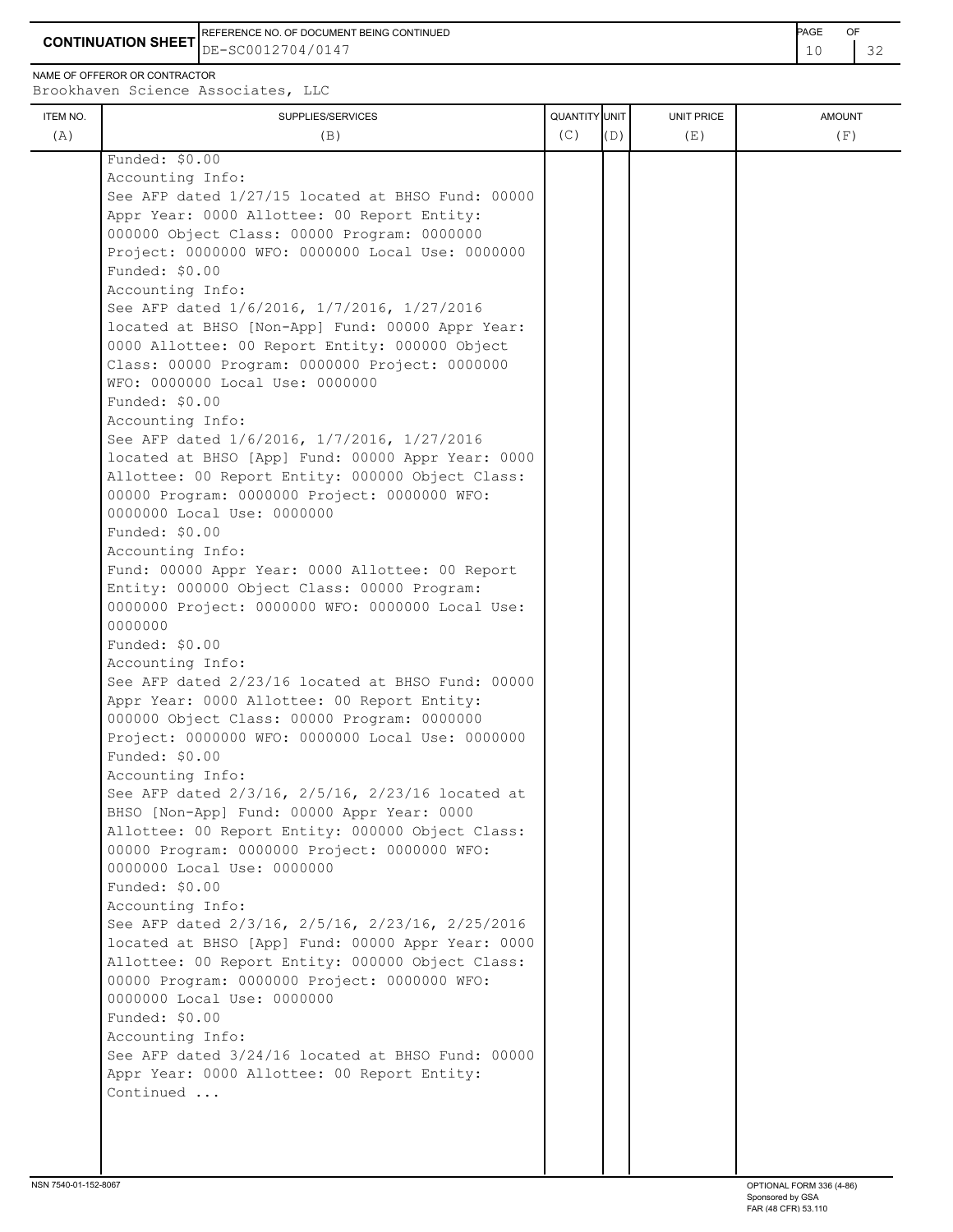**CONTINUATION SHEET** DE-SC0012704/0147 **11 22** REFERENCE NO. OF DOCUMENT BEING CONTINUED **Example 2008** PAGE OF

NAME OF OFFEROR OR CONTRACTOR

| ITEM NO. | SUPPLIES/SERVICES                                                 | QUANTITY UNIT |     | UNIT PRICE | <b>AMOUNT</b> |
|----------|-------------------------------------------------------------------|---------------|-----|------------|---------------|
| (A)      | (B)                                                               | (C)           | (D) | (E)        | (F)           |
|          |                                                                   |               |     |            |               |
|          | 000000 Object Class: 00000 Program: 0000000                       |               |     |            |               |
|          | Project: 0000000 WFO: 0000000 Local Use: 0000000                  |               |     |            |               |
|          | Funded: \$0.00                                                    |               |     |            |               |
|          | Accounting Info:<br>See AFP dated 3/7/2016 & 3/24/2016 located at |               |     |            |               |
|          | BHSO [Non-App] Fund: 00000 Appr Year: 0000                        |               |     |            |               |
|          | Allottee: 00 Report Entity: 000000 Object Class:                  |               |     |            |               |
|          | 00000 Program: 0000000 Project: 0000000 WFO:                      |               |     |            |               |
|          | 0000000 Local Use: 0000000                                        |               |     |            |               |
|          | Funded: $$0.00$                                                   |               |     |            |               |
|          | Accounting Info:                                                  |               |     |            |               |
|          | See AFP dated 3/7/2016 & 3/24/2016 located at                     |               |     |            |               |
|          | BHSO [App] Fund: 00000 Appr Year: 0000 Allottee:                  |               |     |            |               |
|          | 00 Report Entity: 000000 Object Class: 00000                      |               |     |            |               |
|          | Program: 0000000 Project: 0000000 WFO: 0000000                    |               |     |            |               |
|          | Local Use: 0000000                                                |               |     |            |               |
|          | Funded: $$0.00$                                                   |               |     |            |               |
|          | Accounting Info:                                                  |               |     |            |               |
|          | None Fund: 00000 Appr Year: 0000 Allottee: 00                     |               |     |            |               |
|          | Report Entity: 000000 Object Class: 00000                         |               |     |            |               |
|          | Program: 0000000 Project: 0000000 WFO: 0000000                    |               |     |            |               |
|          | Local Use: 0000000                                                |               |     |            |               |
|          | Funded: \$0.00                                                    |               |     |            |               |
|          | Accounting Info:                                                  |               |     |            |               |
|          | See AFP dated 4/26/16 located at BHSO Fund: 00000                 |               |     |            |               |
|          | Appr Year: 0000 Allottee: 00 Report Entity:                       |               |     |            |               |
|          | 000000 Object Class: 00000 Program: 0000000                       |               |     |            |               |
|          | Project: 0000000 WFO: 0000000 Local Use: 0000000                  |               |     |            |               |
|          | Funded: \$0.00                                                    |               |     |            |               |
|          | Accounting Info:                                                  |               |     |            |               |
|          | See AFP dated 4/26/2016 & 3/24/2016 located at                    |               |     |            |               |
|          | BHSO [Non-App] Fund: 00000 Appr Year: 0000                        |               |     |            |               |
|          | Allottee: 00 Report Entity: 000000 Object Class:                  |               |     |            |               |
|          | 00000 Program: 0000000 Project: 0000000 WFO:                      |               |     |            |               |
|          | 0000000 Local Use: 0000000                                        |               |     |            |               |
|          | Funded: \$0.00                                                    |               |     |            |               |
|          | Accounting Info:<br>See AFP dated 4/7/2016 & 4/26/2016 located at |               |     |            |               |
|          | BHSO [App] Fund: 00000 Appr Year: 0000 Allottee:                  |               |     |            |               |
|          | 00 Report Entity: 000000 Object Class: 00000                      |               |     |            |               |
|          | Program: 0000000 Project: 0000000 WFO: 0000000                    |               |     |            |               |
|          | Local Use: 0000000                                                |               |     |            |               |
|          | Funded: \$0.00                                                    |               |     |            |               |
|          | Accounting Info:                                                  |               |     |            |               |
|          | See AFP dated 5/24/2016 located at BHSO Fund:                     |               |     |            |               |
|          | 00000 Appr Year: 0000 Allottee: 00 Report Entity:                 |               |     |            |               |
|          | 000000 Object Class: 00000 Program: 0000000                       |               |     |            |               |
|          | Project: 0000000 WFO: 0000000 Local Use: 0000000                  |               |     |            |               |
|          | Funded: \$0.00                                                    |               |     |            |               |
|          | Accounting Info:                                                  |               |     |            |               |
|          | Continued                                                         |               |     |            |               |
|          |                                                                   |               |     |            |               |
|          |                                                                   |               |     |            |               |
|          |                                                                   |               |     |            |               |
|          |                                                                   |               |     |            |               |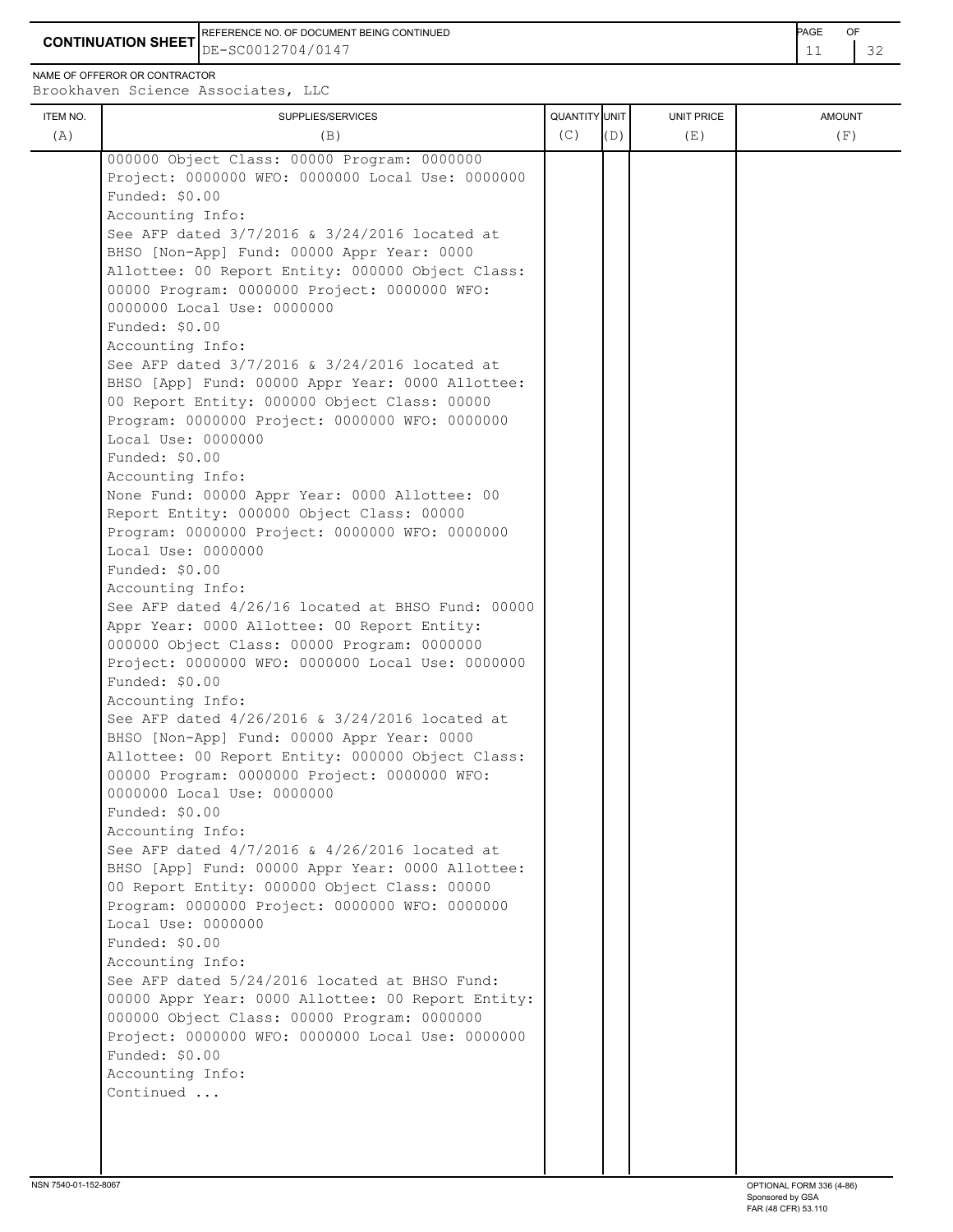**CONTINUATION SHEET** DE-SC0012704/0147 22 REFERENCE NO. OF DOCUMENT BEING CONTINUED **Example 2008** PAGE OF

NAME OF OFFEROR OR CONTRACTOR

| ITEM NO.<br>(A) | SUPPLIES/SERVICES<br>(B)                                                                                                                                                                                                                                                                                                                                                                                                                                                                                                                                                                                                                                                                                                                                                                                                                                                                                                                                                                                                                                                                                                                                                                                                                                                                                                                                                                                                                                                                                                                                                                                                                                                                                                                                                                                                                                                                                                                                                                                     | QUANTITY UNIT<br>(C) | (D) | UNIT PRICE<br>(E) | <b>AMOUNT</b><br>(F) |
|-----------------|--------------------------------------------------------------------------------------------------------------------------------------------------------------------------------------------------------------------------------------------------------------------------------------------------------------------------------------------------------------------------------------------------------------------------------------------------------------------------------------------------------------------------------------------------------------------------------------------------------------------------------------------------------------------------------------------------------------------------------------------------------------------------------------------------------------------------------------------------------------------------------------------------------------------------------------------------------------------------------------------------------------------------------------------------------------------------------------------------------------------------------------------------------------------------------------------------------------------------------------------------------------------------------------------------------------------------------------------------------------------------------------------------------------------------------------------------------------------------------------------------------------------------------------------------------------------------------------------------------------------------------------------------------------------------------------------------------------------------------------------------------------------------------------------------------------------------------------------------------------------------------------------------------------------------------------------------------------------------------------------------------------|----------------------|-----|-------------------|----------------------|
|                 | See AFP dated 5/4, 5/5, 5/19, 5/24 2016 located<br>at BHSO [Non-App] Fund: 00000 Appr Year: 0000<br>Allottee: 00 Report Entity: 000000 Object Class:<br>00000 Program: 0000000 Project: 0000000 WFO:<br>0000000 Local Use: 0000000<br>Funded: \$0.00<br>Accounting Info:<br>See AFP dated 5/4, 5/5, 5/19, 5/24 2016 located<br>at BHSO [App] Fund: 00000 Appr Year: 0000<br>Allottee: 00 Report Entity: 000000 Object Class:<br>00000 Program: 0000000 Project: 0000000 WFO:<br>0000000 Local Use: 0000000<br>Funded: \$0.00<br>Accounting Info:<br>See AFP dated 6/27/2016 located at BHSO Fund:<br>00000 Appr Year: 0000 Allottee: 00 Report Entity:<br>000000 Object Class: 00000 Program: 0000000<br>Project: 0000000 WFO: 0000000 Local Use: 0000000<br>Funded: \$0.00<br>Accounting Info:<br>See AFP dated 6-27-2016 located at BHSO [Non-App]<br>Fund: 00000 Appr Year: 0000 Allottee: 00 Report<br>Entity: 000000 Object Class: 00000 Program:<br>0000000 Project: 0000000 WFO: 0000000 Local Use:<br>0000000<br>Funded: \$0.00<br>Accounting Info:<br>See AFP dated 6-27-2016 located at BHSO [App]<br>Fund: 00000 Appr Year: 0000 Allottee: 00 Report<br>Entity: 000000 Object Class: 00000 Program:<br>0000000 Project: 0000000 WFO: 0000000 Local Use:<br>0000000<br>Funded: \$0.00<br>Accounting Info:<br>See AFP dated 7/26/2016 located at BHSO Fund:<br>00000 Appr Year: 0000 Allottee: 00 Report Entity:<br>000000 Object Class: 00000 Program: 0000000<br>Project: 0000000 WFO: 0000000 Local Use: 0000000<br>Funded: \$0.00<br>Accounting Info:<br>See AFP dated 7-26-2016 located at BHSO<br>[Non-Appropriated] Fund: 00000 Appr Year: 0000<br>Allottee: 00 Report Entity: 000000 Object Class:<br>00000 Program: 0000000 Project: 0000000 WFO:<br>0000000 Local Use: 0000000<br>Funded: \$0.00<br>Accounting Info:<br>See AFP dated 7-7-2016 & 7-26-2016 located at<br>BHSO [Appropriated] Fund: 00000 Appr Year: 0000<br>Allottee: 00 Report Entity: 000000 Object Class:<br>Continued |                      |     |                   |                      |
|                 |                                                                                                                                                                                                                                                                                                                                                                                                                                                                                                                                                                                                                                                                                                                                                                                                                                                                                                                                                                                                                                                                                                                                                                                                                                                                                                                                                                                                                                                                                                                                                                                                                                                                                                                                                                                                                                                                                                                                                                                                              |                      |     |                   |                      |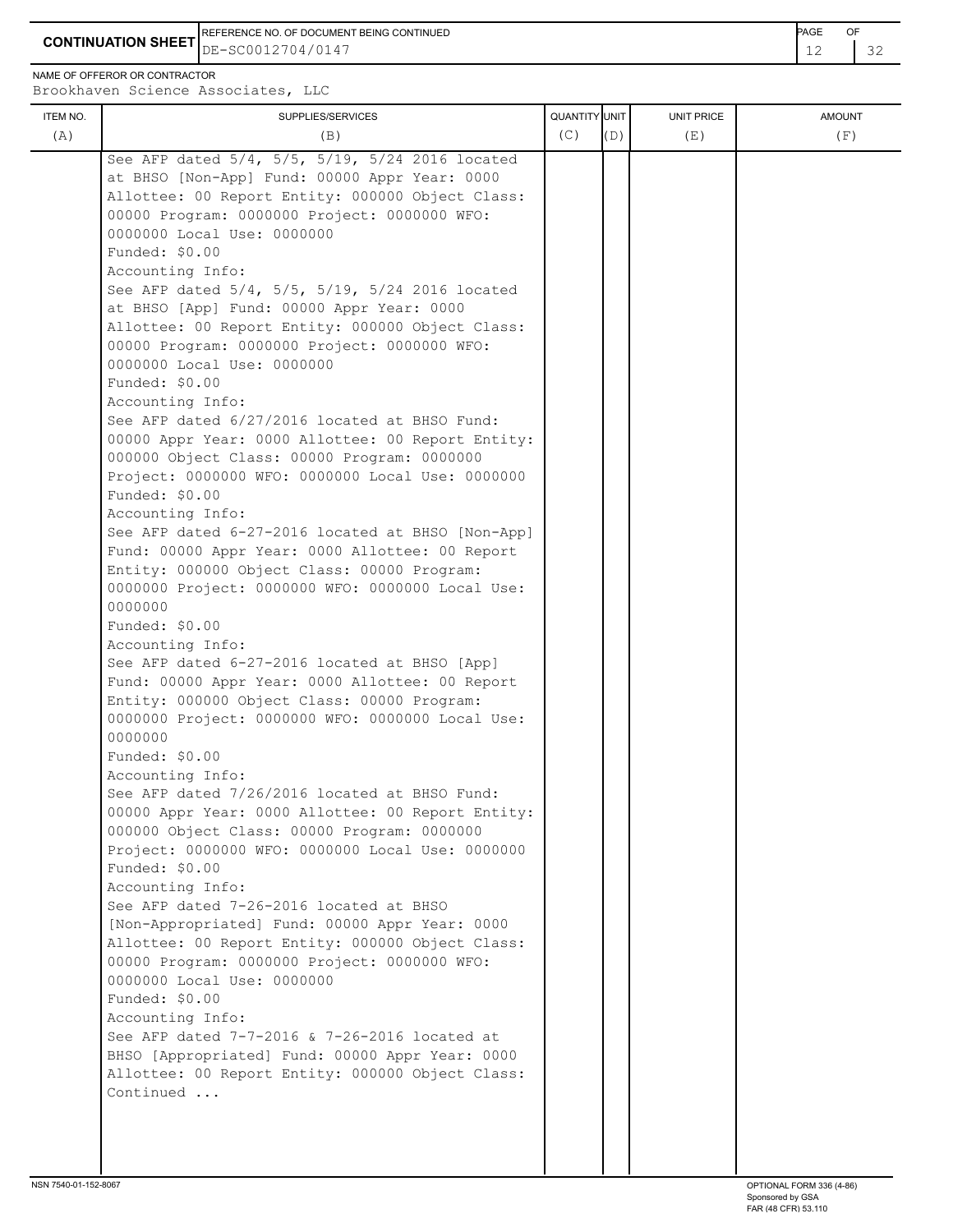REFERENCE NO. OF DOCUMENT BEING CONTINUED **Example 2008** PAGE OF

**CONTINUATION SHEET** DE-SC0012704/0147 **13** 2

NAME OF OFFEROR OR CONTRACTOR

| ITEM NO. | SUPPLIES/SERVICES                                                  | QUANTITY UNIT |     | <b>UNIT PRICE</b> | <b>AMOUNT</b> |
|----------|--------------------------------------------------------------------|---------------|-----|-------------------|---------------|
| (A)      | (B)                                                                | (C)           | (D) | (E)               | (F)           |
|          | 00000 Program: 0000000 Project: 0000000 WFO:                       |               |     |                   |               |
|          | 0000000 Local Use: 0000000                                         |               |     |                   |               |
|          | Funded: \$0.00                                                     |               |     |                   |               |
|          | Accounting Info:                                                   |               |     |                   |               |
|          | Fund: 00000 Appr Year: 0000 Allottee: 00 Report                    |               |     |                   |               |
|          | Entity: 000000 Object Class: 00000 Program:                        |               |     |                   |               |
|          | 0000000 Project: 0000000 WFO: 0000000 Local Use:                   |               |     |                   |               |
|          | 0000000                                                            |               |     |                   |               |
|          | Funded: \$0.00                                                     |               |     |                   |               |
|          | Accounting Info:                                                   |               |     |                   |               |
|          | Fund: 00000 Appr Year: 0000 Allottee: 00 Report                    |               |     |                   |               |
|          | Entity: 000000 Object Class: 00000 Program:                        |               |     |                   |               |
|          | 0000000 Project: 0000000 WFO: 0000000 Local Use:                   |               |     |                   |               |
|          | 0000000                                                            |               |     |                   |               |
|          | Funded: \$0.00                                                     |               |     |                   |               |
|          | Accounting Info:                                                   |               |     |                   |               |
|          | See AFP dated 8/25/2016 located at BHSO Fund:                      |               |     |                   |               |
|          | 00000 Appr Year: 0000 Allottee: 00 Report Entity:                  |               |     |                   |               |
|          | 000000 Object Class: 00000 Program: 0000000                        |               |     |                   |               |
|          | Project: 0000000 WFO: 0000000 Local Use: 0000000                   |               |     |                   |               |
|          | Funded: \$0.00                                                     |               |     |                   |               |
|          | Accounting Info:                                                   |               |     |                   |               |
|          | See AFP dated 8-25-2016 located at BHSO                            |               |     |                   |               |
|          | [Non-Appropriated] Fund: 00000 Appr Year: 0000                     |               |     |                   |               |
|          | Allottee: 00 Report Entity: 000000 Object Class:                   |               |     |                   |               |
|          | 00000 Program: 0000000 Project: 0000000 WFO:                       |               |     |                   |               |
|          | 0000000 Local Use: 0000000                                         |               |     |                   |               |
|          | Funded: \$0.00                                                     |               |     |                   |               |
|          | Accounting Info:                                                   |               |     |                   |               |
|          | See AFP dated 8-25-2016 & 7-26-2016 located at                     |               |     |                   |               |
|          | BHSO [Appropriated] Fund: 00000 Appr Year: 0000                    |               |     |                   |               |
|          | Allottee: 00 Report Entity: 000000 Object Class:                   |               |     |                   |               |
|          | 00000 Program: 0000000 Project: 0000000 WFO:                       |               |     |                   |               |
|          | 0000000 Local Use: 0000000                                         |               |     |                   |               |
|          | Funded: \$0.00                                                     |               |     |                   |               |
|          | Accounting Info:                                                   |               |     |                   |               |
|          | See AFP dated $9/26\&27/2016$ located at BHSO Fund:                |               |     |                   |               |
|          | 00000 Appr Year: 0000 Allottee: 00 Report Entity:                  |               |     |                   |               |
|          | 000000 Object Class: 00000 Program: 0000000                        |               |     |                   |               |
|          | Project: 0000000 WFO: 0000000 Local Use: 0000000                   |               |     |                   |               |
|          | Funded: \$0.00                                                     |               |     |                   |               |
|          | Accounting Info:                                                   |               |     |                   |               |
|          | See AFP dated 9/8/2016, 9/26/2016, & 9/27/2016                     |               |     |                   |               |
|          | located at BHSO [Non-Appropriated] Fund: 00000                     |               |     |                   |               |
|          | Appr Year: 0000 Allottee: 00 Report Entity:                        |               |     |                   |               |
|          | 000000 Object Class: 00000 Program: 0000000                        |               |     |                   |               |
|          | Project: 0000000 WFO: 0000000 Local Use: 0000000                   |               |     |                   |               |
|          | Funded: \$0.00                                                     |               |     |                   |               |
|          | Accounting Info:<br>See AFP dated 9/8/2016, 9/26/2016, & 9/27/2016 |               |     |                   |               |
|          | Continued                                                          |               |     |                   |               |
|          |                                                                    |               |     |                   |               |
|          |                                                                    |               |     |                   |               |
|          |                                                                    |               |     |                   |               |
|          |                                                                    |               |     |                   |               |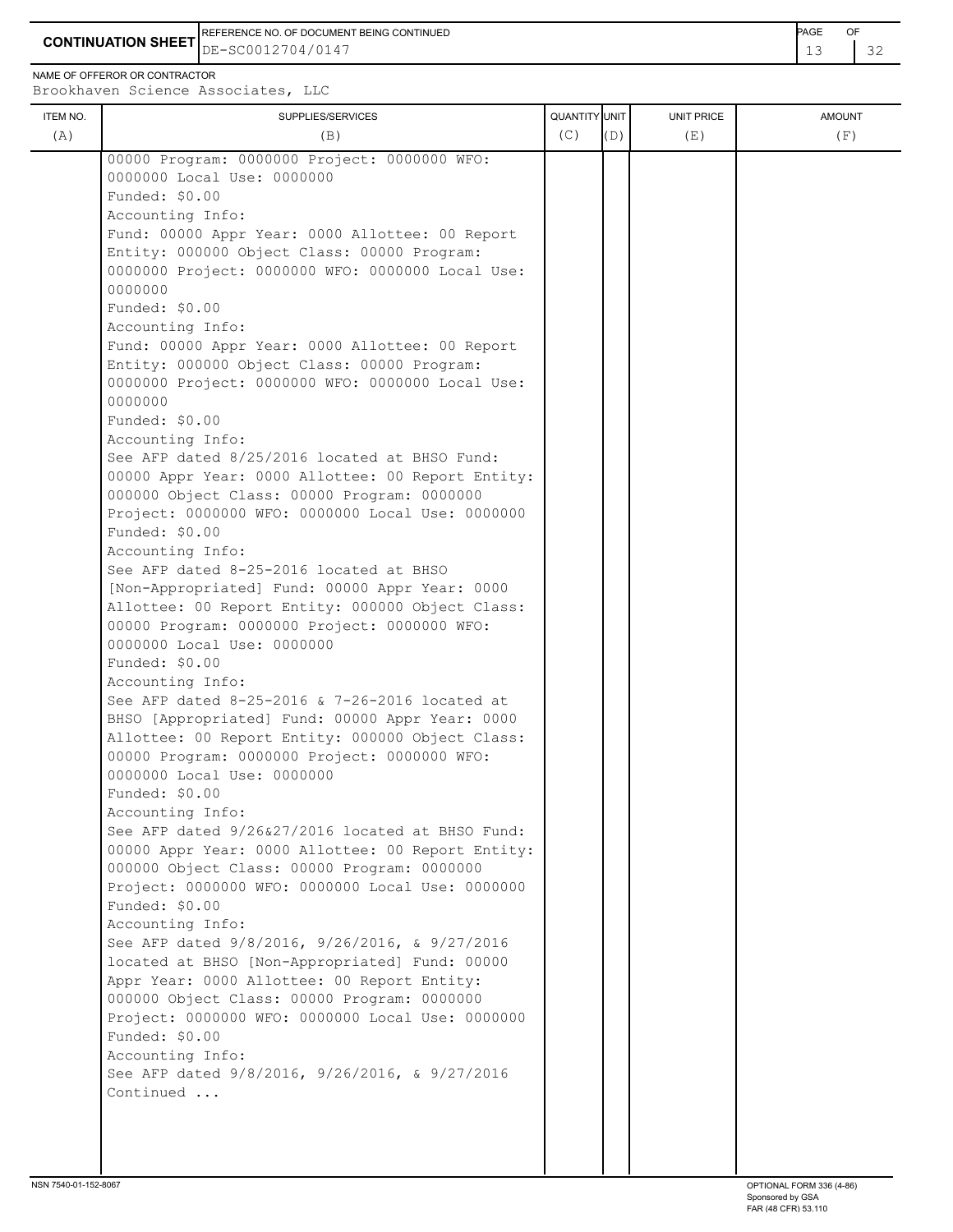**CONTINUATION SHEET** DE-SC0012704/0147 **14 2** 32 REFERENCE NO. OF DOCUMENT BEING CONTINUED **Example 2008** PAGE OF

NAME OF OFFEROR OR CONTRACTOR

| ITEM NO. | DIOOKHQVCH OCICHCC ASSOCIACCS, BBC<br>SUPPLIES/SERVICES                                    | QUANTITY UNIT |     | UNIT PRICE | <b>AMOUNT</b> |
|----------|--------------------------------------------------------------------------------------------|---------------|-----|------------|---------------|
| (A)      | (B)                                                                                        | (C)           | (D) | (E)        | (F)           |
|          | located at BHSO [Appropriated] Fund: 00000 Appr                                            |               |     |            |               |
|          | Year: 0000 Allottee: 00 Report Entity: 000000                                              |               |     |            |               |
|          | Object Class: 00000 Program: 0000000 Project:                                              |               |     |            |               |
|          | 0000000 WFO: 0000000 Local Use: 0000000<br>Funded: \$0.00                                  |               |     |            |               |
|          | Accounting Info:                                                                           |               |     |            |               |
|          | Fund: 00000 Appr Year: 0000 Allottee: 00 Report                                            |               |     |            |               |
|          | Entity: 000000 Object Class: 00000 Program:                                                |               |     |            |               |
|          | 0000000 Project: 0000000 WFO: 0000000 Local Use:                                           |               |     |            |               |
|          | 0000000                                                                                    |               |     |            |               |
|          | Funded: \$0.00                                                                             |               |     |            |               |
|          | Accounting Info:                                                                           |               |     |            |               |
|          | See AFP dated 10/19/2016 located at BHSO                                                   |               |     |            |               |
|          | [Appropriated] Fund: 00000 Appr Year: 0000                                                 |               |     |            |               |
|          | Allottee: 00 Report Entity: 000000 Object Class:                                           |               |     |            |               |
|          | 00000 Program: 0000000 Project: 0000000 WFO:                                               |               |     |            |               |
|          | 0000000 Local Use: 0000000                                                                 |               |     |            |               |
|          | Funded: \$0.00                                                                             |               |     |            |               |
|          | Accounting Info:                                                                           |               |     |            |               |
|          | See AFP dated 10/27/2016 located at BHSO<br>[Appropriated] Fund: 00000 Appr Year: 0000     |               |     |            |               |
|          | Allottee: 00 Report Entity: 000000 Object Class:                                           |               |     |            |               |
|          | 00000 Program: 0000000 Project: 0000000 WFO:                                               |               |     |            |               |
|          | 0000000 Local Use: 0000000                                                                 |               |     |            |               |
|          | Funded: \$0.00                                                                             |               |     |            |               |
|          | Accounting Info:                                                                           |               |     |            |               |
|          | See AFP dated 11/042016 located at BHSO Fund:                                              |               |     |            |               |
|          | 00000 Appr Year: 0000 Allottee: 00 Report Entity:                                          |               |     |            |               |
|          | 000000 Object Class: 00000 Program: 0000000                                                |               |     |            |               |
|          | Project: 0000000 WFO: 0000000 Local Use: 0000000                                           |               |     |            |               |
|          | Funded: \$0.00                                                                             |               |     |            |               |
|          | Accounting Info:                                                                           |               |     |            |               |
|          | See AFP dated 11/04/2016 located at BHSO<br>[Non-Appropriated] Fund: 00000 Appr Year: 0000 |               |     |            |               |
|          | Allottee: 00 Report Entity: 000000 Object Class:                                           |               |     |            |               |
|          | 00000 Program: 0000000 Project: 0000000 WFO:                                               |               |     |            |               |
|          | 0000000 Local Use: 0000000                                                                 |               |     |            |               |
|          | Funded: \$0.00                                                                             |               |     |            |               |
|          | Accounting Info:                                                                           |               |     |            |               |
|          | See AFP dated 11/04/2016 located at BHSO                                                   |               |     |            |               |
|          | [Appropriated] Fund: 00000 Appr Year: 0000                                                 |               |     |            |               |
|          | Allottee: 00 Report Entity: 000000 Object Class:                                           |               |     |            |               |
|          | 00000 Program: 0000000 Project: 0000000 WFO:                                               |               |     |            |               |
|          | 0000000 Local Use: 0000000                                                                 |               |     |            |               |
|          | Funded: \$0.00                                                                             |               |     |            |               |
|          | Accounting Info:<br>See AFP dated 11/23/2016 located at BHSO Fund:                         |               |     |            |               |
|          | 00000 Appr Year: 0000 Allottee: 00 Report Entity:                                          |               |     |            |               |
|          | 000000 Object Class: 00000 Program: 0000000                                                |               |     |            |               |
|          | Project: 0000000 WFO: 0000000 Local Use: 0000000                                           |               |     |            |               |
|          | Continued                                                                                  |               |     |            |               |
|          |                                                                                            |               |     |            |               |
|          |                                                                                            |               |     |            |               |
|          |                                                                                            |               |     |            |               |
|          |                                                                                            |               |     |            |               |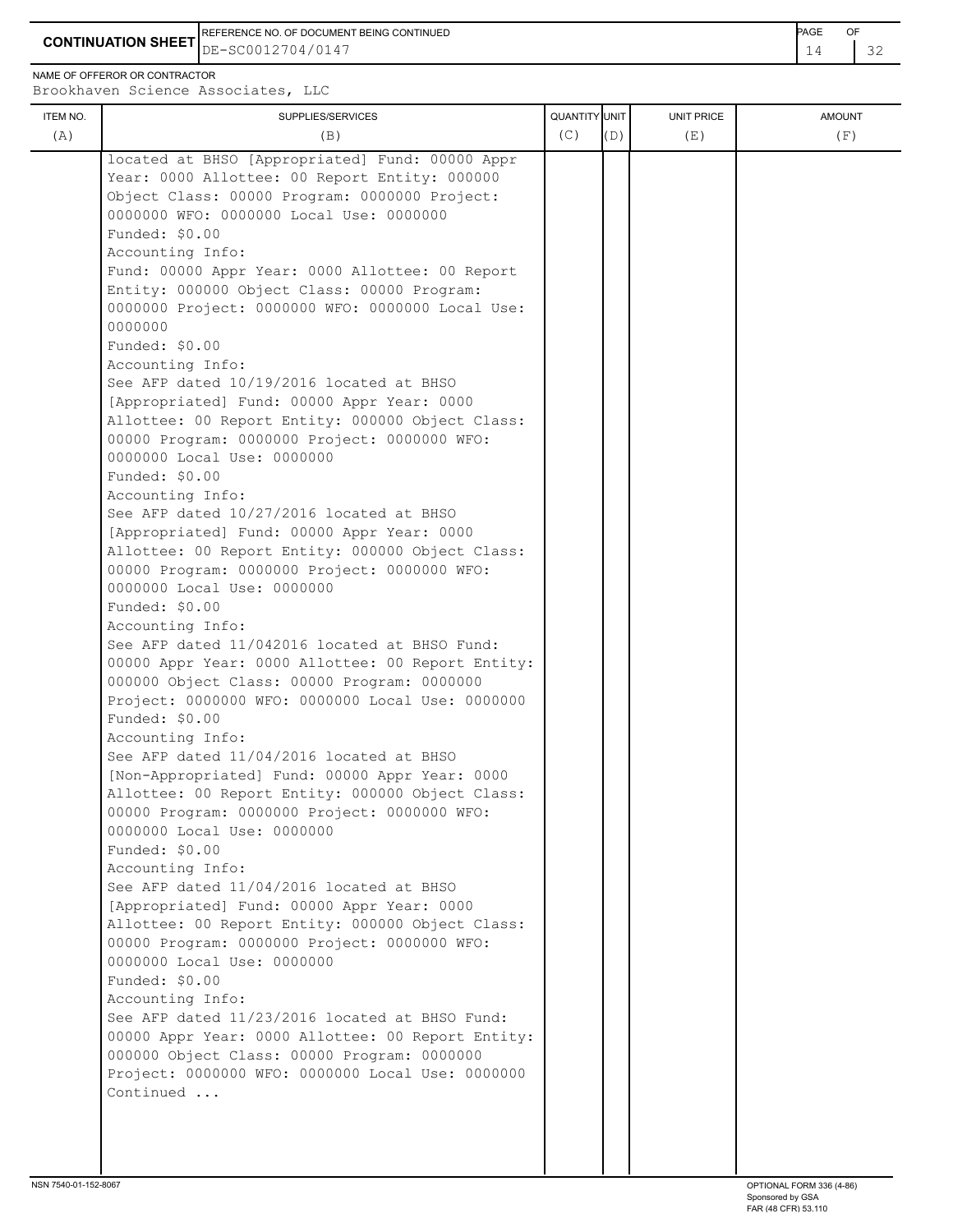**CONTINUATION SHEET** DE-SC0012704/0147 **15** 22 REFERENCE NO. OF DOCUMENT BEING CONTINUED **EXAMPLE 2008** PAGE OF

NAME OF OFFEROR OR CONTRACTOR

| ITEM NO. | SUPPLIES/SERVICES                                 | <b>QUANTITY</b> UNIT |     | UNIT PRICE | <b>AMOUNT</b> |
|----------|---------------------------------------------------|----------------------|-----|------------|---------------|
| (A)      | (B)                                               | (C)                  | (D) | (E)        | (F)           |
|          | Funded: \$0.00                                    |                      |     |            |               |
|          | Accounting Info:                                  |                      |     |            |               |
|          | See AFP dated 11/23/2016 located at BHSO          |                      |     |            |               |
|          | [Non-Appropriated] Fund: 00000 Appr Year: 0000    |                      |     |            |               |
|          | Allottee: 00 Report Entity: 000000 Object Class:  |                      |     |            |               |
|          | 00000 Program: 0000000 Project: 0000000 WFO:      |                      |     |            |               |
|          | 0000000 Local Use: 0000000                        |                      |     |            |               |
|          | Funded: \$0.00                                    |                      |     |            |               |
|          | Accounting Info:                                  |                      |     |            |               |
|          | See AFP dated 11/23/2016 located at BHSO          |                      |     |            |               |
|          | [Appropriated] Fund: 00000 Appr Year: 0000        |                      |     |            |               |
|          | Allottee: 00 Report Entity: 000000 Object Class:  |                      |     |            |               |
|          | 00000 Program: 0000000 Project: 0000000 WFO:      |                      |     |            |               |
|          | 0000000 Local Use: 0000000                        |                      |     |            |               |
|          | Funded: \$0.00                                    |                      |     |            |               |
|          | Accounting Info:                                  |                      |     |            |               |
|          | See AFP dated 12/08/2016 located at BHSO          |                      |     |            |               |
|          | [Appropriated] Fund: 00000 Appr Year: 0000        |                      |     |            |               |
|          | Allottee: 00 Report Entity: 000000 Object Class:  |                      |     |            |               |
|          | 00000 Program: 0000000 Project: 0000000 WFO:      |                      |     |            |               |
|          | 0000000 Local Use: 0000000                        |                      |     |            |               |
|          | Funded: \$0.00                                    |                      |     |            |               |
|          | Accounting Info:                                  |                      |     |            |               |
|          | Fund: 00000 Appr Year: 0000 Allottee: 00 Report   |                      |     |            |               |
|          | Entity: 000000 Object Class: 00000 Program:       |                      |     |            |               |
|          | 0000000 Project: 0000000 WFO: 0000000 Local Use:  |                      |     |            |               |
|          | 0000000                                           |                      |     |            |               |
|          | Funded: \$0.00                                    |                      |     |            |               |
|          | Accounting Info:                                  |                      |     |            |               |
|          | See AFP dated 12/21/2016 located at BHSO Fund:    |                      |     |            |               |
|          | 00000 Appr Year: 0000 Allottee: 00 Report Entity: |                      |     |            |               |
|          | 000000 Object Class: 00000 Program: 0000000       |                      |     |            |               |
|          | Project: 0000000 WFO: 0000000 Local Use: 0000000  |                      |     |            |               |
|          | Funded: \$0.00                                    |                      |     |            |               |
|          | Accounting Info:                                  |                      |     |            |               |
|          | See AFP dated 12/21/2016 located at BHSO          |                      |     |            |               |
|          | [Non-Appropriated] Fund: 00000 Appr Year: 0000    |                      |     |            |               |
|          | Allottee: 00 Report Entity: 000000 Object Class:  |                      |     |            |               |
|          | 00000 Program: 0000000 Project: 0000000 WFO:      |                      |     |            |               |
|          | 0000000 Local Use: 0000000                        |                      |     |            |               |
|          | Funded: \$0.00                                    |                      |     |            |               |
|          | Accounting Info:                                  |                      |     |            |               |
|          | See AFP dated 12/21/2016 located at BHSO          |                      |     |            |               |
|          | [Appropriated] Fund: 00000 Appr Year: 0000        |                      |     |            |               |
|          | Allottee: 00 Report Entity: 000000 Object Class:  |                      |     |            |               |
|          | 00000 Program: 0000000 Project: 0000000 WFO:      |                      |     |            |               |
|          | 0000000 Local Use: 0000000                        |                      |     |            |               |
|          | Funded: \$0.00                                    |                      |     |            |               |
|          | Accounting Info:                                  |                      |     |            |               |
|          | See AFP dated 1/11/2017 located at BHSO           |                      |     |            |               |
|          | Continued                                         |                      |     |            |               |
|          |                                                   |                      |     |            |               |
|          |                                                   |                      |     |            |               |
|          |                                                   |                      |     |            |               |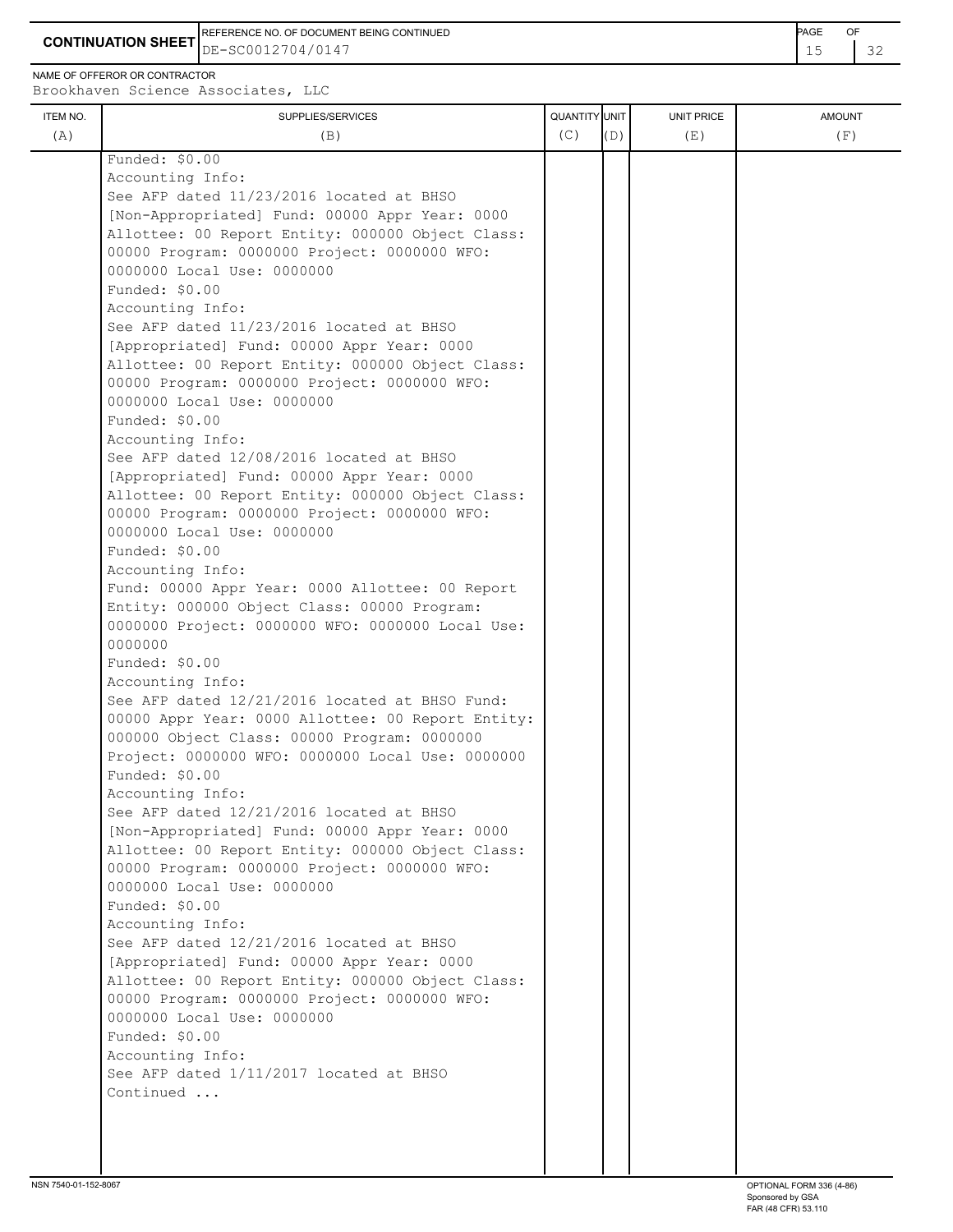**CONTINUATION SHEET** DE-SC0012704/0147 **16 22** REFERENCE NO. OF DOCUMENT BEING CONTINUED **Example 2008** PAGE OF

NAME OF OFFEROR OR CONTRACTOR

Brookhaven Science Associates, LLC

|                                                                                                                                                                                                                                                                                                                                                                                                                                                                                                                                                                                                                                                                                                                                                                                                                                                                                                                                                                                                                                                                                                                                                                                                                                                                                                                                                                                                                                                                                                                                                                                                                                                                                                                                                                                                                                                                                                                                                                                      | QUANTITY UNIT | <b>UNIT PRICE</b> | <b>AMOUNT</b> |
|--------------------------------------------------------------------------------------------------------------------------------------------------------------------------------------------------------------------------------------------------------------------------------------------------------------------------------------------------------------------------------------------------------------------------------------------------------------------------------------------------------------------------------------------------------------------------------------------------------------------------------------------------------------------------------------------------------------------------------------------------------------------------------------------------------------------------------------------------------------------------------------------------------------------------------------------------------------------------------------------------------------------------------------------------------------------------------------------------------------------------------------------------------------------------------------------------------------------------------------------------------------------------------------------------------------------------------------------------------------------------------------------------------------------------------------------------------------------------------------------------------------------------------------------------------------------------------------------------------------------------------------------------------------------------------------------------------------------------------------------------------------------------------------------------------------------------------------------------------------------------------------------------------------------------------------------------------------------------------------|---------------|-------------------|---------------|
| (A)<br>(B)                                                                                                                                                                                                                                                                                                                                                                                                                                                                                                                                                                                                                                                                                                                                                                                                                                                                                                                                                                                                                                                                                                                                                                                                                                                                                                                                                                                                                                                                                                                                                                                                                                                                                                                                                                                                                                                                                                                                                                           | (C)           | (D)<br>(E)        | (F)           |
| [Appropriated] Fund: 00000 Appr Year: 0000<br>Allottee: 00 Report Entity: 000000 Object Class:<br>00000 Program: 0000000 Project: 0000000 WFO:<br>0000000 Local Use: 0000000<br>Funded: \$0.00<br>Accounting Info:<br>See AFP dated 01/26/2017 located at BHSO Fund:<br>00000 Appr Year: 0000 Allottee: 00 Report Entity:<br>000000 Object Class: 00000 Program: 0000000<br>Project: 0000000 WFO: 0000000 Local Use: 0000000<br>Funded: \$0.00<br>Accounting Info:<br>See AFP dated 01/26/2017 located at BHSO<br>[Non-Appropriated] Fund: 00000 Appr Year: 0000<br>Allottee: 00 Report Entity: 000000 Object Class:<br>00000 Program: 0000000 Project: 0000000 WFO:<br>0000000 Local Use: 0000000<br>Funded: \$0.00<br>Accounting Info:<br>See AFP dated 01/26/2017 located at BHSO<br>[Appropriated] Fund: 00000 Appr Year: 0000<br>Allottee: 00 Report Entity: 000000 Object Class:<br>00000 Program: 0000000 Project: 0000000 WFO:<br>0000000 Local Use: 0000000<br>Funded: \$0.00<br>Accounting Info:<br>See AFP dated 02/23/2017 located at BHSO Fund:<br>00000 Appr Year: 0000 Allottee: 00 Report Entity:<br>000000 Object Class: 00000 Program: 0000000<br>Project: 0000000 WFO: 0000000 Local Use: 0000000<br>Funded: \$0.00<br>Accounting Info:<br>See AFP dated 02/23/2017 located at BHSO<br>[Non-Appropriated] Fund: 00000 Appr Year: 0000<br>Allottee: 00 Report Entity: 000000 Object Class:<br>00000 Program: 0000000 Project: 0000000 WFO:<br>0000000 Local Use: 0000000<br>Funded: \$0.00<br>Accounting Info:<br>See AFP dated 02/23/2017 located at BHSO<br>[Appropriated] Fund: 00000 Appr Year: 0000<br>Allottee: 00 Report Entity: 000000 Object Class:<br>00000 Program: 0000000 Project: 0000000 WFO:<br>0000000 Local Use: 0000000<br>Funded: \$0.00<br>Accounting Info:<br>N/A Fund: 00000 Appr Year: 0000 Allottee: 00<br>Report Entity: 000000 Object Class: 00000<br>Program: 0000000 Project: 0000000 WFO: 0000000<br>Local Use: 0000000<br>Continued |               |                   |               |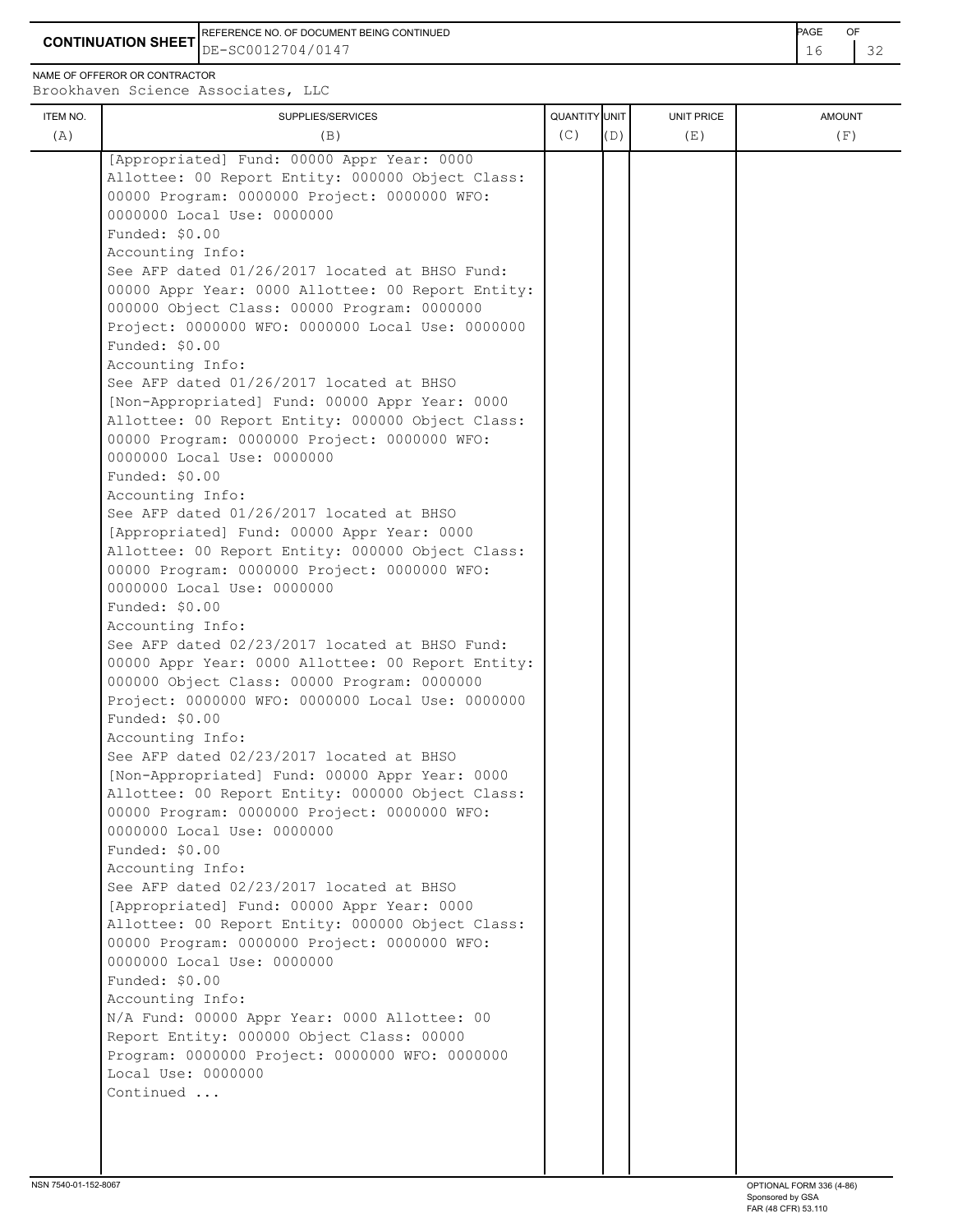REFERENCE NO. OF DOCUMENT BEING CONTINUED **AGE OF A SECOND ACTION OF A SECOND-** PAGE OF

**CONTINUATION SHEET**  $DE-SC0012704/0147$   $17$   $32$ DE-SC0012704/0147

NAME OF OFFEROR OR CONTRACTOR Brookhaven Science Associates, LLC

ITEM NO. ┃ SUPPLIES/SERVICES UNIT PRICE AMOUNT (A)  $(B)$  (B)  $(C)$   $(D)$  (E)  $(E)$  (F) Funded: \$0.00 Accounting Info: See AFP dated 03/27/2017 located at BHSO Fund: 00000 Appr Year: 0000 Allottee: 00 Report Entity: 000000 Object Class: 00000 Program: 0000000 Project: 0000000 WFO: 0000000 Local Use: 0000000 Funded: \$0.00 Accounting Info: See AFP dated 03/27/2017 located at BHSO [Non-Appropriated] Fund: 00000 Appr Year: 0000 Allottee: 00 Report Entity: 000000 Object Class: 00000 Program: 0000000 Project: 0000000 WFO: 0000000 Local Use: 0000000 Funded: \$0.00 Accounting Info: See AFP dated 03/27/2017 located at BHSO [Appropriated] Fund: 00000 Appr Year: 0000 Allottee: 00 Report Entity: 000000 Object Class: 00000 Program: 0000000 Project: 0000000 WFO: 0000000 Local Use: 0000000 Funded: \$0.00 Accounting Info: See AFP dated 04-21-2017 located at BHSO Fund: 00000 Appr Year: 0000 Allottee: 00 Report Entity: 000000 Object Class: 00000 Program: 0000000 Project: 0000000 WFO: 0000000 Local Use: 0000000 Funded: \$0.00 Accounting Info: See AFP dated 04/21/2017 located at BHSO [Non-Appropriated] Fund: 00000 Appr Year: 0000 Allottee: 00 Report Entity: 000000 Object Class: 00000 Program: 0000000 Project: 0000000 WFO: 0000000 Local Use: 0000000 Funded: \$0.00 Accounting Info: See AFP dated 04/21/2017 located at BHSO [Appropriated] Fund: 00000 Appr Year: 0000 Allottee: 00 Report Entity: 000000 Object Class: 00000 Program: 0000000 Project: 0000000 WFO: 0000000 Local Use: 0000000 Funded: \$0.00 Accounting Info: See AFP dated 05/10/17 & 05/15/17 located at BHSO [Appropriated] Fund: 00000 Appr Year: 0000 Allottee: 00 Report Entity: 000000 Object Class: 00000 Program: 0000000 Project: 0000000 WFO: 0000000 Local Use: 0000000 Funded: \$0.00 Accounting Info: See AFP dated 05-24-2017 located at BHSO Fund: Continued ...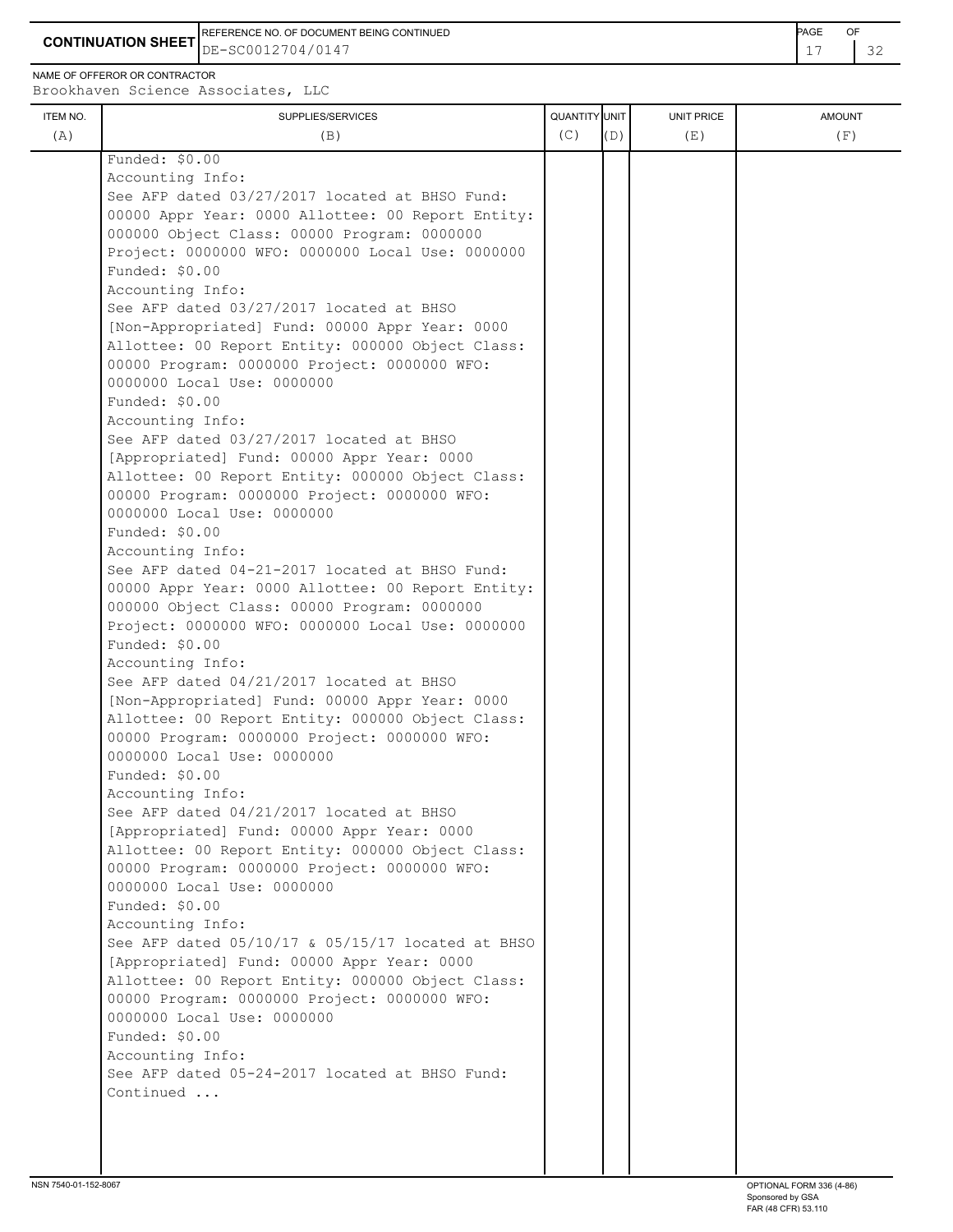**CONTINUATION SHEET** DE-SC0012704/0147 **18 22** REFERENCE NO. OF DOCUMENT BEING CONTINUED **Example 2008** PAGE OF

NAME OF OFFEROR OR CONTRACTOR

| ITEM NO. | SUPPLIES/SERVICES                                                  | QUANTITY UNIT |     | UNIT PRICE | <b>AMOUNT</b> |
|----------|--------------------------------------------------------------------|---------------|-----|------------|---------------|
| (A)      | (B)                                                                | (C)           | (D) | (E)        | (F)           |
|          |                                                                    |               |     |            |               |
|          | 00000 Appr Year: 0000 Allottee: 00 Report Entity:                  |               |     |            |               |
|          | 000000 Object Class: 00000 Program: 0000000                        |               |     |            |               |
|          | Project: 0000000 WFO: 0000000 Local Use: 0000000<br>Funded: \$0.00 |               |     |            |               |
|          | Accounting Info:                                                   |               |     |            |               |
|          | See AFP dated 05/24/2017 located at BHSO                           |               |     |            |               |
|          | [Non-Appropriated] Fund: 00000 Appr Year: 0000                     |               |     |            |               |
|          | Allottee: 00 Report Entity: 000000 Object Class:                   |               |     |            |               |
|          | 00000 Program: 0000000 Project: 0000000 WFO:                       |               |     |            |               |
|          | 0000000 Local Use: 0000000                                         |               |     |            |               |
|          | Funded: \$0.00                                                     |               |     |            |               |
|          | Accounting Info:                                                   |               |     |            |               |
|          | See AFP dated 05/24/2017 located at BHSO                           |               |     |            |               |
|          | [Appropriated] Fund: 00000 Appr Year: 0000                         |               |     |            |               |
|          | Allottee: 00 Report Entity: 000000 Object Class:                   |               |     |            |               |
|          | 00000 Program: 0000000 Project: 0000000 WFO:                       |               |     |            |               |
|          | 0000000 Local Use: 0000000                                         |               |     |            |               |
|          | Funded: \$0.00                                                     |               |     |            |               |
|          | Accounting Info:                                                   |               |     |            |               |
|          | See AFP dated 06/04/17 located at BHSO                             |               |     |            |               |
|          | [Appropriated] Fund: 00000 Appr Year: 0000                         |               |     |            |               |
|          | Allottee: 00 Report Entity: 000000 Object Class:                   |               |     |            |               |
|          | 00000 Program: 0000000 Project: 0000000 WFO:                       |               |     |            |               |
|          | 0000000 Local Use: 0000000                                         |               |     |            |               |
|          | Funded: \$0.00                                                     |               |     |            |               |
|          | Accounting Info:                                                   |               |     |            |               |
|          | See AFP dated 06-28-2017 located at BHSO Fund:                     |               |     |            |               |
|          | 00000 Appr Year: 0000 Allottee: 00 Report Entity:                  |               |     |            |               |
|          | 000000 Object Class: 00000 Program: 0000000                        |               |     |            |               |
|          | Project: 0000000 WFO: 0000000 Local Use: 0000000                   |               |     |            |               |
|          | Funded: \$0.00<br>Accounting Info:                                 |               |     |            |               |
|          | See AFP dated 06/28/2017 located at BHSO                           |               |     |            |               |
|          | [Non-Appropriated] Fund: 00000 Appr Year: 0000                     |               |     |            |               |
|          | Allottee: 00 Report Entity: 000000 Object Class:                   |               |     |            |               |
|          | 00000 Program: 0000000 Project: 0000000 WFO:                       |               |     |            |               |
|          | 0000000 Local Use: 0000000                                         |               |     |            |               |
|          | Funded: \$0.00                                                     |               |     |            |               |
|          | Accounting Info:                                                   |               |     |            |               |
|          | See AFP dated 06/28/2017 located at BHSO                           |               |     |            |               |
|          | [Appropriated] Fund: 00000 Appr Year: 0000                         |               |     |            |               |
|          | Allottee: 00 Report Entity: 000000 Object Class:                   |               |     |            |               |
|          | 00000 Program: 0000000 Project: 0000000 WFO:                       |               |     |            |               |
|          | 0000000 Local Use: 0000000                                         |               |     |            |               |
|          | Funded: \$0.00                                                     |               |     |            |               |
|          | Accounting Info:                                                   |               |     |            |               |
|          | (None) Fund: 00000 Appr Year: 0000 Allottee: 00                    |               |     |            |               |
|          | Report Entity: 000000 Object Class: 00000                          |               |     |            |               |
|          | Program: 0000000 Project: 0000000 WFO: 0000000                     |               |     |            |               |
|          | Local Use: 0000000                                                 |               |     |            |               |
|          | Continued                                                          |               |     |            |               |
|          |                                                                    |               |     |            |               |
|          |                                                                    |               |     |            |               |
|          |                                                                    |               |     |            |               |
|          |                                                                    |               |     |            |               |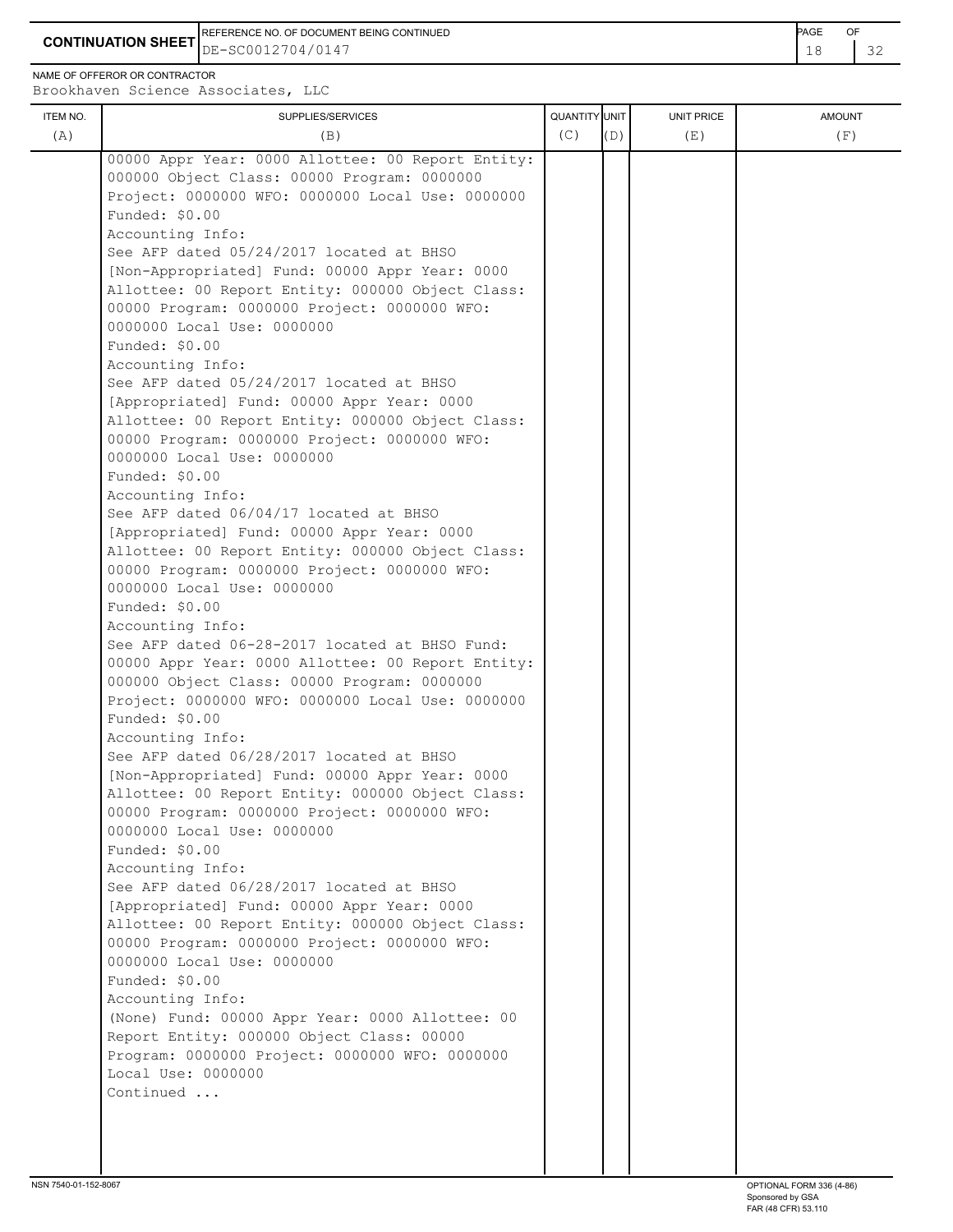19 32 **CONTINUATION SHEET** DE-SC0012704/0147 REFERENCE NO. OF DOCUMENT BEING CONTINUED **EXAMPLE 2008** PAGE OF

NAME OF OFFEROR OR CONTRACTOR

| ITEM NO.<br>(A) | SUPPLIES/SERVICES<br>(B)                                                                         | QUANTITY UNIT<br>(C) | (D) | <b>UNIT PRICE</b><br>(E) | <b>AMOUNT</b><br>(F) |
|-----------------|--------------------------------------------------------------------------------------------------|----------------------|-----|--------------------------|----------------------|
|                 | Funded: \$0.00                                                                                   |                      |     |                          |                      |
|                 | Accounting Info:                                                                                 |                      |     |                          |                      |
|                 | See AFP dated 07-26-2017 located at BHSO Fund:                                                   |                      |     |                          |                      |
|                 | 00000 Appr Year: 0000 Allottee: 00 Report Entity:                                                |                      |     |                          |                      |
|                 | 000000 Object Class: 00000 Program: 0000000                                                      |                      |     |                          |                      |
|                 | Project: 0000000 WFO: 0000000 Local Use: 0000000                                                 |                      |     |                          |                      |
|                 | Funded: \$0.00                                                                                   |                      |     |                          |                      |
|                 | Accounting Info:                                                                                 |                      |     |                          |                      |
|                 | See AFP dated 07/18/2017 & 07/26/2017 located at                                                 |                      |     |                          |                      |
|                 | BHSO [Non-Appropriated] Fund: 00000 Appr Year:                                                   |                      |     |                          |                      |
|                 | 0000 Allottee: 00 Report Entity: 000000 Object                                                   |                      |     |                          |                      |
|                 | Class: 00000 Program: 0000000 Project: 0000000<br>WFO: 0000000 Local Use: 0000000                |                      |     |                          |                      |
|                 | Funded: \$0.00                                                                                   |                      |     |                          |                      |
|                 | Accounting Info:                                                                                 |                      |     |                          |                      |
|                 | See AFP dated 07/16/2017 & 7/26/2017 located at                                                  |                      |     |                          |                      |
|                 | BHSO [Appropriated] Fund: 00000 Appr Year: 0000                                                  |                      |     |                          |                      |
|                 | Allottee: 00 Report Entity: 000000 Object Class:                                                 |                      |     |                          |                      |
|                 | 00000 Program: 0000000 Project: 0000000 WFO:                                                     |                      |     |                          |                      |
|                 | 0000000 Local Use: 0000000                                                                       |                      |     |                          |                      |
|                 | Funded: \$0.00                                                                                   |                      |     |                          |                      |
|                 | Accounting Info:                                                                                 |                      |     |                          |                      |
|                 | See AFP dated 08-24-2017 located at BHSO Fund:                                                   |                      |     |                          |                      |
|                 | 00000 Appr Year: 0000 Allottee: 00 Report Entity:<br>000000 Object Class: 00000 Program: 0000000 |                      |     |                          |                      |
|                 | Project: 0000000 WFO: 0000000 Local Use: 0000000                                                 |                      |     |                          |                      |
|                 | Funded: \$0.00                                                                                   |                      |     |                          |                      |
|                 | Accounting Info:                                                                                 |                      |     |                          |                      |
|                 | See AFP dated 08/24/2017 & 07/26/2017 located at                                                 |                      |     |                          |                      |
|                 | BHSO [Non-Appropriated] Fund: 00000 Appr Year:                                                   |                      |     |                          |                      |
|                 | 0000 Allottee: 00 Report Entity: 000000 Object                                                   |                      |     |                          |                      |
|                 | Class: 00000 Program: 0000000 Project: 0000000                                                   |                      |     |                          |                      |
|                 | WFO: 0000000 Local Use: 0000000                                                                  |                      |     |                          |                      |
|                 | Funded: \$0.00                                                                                   |                      |     |                          |                      |
|                 | Accounting Info:<br>See AFP dated 08/24/2017 & 7/26/2017 located at                              |                      |     |                          |                      |
|                 | BHSO [Appropriated] Fund: 00000 Appr Year: 0000                                                  |                      |     |                          |                      |
|                 | Allottee: 00 Report Entity: 000000 Object Class:                                                 |                      |     |                          |                      |
|                 | 00000 Program: 0000000 Project: 0000000 WFO:                                                     |                      |     |                          |                      |
|                 | 0000000 Local Use: 0000000                                                                       |                      |     |                          |                      |
|                 | Funded: \$0.00                                                                                   |                      |     |                          |                      |
|                 | Accounting Info:                                                                                 |                      |     |                          |                      |
|                 | See AFP dated 09-07-2017 located at BHSO Fund:                                                   |                      |     |                          |                      |
|                 | 00000 Appr Year: 0000 Allottee: 00 Report Entity:                                                |                      |     |                          |                      |
|                 | 000000 Object Class: 00000 Program: 0000000                                                      |                      |     |                          |                      |
|                 | Project: 0000000 WFO: 0000000 Local Use: 0000000                                                 |                      |     |                          |                      |
|                 | Funded: \$0.00<br>Accounting Info:                                                               |                      |     |                          |                      |
|                 | See AFP dated $9/7/2017$ & $9/11/2017$ located at                                                |                      |     |                          |                      |
|                 | BHSO [Non-Appropriated] Fund: 00000 Appr Year:                                                   |                      |     |                          |                      |
|                 | Continued                                                                                        |                      |     |                          |                      |
|                 |                                                                                                  |                      |     |                          |                      |
|                 |                                                                                                  |                      |     |                          |                      |
|                 |                                                                                                  |                      |     |                          |                      |
|                 |                                                                                                  |                      |     |                          |                      |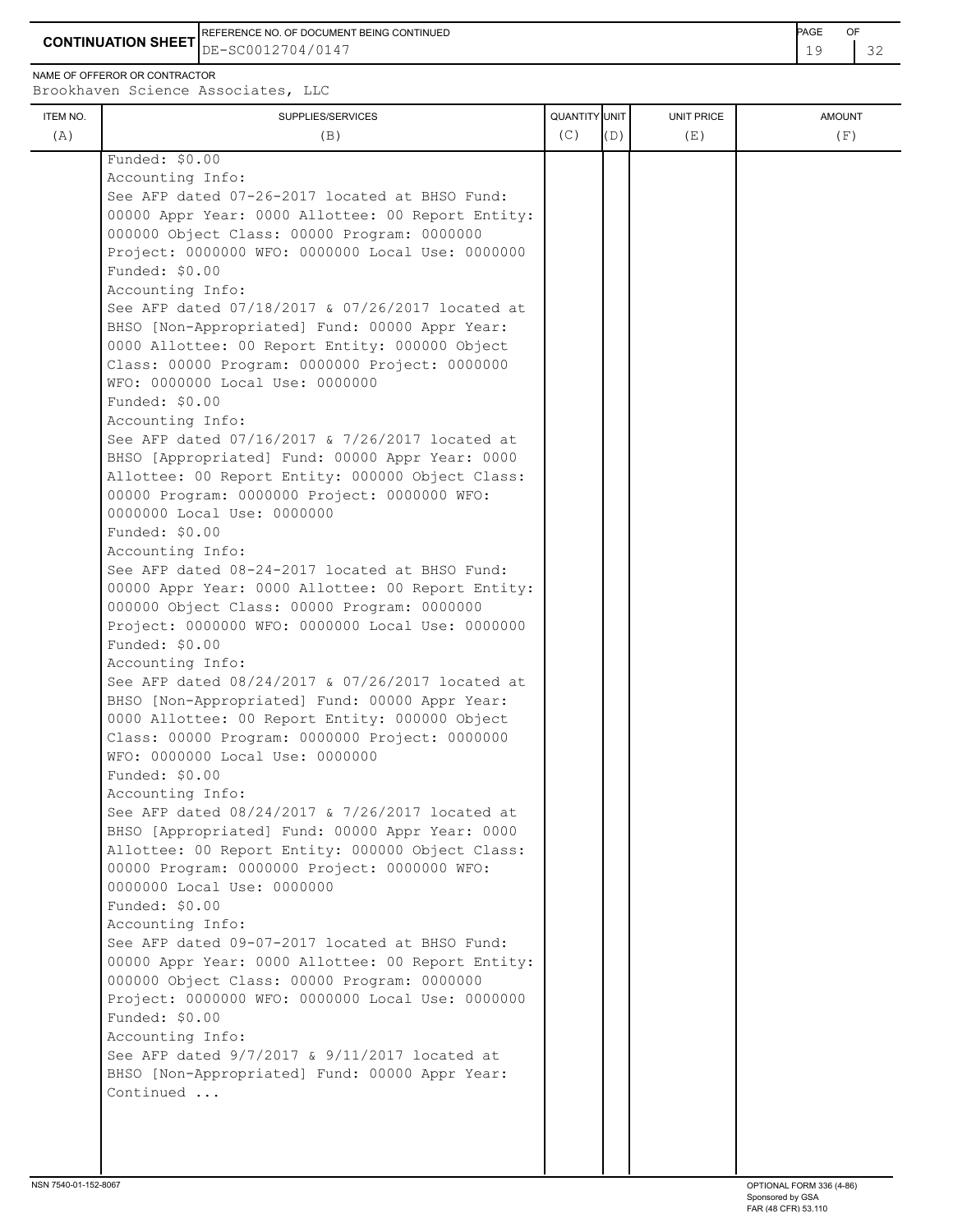**CONTINUATION SHEET** DE-SC0012704/0147 20 32 REFERENCE NO. OF DOCUMENT BEING CONTINUED **AGE ACCUMENT ACCUMENT OF A CONTINUED** 

NAME OF OFFEROR OR CONTRACTOR

| ITEM NO. | SUPPLIES/SERVICES                                                                                                                                                                                                                                                                                                                                                                                                                                                                                                                                                                                                                                                                                                                                                                                                                                                                                                                                                                                                                                                                                                                                                                                                                                                                                                                                                                                                                                                                                                                                                                                                                                                                                                                                                                                                                                                                                             | QUANTITY UNIT | (D) | <b>UNIT PRICE</b> | <b>AMOUNT</b> |
|----------|---------------------------------------------------------------------------------------------------------------------------------------------------------------------------------------------------------------------------------------------------------------------------------------------------------------------------------------------------------------------------------------------------------------------------------------------------------------------------------------------------------------------------------------------------------------------------------------------------------------------------------------------------------------------------------------------------------------------------------------------------------------------------------------------------------------------------------------------------------------------------------------------------------------------------------------------------------------------------------------------------------------------------------------------------------------------------------------------------------------------------------------------------------------------------------------------------------------------------------------------------------------------------------------------------------------------------------------------------------------------------------------------------------------------------------------------------------------------------------------------------------------------------------------------------------------------------------------------------------------------------------------------------------------------------------------------------------------------------------------------------------------------------------------------------------------------------------------------------------------------------------------------------------------|---------------|-----|-------------------|---------------|
| (A)      | (B)                                                                                                                                                                                                                                                                                                                                                                                                                                                                                                                                                                                                                                                                                                                                                                                                                                                                                                                                                                                                                                                                                                                                                                                                                                                                                                                                                                                                                                                                                                                                                                                                                                                                                                                                                                                                                                                                                                           | (C)           |     | (E)               | (F)           |
|          | 0000 Allottee: 00 Report Entity: 000000 Object<br>Class: 00000 Program: 0000000 Project: 0000000<br>WFO: 0000000 Local Use: 0000000<br>Funded: \$0.00<br>Accounting Info:<br>See AFP dated 9/7/2017 & 9/11/2017 located at<br>BHSO [Appropriated] Fund: 00000 Appr Year: 0000<br>Allottee: 00 Report Entity: 000000 Object Class:<br>00000 Program: 0000000 Project: 0000000 WFO:<br>0000000 Local Use: 0000000<br>Funded: \$0.00<br>Accounting Info:<br>N/A Fund: 00000 Appr Year: 0000 Allottee: 00<br>Report Entity: 000000 Object Class: 00000<br>Program: 0000000 Project: 0000000 WFO: 0000000<br>Local Use: 0000000<br>Funded: \$0.00<br>Accounting Info:<br>N/A Fund: 00000 Appr Year: 0000 Allottee: 00<br>Report Entity: 000000 Object Class: 00000<br>Program: 0000000 Project: 0000000 WFO: 0000000<br>Local Use: 0000000<br>Funded: \$0.00<br>Accounting Info:<br>Fund: 00000 Appr Year: 0000 Allottee: 00 Report<br>Entity: 000000 Object Class: 00000 Program:<br>0000000 Project: 0000000 WFO: 0000000 Local Use:<br>0000000<br>Funded: \$0.00<br>Accounting Info:<br>See AFP dated 09-28-2017 located at BHSO Fund:<br>00000 Appr Year: 0000 Allottee: 00 Report Entity:<br>000000 Object Class: 00000 Program: 0000000<br>Project: 0000000 WFO: 0000000 Local Use: 0000000<br>Funded: \$0.00<br>Accounting Info:<br>See AFP dated 9/28/2017 & 9/11/2017 located at<br>BHSO [Non-Appropriated] Fund: 00000 Appr Year:<br>0000 Allottee: 00 Report Entity: 000000 Object<br>Class: 00000 Program: 0000000 Project: 0000000<br>WFO: 0000000 Local Use: 0000000<br>Funded: \$0.00<br>Accounting Info:<br>See AFP dated 9/28/2017 & 9/11/2017 located at<br>BHSO [Appropriated] Fund: 00000 Appr Year: 0000<br>Allottee: 00 Report Entity: 000000 Object Class:<br>00000 Program: 0000000 Project: 0000000 WFO:<br>0000000 Local Use: 0000000<br>Funded: \$0.00<br>Accounting Info:<br>Continued |               |     |                   |               |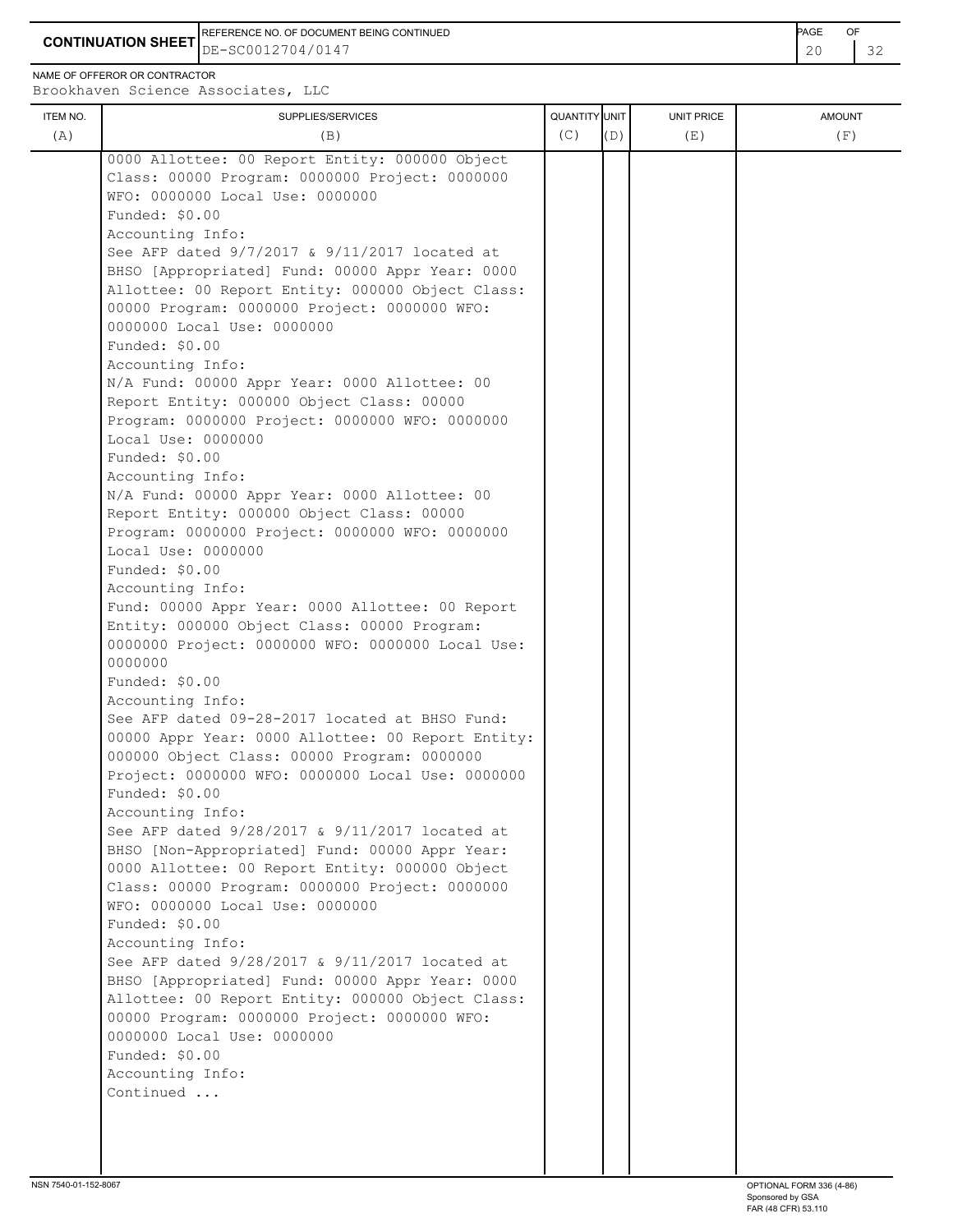**CONTINUATION SHEET** DE-SC0012704/0147 21 32 REFERENCE NO. OF DOCUMENT BEING CONTINUED **Example 2008** PAGE OF

NAME OF OFFEROR OR CONTRACTOR

| ITEM NO. | SUPPLIES/SERVICES                                                                                                                                                                                                                                                                                                                                                                                                                                                                                                                                                                                                                                                                                                                                                                                                                                                                                                                                                                                                                                                                                                                                                                                                                                                                                                                                                                                                                                                                                                                                                                                                                                                                                                                                                                                                                                                                                                                                                                                   | QUANTITY UNIT |     | UNIT PRICE | <b>AMOUNT</b> |
|----------|-----------------------------------------------------------------------------------------------------------------------------------------------------------------------------------------------------------------------------------------------------------------------------------------------------------------------------------------------------------------------------------------------------------------------------------------------------------------------------------------------------------------------------------------------------------------------------------------------------------------------------------------------------------------------------------------------------------------------------------------------------------------------------------------------------------------------------------------------------------------------------------------------------------------------------------------------------------------------------------------------------------------------------------------------------------------------------------------------------------------------------------------------------------------------------------------------------------------------------------------------------------------------------------------------------------------------------------------------------------------------------------------------------------------------------------------------------------------------------------------------------------------------------------------------------------------------------------------------------------------------------------------------------------------------------------------------------------------------------------------------------------------------------------------------------------------------------------------------------------------------------------------------------------------------------------------------------------------------------------------------------|---------------|-----|------------|---------------|
| (A)      | (B)                                                                                                                                                                                                                                                                                                                                                                                                                                                                                                                                                                                                                                                                                                                                                                                                                                                                                                                                                                                                                                                                                                                                                                                                                                                                                                                                                                                                                                                                                                                                                                                                                                                                                                                                                                                                                                                                                                                                                                                                 | (C)           | (D) | (E)        | (F)           |
|          | Fund: 00000 Appr Year: 0000 Allottee: 00 Report<br>Entity: 000000 Object Class: 00000 Program:<br>0000000 Project: 0000000 WFO: 0000000 Local Use:<br>0000000<br>Funded: $$0.00$<br>Accounting Info:<br>See AFP dated 10-26-2017 located at BHSO Fund:<br>00000 Appr Year: 0000 Allottee: 00 Report Entity:<br>000000 Object Class: 00000 Program: 0000000<br>Project: 0000000 WFO: 0000000 Local Use: 0000000<br>Funded: \$0.00<br>Accounting Info:<br>See AFP dated 10/26/2017 located at BHSO<br>[Non-Appropriated] Fund: 00000 Appr Year: 0000<br>Allottee: 00 Report Entity: 000000 Object Class:<br>00000 Program: 0000000 Project: 0000000 WFO:<br>0000000 Local Use: 0000000<br>Funded: \$0.00<br>Accounting Info:<br>See AFP dated 10/26/2017 located at BHSO<br>[Appropriated] Fund: 00000 Appr Year: 0000<br>Allottee: 00 Report Entity: 000000 Object Class:<br>00000 Program: 0000000 Project: 0000000 WFO:<br>0000000 Local Use: 0000000<br>Funded: \$0.00<br>Accounting Info:<br>See AFP dated 11/16/2017 located at BHSO<br>[Non-Appropriated] Fund: 00000 Appr Year: 0000<br>Allottee: 00 Report Entity: 000000 Object Class:<br>00000 Program: 0000000 Project: 0000000 WFO:<br>0000000 Local Use: 0000000<br>Funded: \$0.00<br>Accounting Info:<br>See AFP dated 11/16/2017 located at BHSO<br>[Appropriated] Fund: 00000 Appr Year: 0000<br>Allottee: 00 Report Entity: 000000 Object Class:<br>00000 Program: 0000000 Project: 0000000 WFO:<br>0000000 Local Use: 0000000<br>Funded: \$0.00<br>Accounting Info:<br>See AFP dated 11-27-2017 located at BHSO Fund:<br>00000 Appr Year: 0000 Allottee: 00 Report Entity:<br>000000 Object Class: 00000 Program: 0000000<br>Project: 0000000 WFO: 0000000 Local Use: 0000000<br>Funded: \$0.00<br>Accounting Info:<br>See AFP dated 11/27/2017 located at BHSO<br>[Non-Appropriated] Fund: 00000 Appr Year: 0000<br>Allottee: 00 Report Entity: 000000 Object Class:<br>00000 Program: 0000000 Project: 0000000 WFO:<br>Continued |               |     |            |               |
|          |                                                                                                                                                                                                                                                                                                                                                                                                                                                                                                                                                                                                                                                                                                                                                                                                                                                                                                                                                                                                                                                                                                                                                                                                                                                                                                                                                                                                                                                                                                                                                                                                                                                                                                                                                                                                                                                                                                                                                                                                     |               |     |            |               |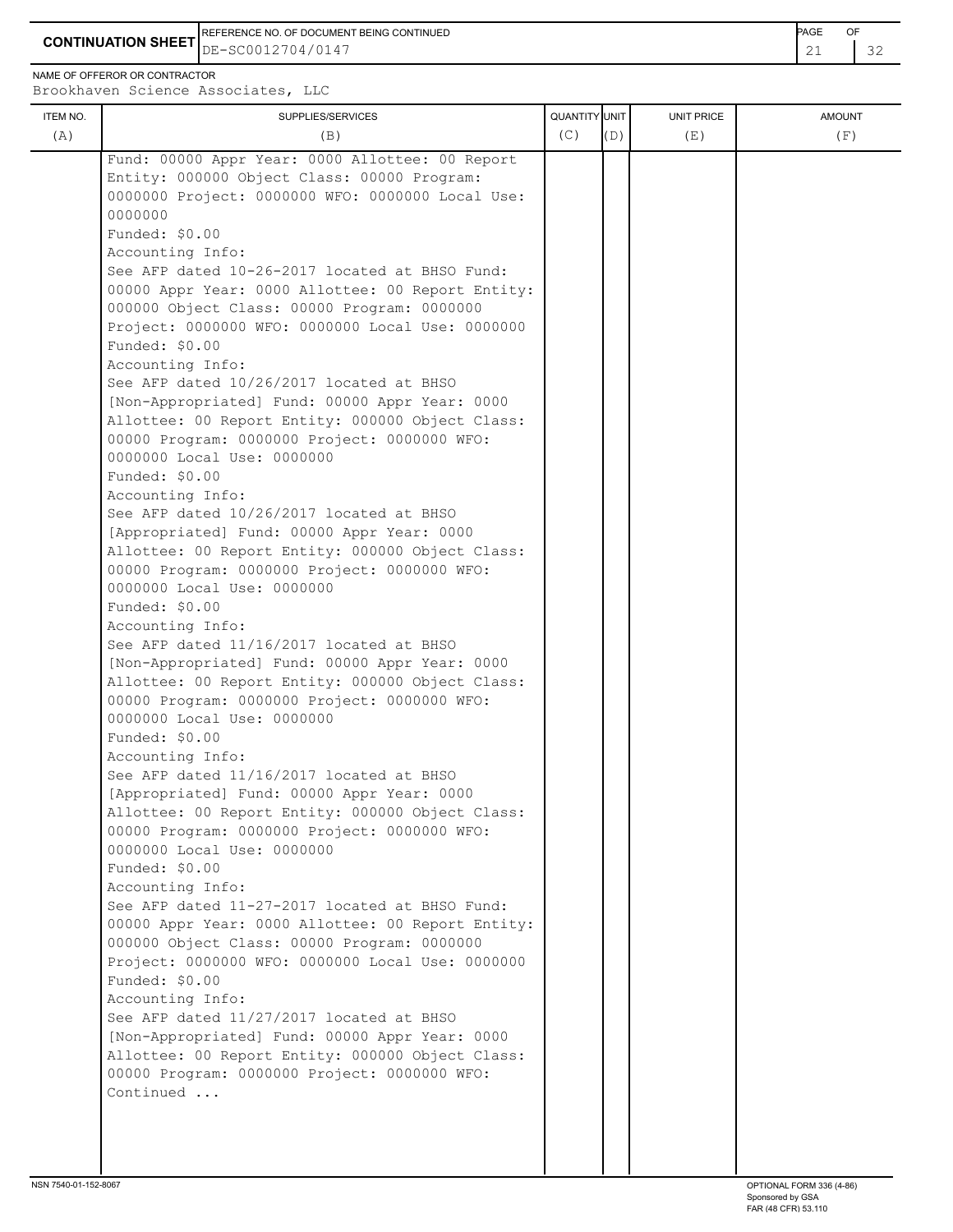**CONTINUATION SHEET** DE-SC0012704/0147 22 32 REFERENCE NO. OF DOCUMENT BEING CONTINUED **Example 2008** PAGE OF

NAME OF OFFEROR OR CONTRACTOR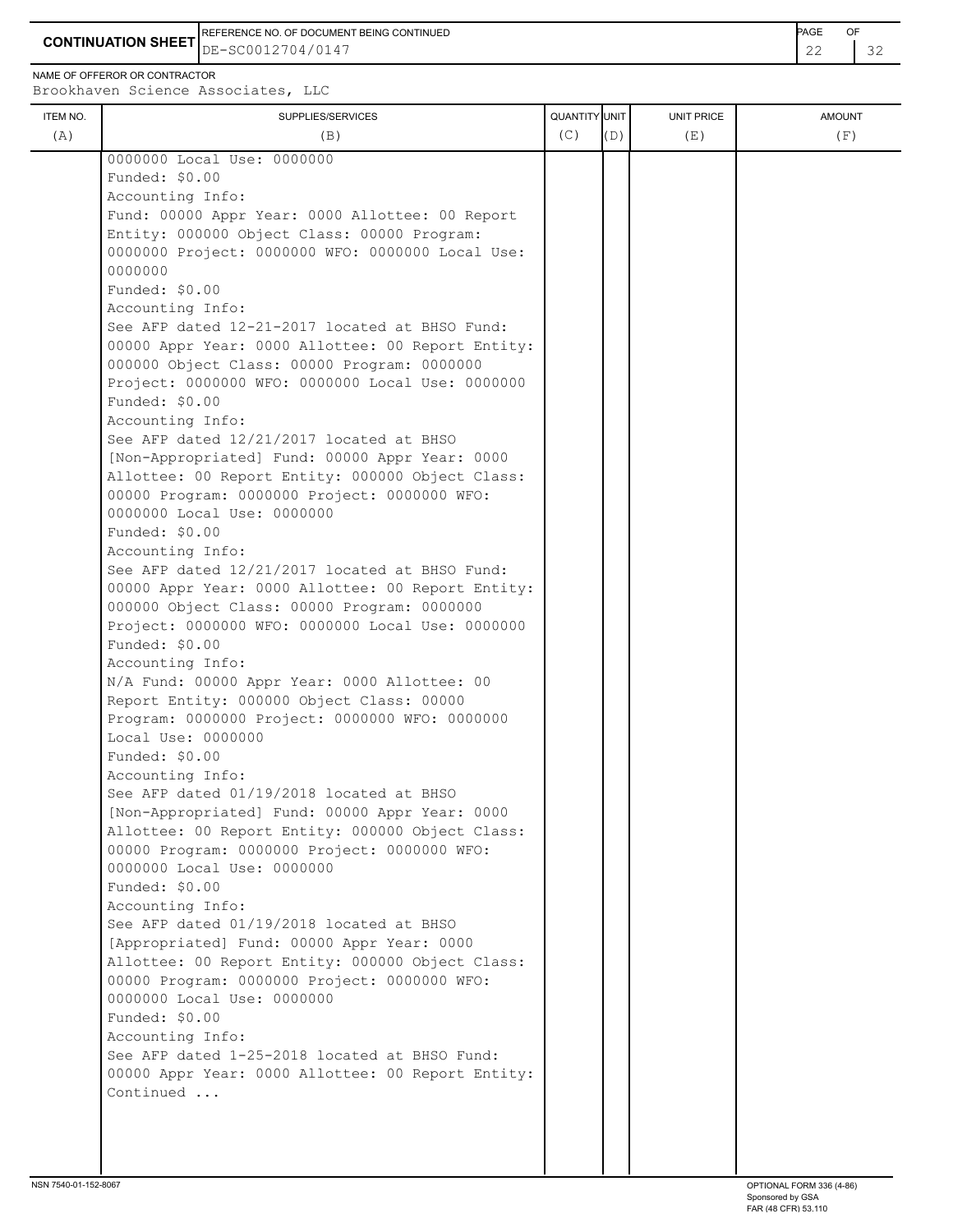**CONTINUATION SHEET** DE-SC0012704/0147 23 32 REFERENCE NO. OF DOCUMENT BEING CONTINUED **Example 2008** PAGE OF

NAME OF OFFEROR OR CONTRACTOR

|          |                                                              | QUANTITY UNIT |     |            |               |
|----------|--------------------------------------------------------------|---------------|-----|------------|---------------|
| ITEM NO. | SUPPLIES/SERVICES                                            | (C)           | (D) | UNIT PRICE | <b>AMOUNT</b> |
| (A)      | (B)                                                          |               |     | (E)        | (F)           |
|          | 000000 Object Class: 00000 Program: 0000000                  |               |     |            |               |
|          | Project: 0000000 WFO: 0000000 Local Use: 0000000             |               |     |            |               |
|          | Funded: \$0.00                                               |               |     |            |               |
|          | Accounting Info:                                             |               |     |            |               |
|          | See AFP dated 1/25/2018 located at BHSO                      |               |     |            |               |
|          | [Non-Appropriated] Fund: 00000 Appr Year: 0000               |               |     |            |               |
|          | Allottee: 00 Report Entity: 000000 Object Class:             |               |     |            |               |
|          | 00000 Program: 0000000 Project: 0000000 WFO:                 |               |     |            |               |
|          | 0000000 Local Use: 0000000                                   |               |     |            |               |
|          | Funded: \$0.00                                               |               |     |            |               |
|          | Accounting Info:                                             |               |     |            |               |
|          | See AFP dated 02/07/2018 located at BHSO                     |               |     |            |               |
|          | [Non-Appropriated] Fund: 00000 Appr Year: 0000               |               |     |            |               |
|          | Allottee: 00 Report Entity: 000000 Object Class:             |               |     |            |               |
|          | 00000 Program: 0000000 Project: 0000000 WFO:                 |               |     |            |               |
|          | 0000000 Local Use: 0000000                                   |               |     |            |               |
|          | Funded: \$0.00                                               |               |     |            |               |
|          | Accounting Info:<br>See AFP dated 02/07/2018 located at BHSO |               |     |            |               |
|          | [Appropriated] Fund: 00000 Appr Year: 0000                   |               |     |            |               |
|          | Allottee: 00 Report Entity: 000000 Object Class:             |               |     |            |               |
|          | 00000 Program: 0000000 Project: 0000000 WFO:                 |               |     |            |               |
|          | 0000000 Local Use: 0000000                                   |               |     |            |               |
|          | Funded: \$0.00                                               |               |     |            |               |
|          | Accounting Info:                                             |               |     |            |               |
|          | See AFP dated 2-22-2018 located at BHSO Fund:                |               |     |            |               |
|          | 00000 Appr Year: 0000 Allottee: 00 Report Entity:            |               |     |            |               |
|          | 000000 Object Class: 00000 Program: 0000000                  |               |     |            |               |
|          | Project: 0000000 WFO: 0000000 Local Use: 0000000             |               |     |            |               |
|          | Funded: \$0.00                                               |               |     |            |               |
|          | Accounting Info:                                             |               |     |            |               |
|          | See AFP dated 2/22-23/2018 located at BHSO                   |               |     |            |               |
|          | [Non-Appropriated] Fund: 00000 Appr Year: 0000               |               |     |            |               |
|          | Allottee: 00 Report Entity: 000000 Object Class:             |               |     |            |               |
|          | 00000 Program: 0000000 Project: 0000000 WFO:                 |               |     |            |               |
|          | 0000000 Local Use: 0000000                                   |               |     |            |               |
|          | Funded: \$0.00                                               |               |     |            |               |
|          | Accounting Info:                                             |               |     |            |               |
|          | See AFP dated 2/22-23/2018 located at BHSO                   |               |     |            |               |
|          | [Appropriated] Fund: 00000 Appr Year: 0000                   |               |     |            |               |
|          | Allottee: 00 Report Entity: 000000 Object Class:             |               |     |            |               |
|          | 00000 Program: 0000000 Project: 0000000 WFO:                 |               |     |            |               |
|          | 0000000 Local Use: 0000000                                   |               |     |            |               |
|          | Funded: \$0.00                                               |               |     |            |               |
|          | Accounting Info:                                             |               |     |            |               |
|          | N/A Fund: 00000 Appr Year: 0000 Allottee: 00                 |               |     |            |               |
|          | Report Entity: 000000 Object Class: 00000                    |               |     |            |               |
|          | Program: 0000000 Project: 0000000 WFO: 0000000               |               |     |            |               |
|          | Local Use: 0000000                                           |               |     |            |               |
|          | Funded: \$0.00                                               |               |     |            |               |
|          | Continued                                                    |               |     |            |               |
|          |                                                              |               |     |            |               |
|          |                                                              |               |     |            |               |
|          |                                                              |               |     |            |               |
|          |                                                              |               |     |            |               |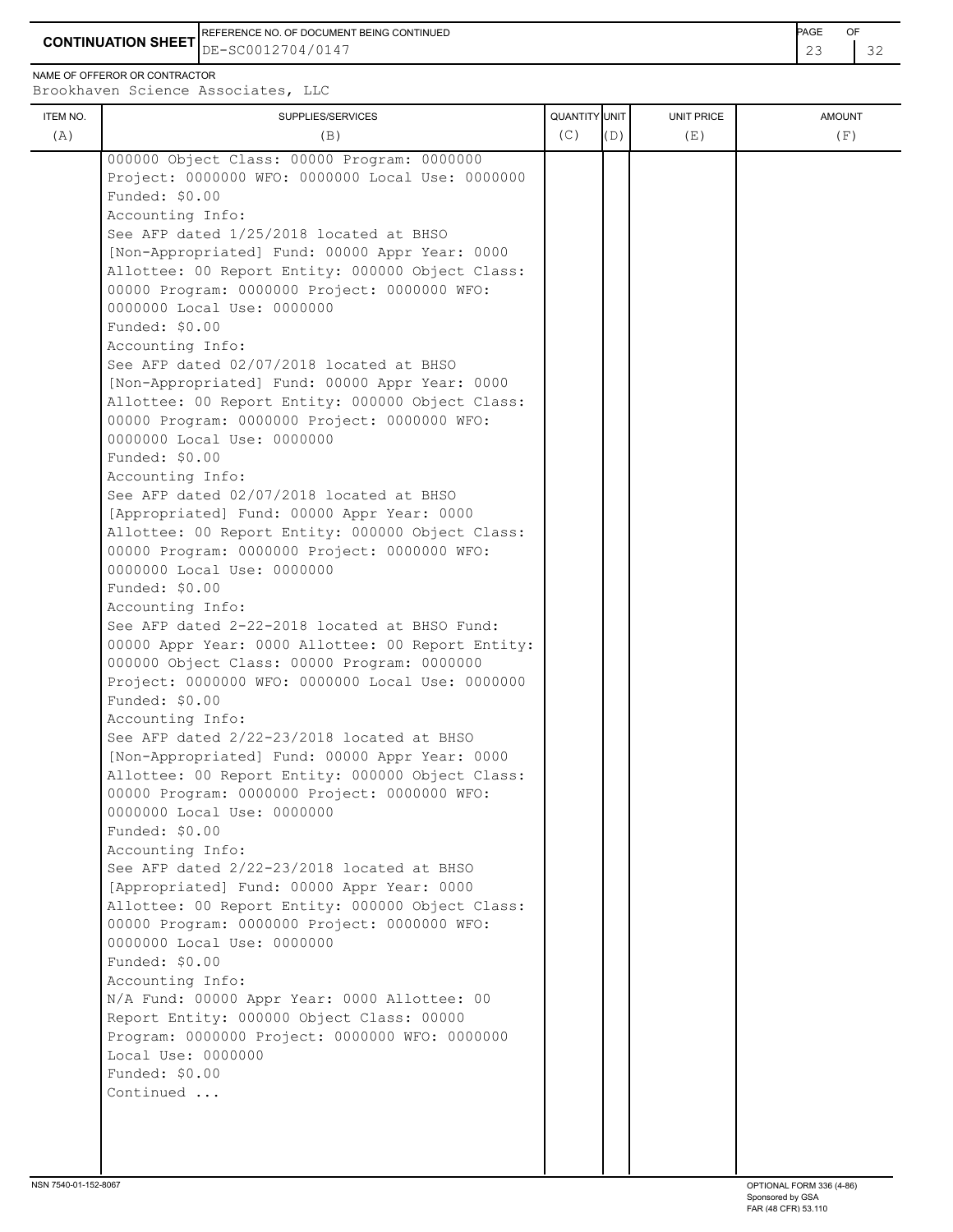REFERENCE NO. OF DOCUMENT BEING CONTINUED **AGE OF A SECOND ACTION OF A SECOND-** PAGE OF

**CONTINUATION SHEET**  $DE-SC0012704/0147$   $24$   $32$ DE-SC0012704/0147

NAME OF OFFEROR OR CONTRACTOR Brookhaven Science Associates, LLC

ITEM NO. ┃ SUPPLIES/SERVICES UNIT PRICE AMOUNT (A)  $(B)$  (B)  $(C)$   $(D)$  (E)  $(E)$  (F) Accounting Info: See AFP dated 03/12/2018 located at BHSO [Appropriated] Fund: 00000 Appr Year: 0000 Allottee: 00 Report Entity: 000000 Object Class: 00000 Program: 0000000 Project: 0000000 WFO: 0000000 Local Use: 0000000 Funded: \$0.00 Accounting Info: See AFP dated 3-21-2018 located at BHSO Fund: 00000 Appr Year: 0000 Allottee: 00 Report Entity: 000000 Object Class: 00000 Program: 0000000 Project: 0000000 WFO: 0000000 Local Use: 0000000 Funded: \$0.00 Accounting Info: See AFP dated 3-21-2018 located at BHSO [Non-Appropriated] Fund: 00000 Appr Year: 0000 Allottee: 00 Report Entity: 000000 Object Class: 00000 Program: 0000000 Project: 0000000 WFO: 0000000 Local Use: 0000000 Funded: \$0.00 Accounting Info: See AFP dated 3-21-2018 located at BHSO [Appropriated] Fund: 00000 Appr Year: 0000 Allottee: 00 Report Entity: 000000 Object Class: 00000 Program: 0000000 Project: 0000000 WFO: 0000000 Local Use: 0000000 Funded: \$0.00 Accounting Info: N/A Fund: 00000 Appr Year: 0000 Allottee: 00 Report Entity: 000000 Object Class: 00000 Program: 0000000 Project: 0000000 WFO: 0000000 Local Use: 0000000 Funded: \$0.00 Accounting Info: See AFP dated 4-25-2018 located at BHSO Fund: 00000 Appr Year: 0000 Allottee: 00 Report Entity: 000000 Object Class: 00000 Program: 0000000 Project: 0000000 WFO: 0000000 Local Use: 0000000 Funded: \$0.00 Accounting Info: See AFP dated 4-25-2018 located at BHSO [Non-Appropriated] Fund: 00000 Appr Year: 0000 Allottee: 00 Report Entity: 000000 Object Class: 00000 Program: 0000000 Project: 0000000 WFO: 0000000 Local Use: 0000000 Funded: \$0.00 Accounting Info: See AFP dated 4-25-2018 located at BHSO [Appropriated] Fund: 00000 Appr Year: 0000 Allottee: 00 Report Entity: 000000 Object Class: Continued ...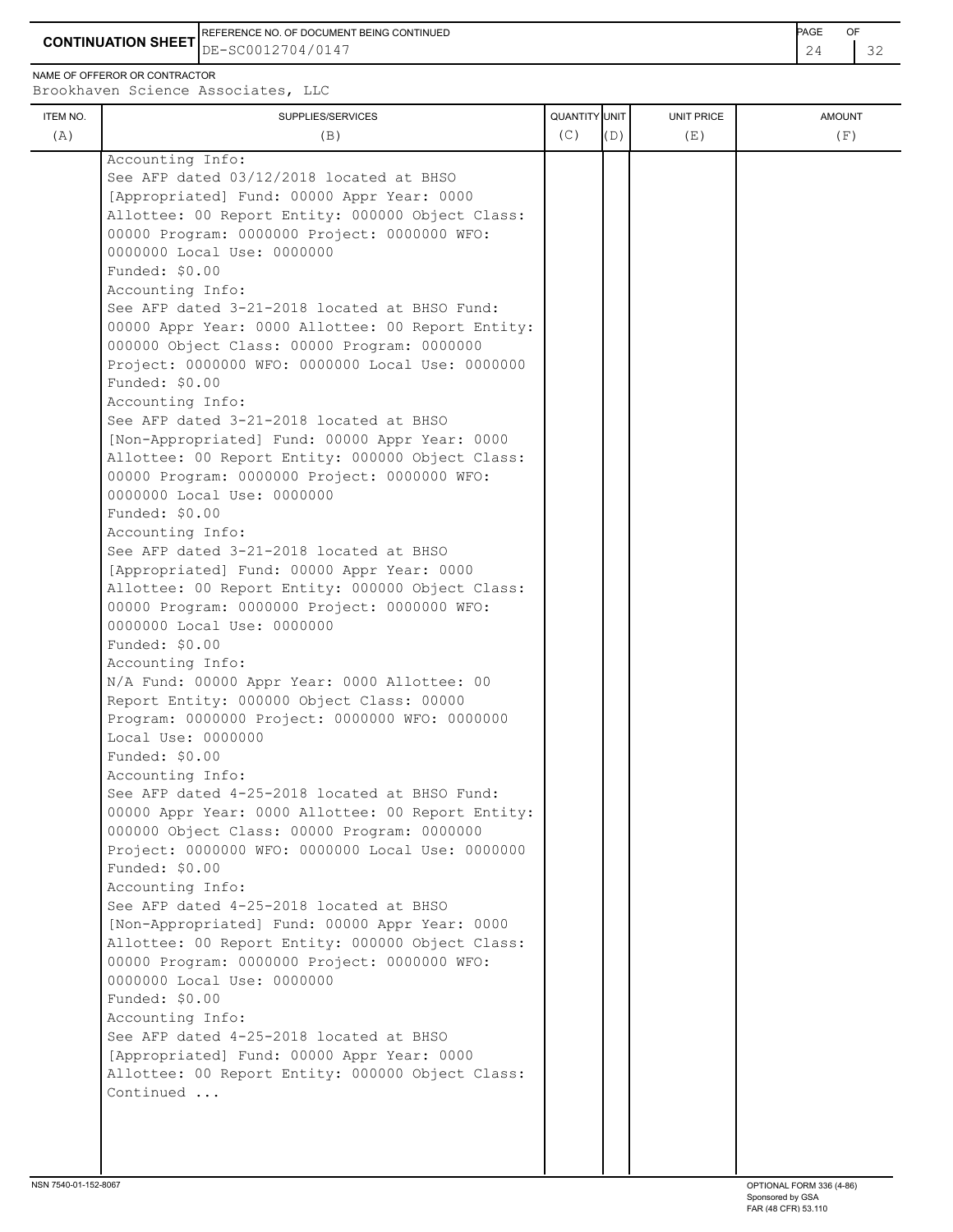**CONTINUATION SHEET** DE-SC0012704/0147 25 32 REFERENCE NO. OF DOCUMENT BEING CONTINUED **Example 2008** PAGE OF

NAME OF OFFEROR OR CONTRACTOR

| ITEM NO. | SUPPLIES/SERVICES                                                                                | <b>QUANTITY</b> UNIT |     | <b>UNIT PRICE</b> | <b>AMOUNT</b> |
|----------|--------------------------------------------------------------------------------------------------|----------------------|-----|-------------------|---------------|
| (A)      | (B)                                                                                              | (C)                  | (D) | (E)               | (F)           |
|          |                                                                                                  |                      |     |                   |               |
|          | 00000 Program: 0000000 Project: 0000000 WFO:<br>0000000 Local Use: 0000000                       |                      |     |                   |               |
|          | Funded: $$0.00$                                                                                  |                      |     |                   |               |
|          | Accounting Info:                                                                                 |                      |     |                   |               |
|          | See AFP dated 5-23-2018 located at BHSO Fund:                                                    |                      |     |                   |               |
|          | 00000 Appr Year: 0000 Allottee: 00 Report Entity:                                                |                      |     |                   |               |
|          | 000000 Object Class: 00000 Program: 0000000                                                      |                      |     |                   |               |
|          | Project: 0000000 WFO: 0000000 Local Use: 0000000                                                 |                      |     |                   |               |
|          | Funded: \$0.00                                                                                   |                      |     |                   |               |
|          | Accounting Info:                                                                                 |                      |     |                   |               |
|          | See AFP dated 5-23-2018 located at BHSO                                                          |                      |     |                   |               |
|          | [Non-Appropriated] Fund: 00000 Appr Year: 0000                                                   |                      |     |                   |               |
|          | Allottee: 00 Report Entity: 000000 Object Class:                                                 |                      |     |                   |               |
|          | 00000 Program: 0000000 Project: 0000000 WFO:                                                     |                      |     |                   |               |
|          | 0000000 Local Use: 0000000                                                                       |                      |     |                   |               |
|          | Funded: $$0.00$                                                                                  |                      |     |                   |               |
|          | Accounting Info:                                                                                 |                      |     |                   |               |
|          | See AFP dated 5-23-2018 located at BHSO                                                          |                      |     |                   |               |
|          | [Appropriated] Fund: 00000 Appr Year: 0000                                                       |                      |     |                   |               |
|          | Allottee: 00 Report Entity: 000000 Object Class:                                                 |                      |     |                   |               |
|          | 00000 Program: 0000000 Project: 0000000 WFO:                                                     |                      |     |                   |               |
|          | 0000000 Local Use: 0000000                                                                       |                      |     |                   |               |
|          | Funded: \$0.00                                                                                   |                      |     |                   |               |
|          | Accounting Info:                                                                                 |                      |     |                   |               |
|          | See AFP dated 06/07/2018 located at BHSO<br>[Appropriated] Fund: 00000 Appr Year: 0000           |                      |     |                   |               |
|          | Allottee: 00 Report Entity: 000000 Object Class:                                                 |                      |     |                   |               |
|          | 00000 Program: 0000000 Project: 0000000 WFO:                                                     |                      |     |                   |               |
|          | 0000000 Local Use: 0000000                                                                       |                      |     |                   |               |
|          | Funded: \$0.00                                                                                   |                      |     |                   |               |
|          | Accounting Info:                                                                                 |                      |     |                   |               |
|          | N/A Fund: 00000 Appr Year: 0000 Allottee: 00                                                     |                      |     |                   |               |
|          | Report Entity: 000000 Object Class: 00000                                                        |                      |     |                   |               |
|          | Program: 0000000 Project: 0000000 WFO: 0000000                                                   |                      |     |                   |               |
|          | Local Use: 0000000                                                                               |                      |     |                   |               |
|          | Funded: \$0.00                                                                                   |                      |     |                   |               |
|          | Accounting Info:                                                                                 |                      |     |                   |               |
|          | See AFP dated 6-26-2018 located at BHSO Fund:                                                    |                      |     |                   |               |
|          | 00000 Appr Year: 0000 Allottee: 00 Report Entity:                                                |                      |     |                   |               |
|          | 000000 Object Class: 00000 Program: 0000000                                                      |                      |     |                   |               |
|          | Project: 0000000 WFO: 0000000 Local Use: 0000000                                                 |                      |     |                   |               |
|          | Funded: \$0.00                                                                                   |                      |     |                   |               |
|          | Accounting Info:                                                                                 |                      |     |                   |               |
|          | See AFP dated 5-26-2018 located at BHSO                                                          |                      |     |                   |               |
|          | [Non-Appropriated] Fund: 00000 Appr Year: 0000                                                   |                      |     |                   |               |
|          | Allottee: 00 Report Entity: 000000 Object Class:<br>00000 Program: 0000000 Project: 0000000 WFO: |                      |     |                   |               |
|          | 0000000 Local Use: 0000000                                                                       |                      |     |                   |               |
|          | Funded: \$0.00                                                                                   |                      |     |                   |               |
|          | Accounting Info:                                                                                 |                      |     |                   |               |
|          | Continued                                                                                        |                      |     |                   |               |
|          |                                                                                                  |                      |     |                   |               |
|          |                                                                                                  |                      |     |                   |               |
|          |                                                                                                  |                      |     |                   |               |
|          |                                                                                                  |                      |     |                   |               |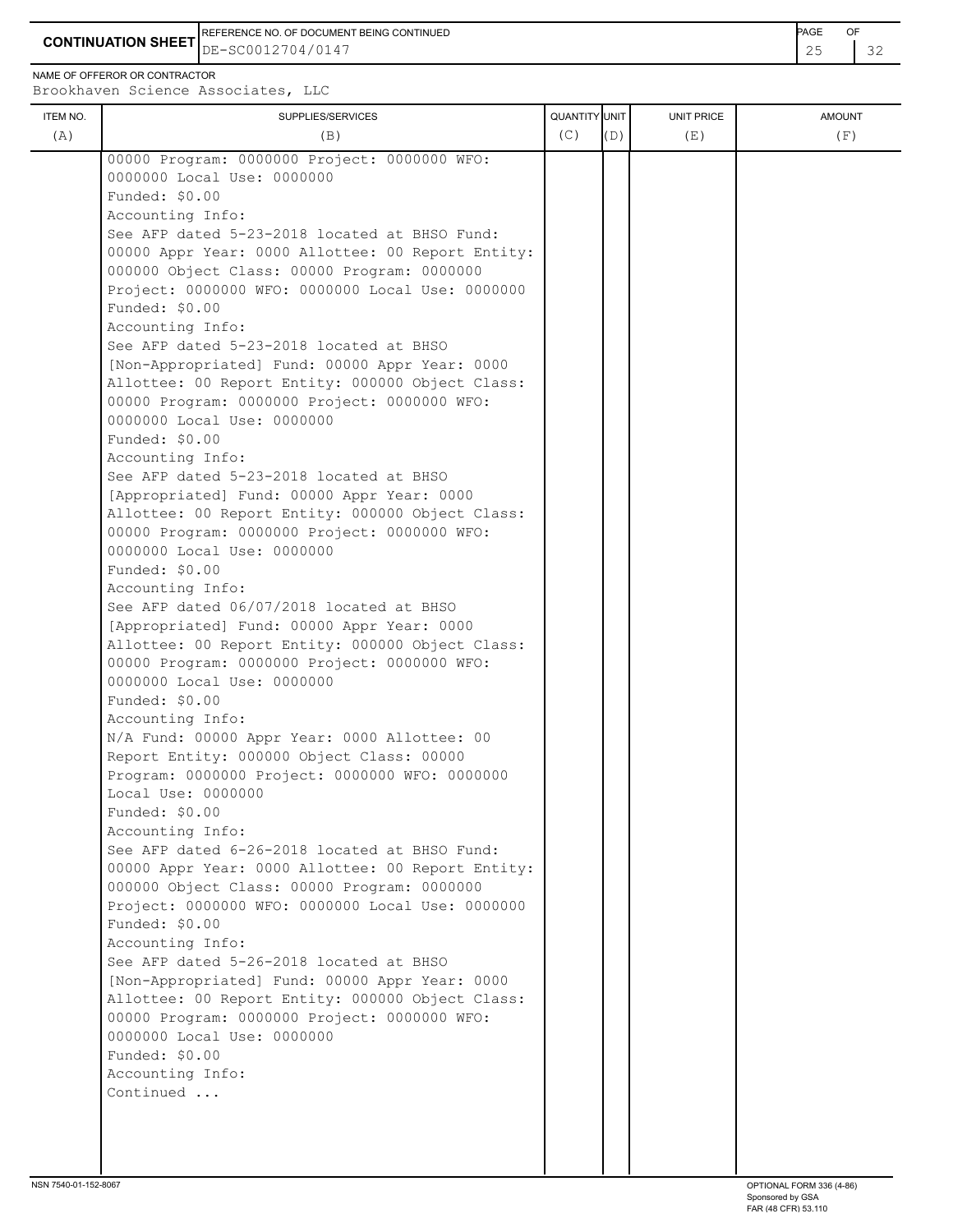**CONTINUATION SHEET** DE-SC0012704/0147 26 32 REFERENCE NO. OF DOCUMENT BEING CONTINUED **Example 2008** PAGE OF

NAME OF OFFEROR OR CONTRACTOR

Brookhaven Science Associates, LLC

| ITEM NO. | SUPPLIES/SERVICES                                 | QUANTITY UNIT |     | UNIT PRICE | <b>AMOUNT</b> |
|----------|---------------------------------------------------|---------------|-----|------------|---------------|
| (A)      | (B)                                               | (C)           | (D) | (E)        | (F)           |
|          | See AFP dated 6-26-2018 located at BHSO           |               |     |            |               |
|          | [Appropriated] Fund: 00000 Appr Year: 0000        |               |     |            |               |
|          | Allottee: 00 Report Entity: 000000 Object Class:  |               |     |            |               |
|          | 00000 Program: 0000000 Project: 0000000 WFO:      |               |     |            |               |
|          | 0000000 Local Use: 0000000                        |               |     |            |               |
|          | Funded: \$0.00                                    |               |     |            |               |
|          | Accounting Info:                                  |               |     |            |               |
|          | See AFP dated 7-26-2018 located at BHSO Fund:     |               |     |            |               |
|          | 00000 Appr Year: 0000 Allottee: 00 Report Entity: |               |     |            |               |
|          | 000000 Object Class: 00000 Program: 0000000       |               |     |            |               |
|          | Project: 0000000 WFO: 0000000 Local Use: 0000000  |               |     |            |               |
|          | Funded: \$0.00                                    |               |     |            |               |
|          | Accounting Info:                                  |               |     |            |               |
|          | See AFP dated 7-26-2018 located at BHSO           |               |     |            |               |
|          | [Non-Appropriated] Fund: 00000 Appr Year: 0000    |               |     |            |               |
|          | Allottee: 00 Report Entity: 000000 Object Class:  |               |     |            |               |
|          | 00000 Program: 0000000 Project: 0000000 WFO:      |               |     |            |               |
|          | 0000000 Local Use: 0000000                        |               |     |            |               |
|          | Funded: \$0.00                                    |               |     |            |               |
|          | Accounting Info:                                  |               |     |            |               |
|          | See AFP dated 7-26-2018 located at BHSO           |               |     |            |               |
|          |                                                   |               |     |            |               |
|          | [Appropriated] Fund: 00000 Appr Year: 0000        |               |     |            |               |
|          | Allottee: 00 Report Entity: 000000 Object Class:  |               |     |            |               |
|          | 00000 Program: 0000000 Project: 0000000 WFO:      |               |     |            |               |
|          | 0000000 Local Use: 0000000                        |               |     |            |               |
|          | Funded: \$0.00                                    |               |     |            |               |
|          | Accounting Info:                                  |               |     |            |               |
|          | See AFP dated 8-23-2018 located at BHSO Fund:     |               |     |            |               |
|          | 00000 Appr Year: 0000 Allottee: 00 Report Entity: |               |     |            |               |
|          | 000000 Object Class: 00000 Program: 0000000       |               |     |            |               |
|          | Project: 0000000 WFO: 0000000 Local Use: 0000000  |               |     |            |               |
|          | Funded: \$0.00                                    |               |     |            |               |
|          | Accounting Info:                                  |               |     |            |               |
|          | See AFP dated 08-23-2018 located at BHSO          |               |     |            |               |
|          | [Non-Appropriated] Fund: 00000 Appr Year: 0000    |               |     |            |               |
|          | Allottee: 00 Report Entity: 000000 Object Class:  |               |     |            |               |
|          | 00000 Program: 0000000 Project: 0000000 WFO:      |               |     |            |               |
|          | 0000000 Local Use: 0000000                        |               |     |            |               |
|          | Funded: \$0.00                                    |               |     |            |               |
|          | Accounting Info:                                  |               |     |            |               |
|          | See AFP dated 8-23-2018 located at BHSO           |               |     |            |               |
|          | [Appropriated] Fund: 00000 Appr Year: 0000        |               |     |            |               |
|          | Allottee: 00 Report Entity: 000000 Object Class:  |               |     |            |               |
|          | 00000 Program: 0000000 Project: 0000000 WFO:      |               |     |            |               |
|          | 0000000 Local Use: 0000000                        |               |     |            |               |
|          | Funded: \$0.00                                    |               |     |            |               |
|          | Accounting Info:                                  |               |     |            |               |
|          | See AFP dated 9-13-2018 located at BHSO Fund:     |               |     |            |               |
|          | 00000 Appr Year: 0000 Allottee: 00 Report Entity: |               |     |            |               |
|          | 000000 Object Class: 00000 Program: 0000000       |               |     |            |               |
|          | Continued                                         |               |     |            |               |
|          |                                                   |               |     |            |               |
|          |                                                   |               |     |            |               |
|          |                                                   |               |     |            |               |

 $\overline{1}$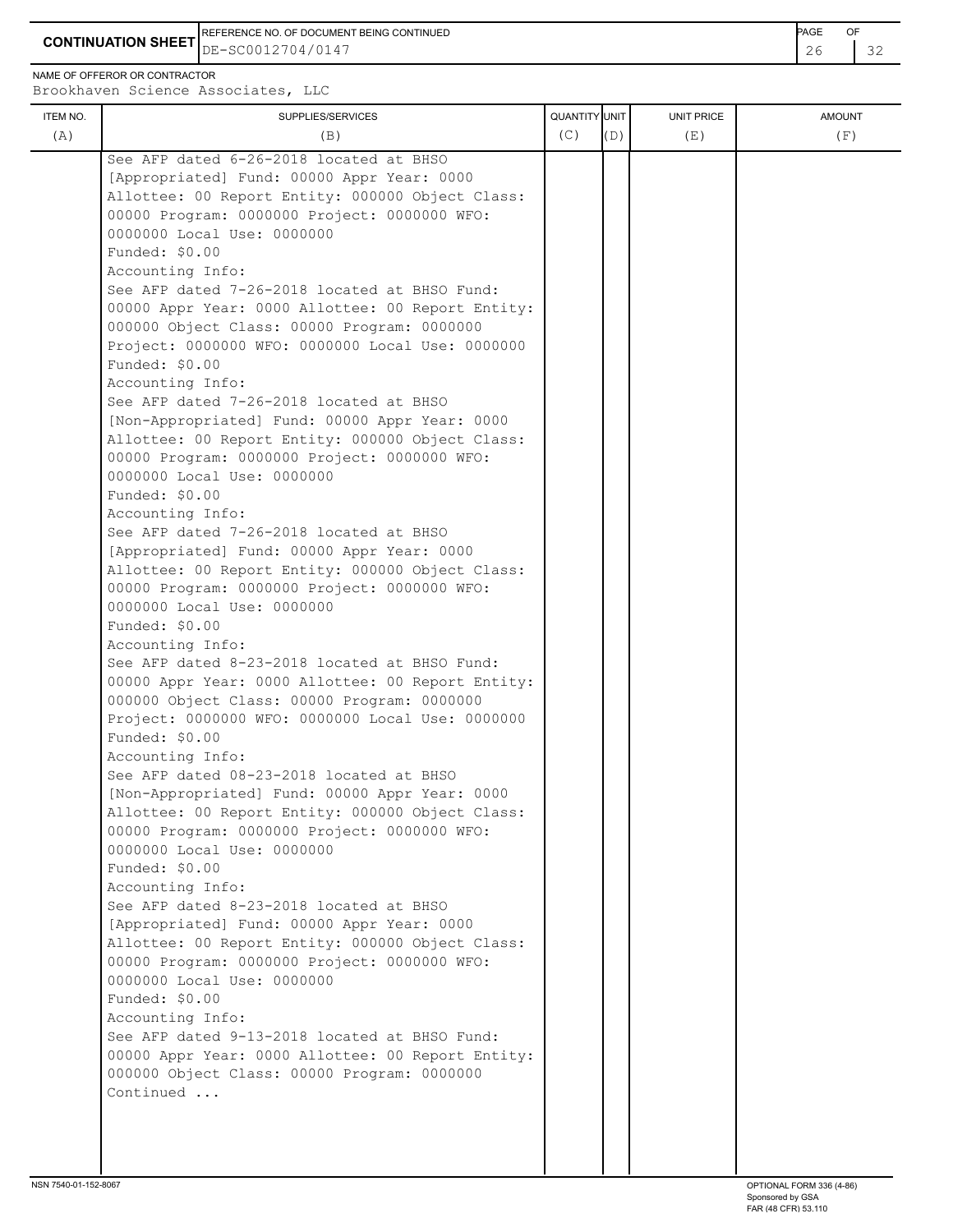**CONTINUATION SHEET** DE-SC0012704/0147 27 32 REFERENCE NO. OF DOCUMENT BEING CONTINUED **Example 2008** PAGE OF

NAME OF OFFEROR OR CONTRACTOR

Brookhaven Science Associates, LLC

| ITEM NO. | SUPPLIES/SERVICES                                 | QUANTITY UNIT |     | UNIT PRICE | <b>AMOUNT</b> |
|----------|---------------------------------------------------|---------------|-----|------------|---------------|
| (A)      | (B)                                               | (C)           | (D) | (E)        | (F)           |
|          | Project: 0000000 WFO: 0000000 Local Use: 0000000  |               |     |            |               |
|          | Funded: \$0.00                                    |               |     |            |               |
|          | Accounting Info:                                  |               |     |            |               |
|          | See AFP dated 09-13-2018 located at BHSO          |               |     |            |               |
|          | [Non-Appropriated] Fund: 00000 Appr Year: 0000    |               |     |            |               |
|          | Allottee: 00 Report Entity: 000000 Object Class:  |               |     |            |               |
|          | 00000 Program: 0000000 Project: 0000000 WFO:      |               |     |            |               |
|          | 0000000 Local Use: 0000000                        |               |     |            |               |
|          | Funded: \$0.00                                    |               |     |            |               |
|          | Accounting Info:                                  |               |     |            |               |
|          | See AFP dated 9-13-2018 located at BHSO           |               |     |            |               |
|          | [Appropriated] Fund: 00000 Appr Year: 0000        |               |     |            |               |
|          | Allottee: 00 Report Entity: 000000 Object Class:  |               |     |            |               |
|          | 00000 Program: 0000000 Project: 0000000 WFO:      |               |     |            |               |
|          | 0000000 Local Use: 0000000                        |               |     |            |               |
|          | Funded: \$0.00                                    |               |     |            |               |
|          | Accounting Info:                                  |               |     |            |               |
|          | See AFP dated 9-27-2018 located at BHSO Fund:     |               |     |            |               |
|          | 00000 Appr Year: 0000 Allottee: 00 Report Entity: |               |     |            |               |
|          | 000000 Object Class: 00000 Program: 0000000       |               |     |            |               |
|          |                                                   |               |     |            |               |
|          | Project: 0000000 WFO: 0000000 Local Use: 0000000  |               |     |            |               |
|          | Funded: \$0.00                                    |               |     |            |               |
|          | Accounting Info:                                  |               |     |            |               |
|          | See AFP dated 09-27-2018 located at BHSO          |               |     |            |               |
|          | [Non-Appropriated] Fund: 00000 Appr Year: 0000    |               |     |            |               |
|          | Allottee: 00 Report Entity: 000000 Object Class:  |               |     |            |               |
|          | 00000 Program: 0000000 Project: 0000000 WFO:      |               |     |            |               |
|          | 0000000 Local Use: 0000000                        |               |     |            |               |
|          | Funded: \$0.00                                    |               |     |            |               |
|          | Accounting Info:                                  |               |     |            |               |
|          | See AFP dated 9-27-2018 located at BHSO           |               |     |            |               |
|          | [Appropriated] Fund: 00000 Appr Year: 0000        |               |     |            |               |
|          | Allottee: 00 Report Entity: 000000 Object Class:  |               |     |            |               |
|          | 00000 Program: 0000000 Project: 0000000 WFO:      |               |     |            |               |
|          | 0000000 Local Use: 0000000                        |               |     |            |               |
|          | Funded: \$0.00                                    |               |     |            |               |
|          | Accounting Info:                                  |               |     |            |               |
|          | None Fund: 00000 Appr Year: 0000 Allottee: 00     |               |     |            |               |
|          | Report Entity: 000000 Object Class: 00000         |               |     |            |               |
|          | Program: 0000000 Project: 0000000 WFO: 0000000    |               |     |            |               |
|          | Local Use: 0000000                                |               |     |            |               |
|          | Funded: \$0.00                                    |               |     |            |               |
|          | Accounting Info:                                  |               |     |            |               |
|          | See AFP dated 10-25-2018 located at BHSO Fund:    |               |     |            |               |
|          | 00000 Appr Year: 0000 Allottee: 00 Report Entity: |               |     |            |               |
|          | 000000 Object Class: 00000 Program: 0000000       |               |     |            |               |
|          | Project: 0000000 WFO: 0000000 Local Use: 0000000  |               |     |            |               |
|          | Funded: \$0.00                                    |               |     |            |               |
|          | Accounting Info:                                  |               |     |            |               |
|          | See AFP dated 10-25-2018 located at BHSO          |               |     |            |               |
|          |                                                   |               |     |            |               |
|          | Continued                                         |               |     |            |               |
|          |                                                   |               |     |            |               |
|          |                                                   |               |     |            |               |
|          |                                                   |               |     |            |               |
|          |                                                   |               |     |            |               |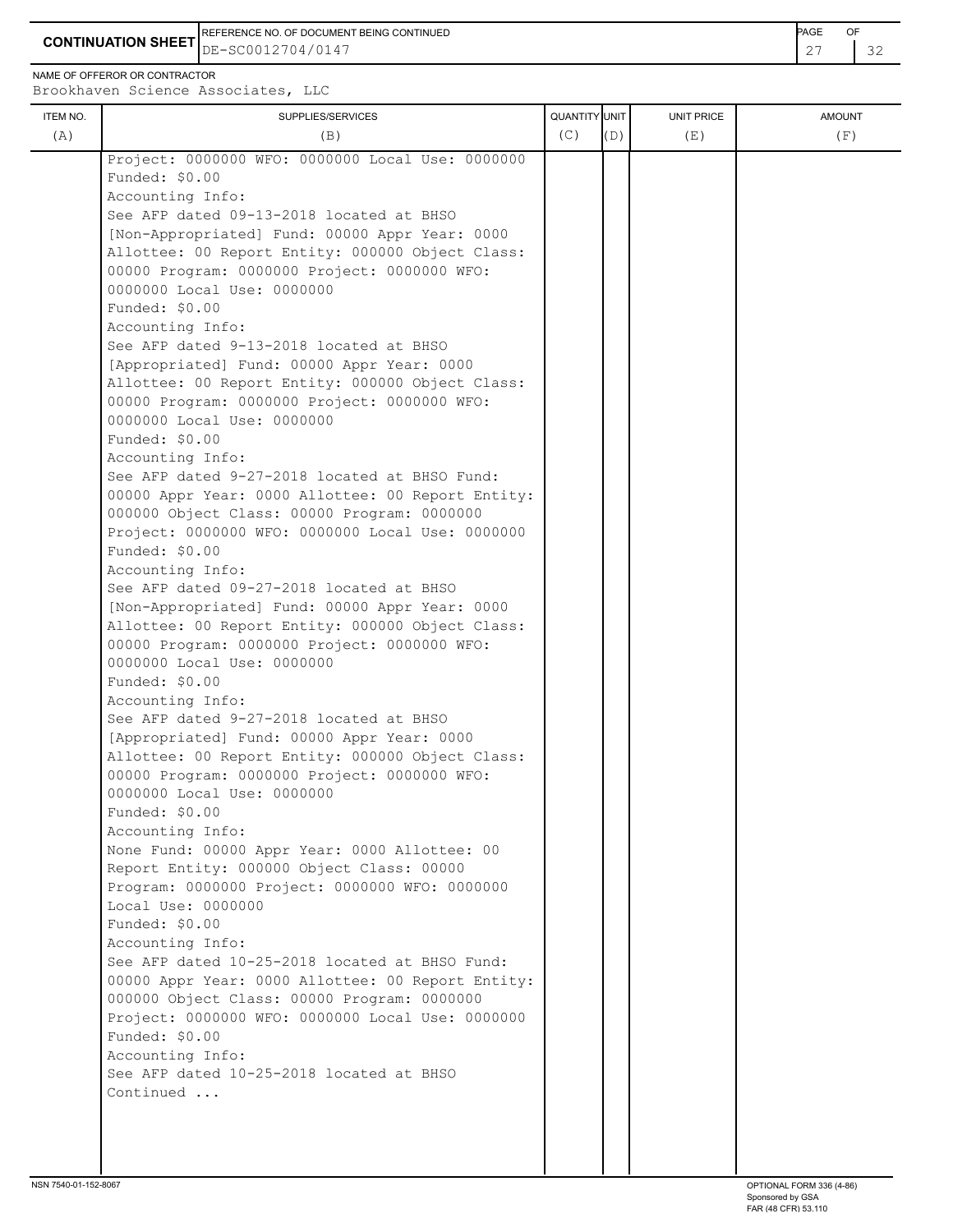**CONTINUATION SHEET** DE-SC0012704/0147 28 32 REFERENCE NO. OF DOCUMENT BEING CONTINUED **EXAMPLE 2008** PAGE OF

NAME OF OFFEROR OR CONTRACTOR

| <b>ITEM NO.</b><br>(A) | SUPPLIES/SERVICES<br>(B)                                                                       | QUANTITY UNIT<br>(C) | (D) | UNIT PRICE<br>(E) | <b>AMOUNT</b><br>(F) |
|------------------------|------------------------------------------------------------------------------------------------|----------------------|-----|-------------------|----------------------|
|                        | [Non-Appropriated] Fund: 00000 Appr Year: 0000                                                 |                      |     |                   |                      |
|                        | Allottee: 00 Report Entity: 000000 Object Class:                                               |                      |     |                   |                      |
|                        | 00000 Program: 0000000 Project: 0000000 WFO:                                                   |                      |     |                   |                      |
|                        | 0000000 Local Use: 0000000                                                                     |                      |     |                   |                      |
|                        | Funded: \$0.00                                                                                 |                      |     |                   |                      |
|                        | Accounting Info:                                                                               |                      |     |                   |                      |
|                        | See AFP dated 10-25-2018 located at BHSO                                                       |                      |     |                   |                      |
|                        | [Appropriated] Fund: 00000 Appr Year: 0000<br>Allottee: 00 Report Entity: 000000 Object Class: |                      |     |                   |                      |
|                        | 00000 Program: 0000000 Project: 0000000 WFO:                                                   |                      |     |                   |                      |
|                        | 0000000 Local Use: 0000000                                                                     |                      |     |                   |                      |
|                        | Funded: \$0.00                                                                                 |                      |     |                   |                      |
|                        | Accounting Info:                                                                               |                      |     |                   |                      |
|                        | See AFP dated 11-27-2018 located at BHSO Fund:                                                 |                      |     |                   |                      |
|                        | 00000 Appr Year: 0000 Allottee: 00 Report Entity:                                              |                      |     |                   |                      |
|                        | 000000 Object Class: 00000 Program: 0000000                                                    |                      |     |                   |                      |
|                        | Project: 0000000 WFO: 0000000 Local Use: 0000000                                               |                      |     |                   |                      |
|                        | Funded: \$0.00                                                                                 |                      |     |                   |                      |
|                        | Accounting Info:                                                                               |                      |     |                   |                      |
|                        | See AFP dated 11-27-2018 located at BHSO<br>[Appropriated] Fund: 00000 Appr Year: 0000         |                      |     |                   |                      |
|                        | Allottee: 00 Report Entity: 000000 Object Class:                                               |                      |     |                   |                      |
|                        | 00000 Program: 0000000 Project: 0000000 WFO:                                                   |                      |     |                   |                      |
|                        | 0000000 Local Use: 0000000                                                                     |                      |     |                   |                      |
|                        | Funded: \$0.00                                                                                 |                      |     |                   |                      |
|                        | Accounting Info:                                                                               |                      |     |                   |                      |
|                        | See AFP dated 11-27-2018 located at BHSO                                                       |                      |     |                   |                      |
|                        | [Non-Appropriated] Fund: 00000 Appr Year: 0000                                                 |                      |     |                   |                      |
|                        | Allottee: 00 Report Entity: 000000 Object Class:                                               |                      |     |                   |                      |
|                        | 00000 Program: 0000000 Project: 0000000 WFO:<br>0000000 Local Use: 0000000                     |                      |     |                   |                      |
|                        | Funded: \$0.00                                                                                 |                      |     |                   |                      |
|                        | Accounting Info:                                                                               |                      |     |                   |                      |
|                        | See AFP dated 12-18-2018 located at BHSO Fund:                                                 |                      |     |                   |                      |
|                        | 00000 Appr Year: 0000 Allottee: 00 Report Entity:                                              |                      |     |                   |                      |
|                        | 000000 Object Class: 00000 Program: 0000000                                                    |                      |     |                   |                      |
|                        | Project: 0000000 WFO: 0000000 Local Use: 0000000                                               |                      |     |                   |                      |
|                        | Funded: \$0.00                                                                                 |                      |     |                   |                      |
|                        | Accounting Info:                                                                               |                      |     |                   |                      |
|                        | See AFP dated 12-18-2018 located at BHSO<br>[Non-Appropriated] Fund: 00000 Appr Year: 0000     |                      |     |                   |                      |
|                        | Allottee: 00 Report Entity: 000000 Object Class:                                               |                      |     |                   |                      |
|                        | 00000 Program: 0000000 Project: 0000000 WFO:                                                   |                      |     |                   |                      |
|                        | 0000000 Local Use: 0000000                                                                     |                      |     |                   |                      |
|                        | Funded: \$0.00                                                                                 |                      |     |                   |                      |
|                        | Accounting Info:                                                                               |                      |     |                   |                      |
|                        | See AFP dated 12-18-2018 located at BHSO                                                       |                      |     |                   |                      |
|                        | [Appropriated] Fund: 00000 Appr Year: 0000                                                     |                      |     |                   |                      |
|                        | Allottee: 00 Report Entity: 000000 Object Class:                                               |                      |     |                   |                      |
|                        | 00000 Program: 0000000 Project: 0000000 WFO:                                                   |                      |     |                   |                      |
|                        | Continued                                                                                      |                      |     |                   |                      |
|                        |                                                                                                |                      |     |                   |                      |
|                        |                                                                                                |                      |     |                   |                      |
|                        |                                                                                                |                      |     |                   |                      |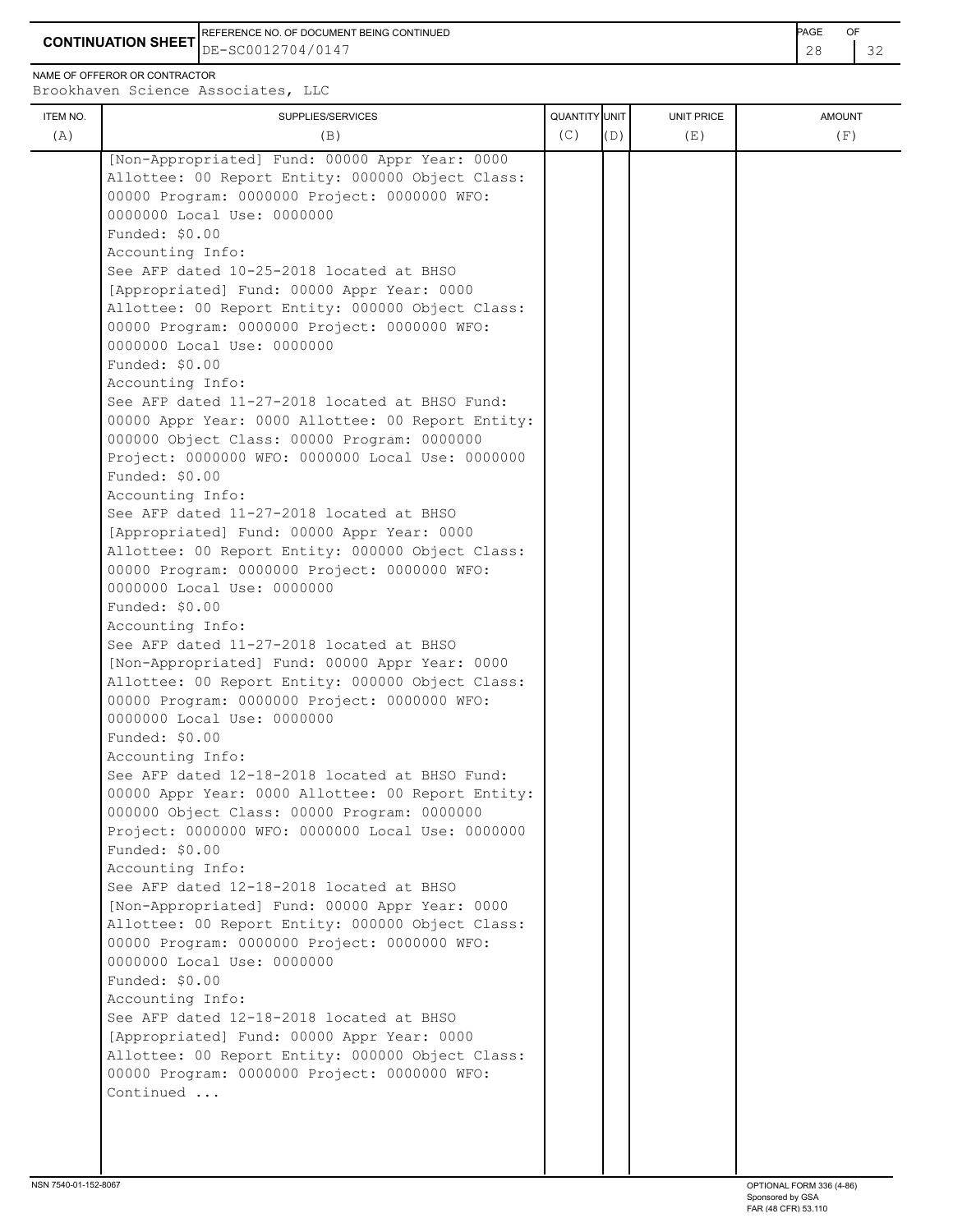**CONTINUATION SHEET** DE-SC0012704/0147 29 32 REFERENCE NO. OF DOCUMENT BEING CONTINUED **Example 2008** PAGE OF

NAME OF OFFEROR OR CONTRACTOR

| ITEM NO. | SUPPLIES/SERVICES                                                                      | QUANTITY UNIT |     | <b>UNIT PRICE</b> | <b>AMOUNT</b> |
|----------|----------------------------------------------------------------------------------------|---------------|-----|-------------------|---------------|
| (A)      | (B)                                                                                    | (C)           | (D) | (E)               | (F)           |
|          | 0000000 Local Use: 0000000                                                             |               |     |                   |               |
|          | Funded: \$0.00                                                                         |               |     |                   |               |
|          | Accounting Info:                                                                       |               |     |                   |               |
|          | N/A Fund: 00000 Appr Year: 0000 Allottee: 00                                           |               |     |                   |               |
|          | Report Entity: 000000 Object Class: 00000                                              |               |     |                   |               |
|          | Program: 0000000 Project: 0000000 WFO: 0000000                                         |               |     |                   |               |
|          | Local Use: 0000000                                                                     |               |     |                   |               |
|          | Funded: \$0.00                                                                         |               |     |                   |               |
|          | Accounting Info:                                                                       |               |     |                   |               |
|          | See AFP dated 01/24/2019 located at BHSO                                               |               |     |                   |               |
|          | [Non-Appropriated] Fund: 00000 Appr Year: 0000                                         |               |     |                   |               |
|          | Allottee: 00 Report Entity: 000000 Object Class:                                       |               |     |                   |               |
|          | 00000 Program: 0000000 Project: 0000000 WFO:                                           |               |     |                   |               |
|          | 0000000 Local Use: 0000000                                                             |               |     |                   |               |
|          | Funded: \$0.00                                                                         |               |     |                   |               |
|          | Accounting Info:                                                                       |               |     |                   |               |
|          | See AFO dated 01/24/2019 located at BHSO<br>[Appropriated] Fund: 00000 Appr Year: 0000 |               |     |                   |               |
|          | Allottee: 00 Report Entity: 000000 Object Class:                                       |               |     |                   |               |
|          | 00000 Program: 0000000 Project: 0000000 WFO:                                           |               |     |                   |               |
|          | 0000000 Local Use: 0000000                                                             |               |     |                   |               |
|          | Funded: \$0.00                                                                         |               |     |                   |               |
|          | Accounting Info:                                                                       |               |     |                   |               |
|          | See AFP dated 02-22-2018 located at BHSO Fund:                                         |               |     |                   |               |
|          | 00000 Appr Year: 0000 Allottee: 00 Report Entity:                                      |               |     |                   |               |
|          | 000000 Object Class: 00000 Program: 0000000                                            |               |     |                   |               |
|          | Project: 0000000 WFO: 0000000 Local Use: 0000000                                       |               |     |                   |               |
|          | Funded: \$0.00                                                                         |               |     |                   |               |
|          | Accounting Info:                                                                       |               |     |                   |               |
|          | See AFP dated 02-22-2018 located at BHSO                                               |               |     |                   |               |
|          | [Non-Appropriated] Fund: 00000 Appr Year: 0000                                         |               |     |                   |               |
|          | Allottee: 00 Report Entity: 000000 Object Class:                                       |               |     |                   |               |
|          | 00000 Program: 0000000 Project: 0000000 WFO:                                           |               |     |                   |               |
|          | 0000000 Local Use: 0000000                                                             |               |     |                   |               |
|          | Funded: \$0.00                                                                         |               |     |                   |               |
|          | Accounting Info:                                                                       |               |     |                   |               |
|          | See AFP dated 02-22-2018 located at BHSO                                               |               |     |                   |               |
|          | [Appropriated] Fund: 00000 Appr Year: 0000                                             |               |     |                   |               |
|          | Allottee: 00 Report Entity: 000000 Object Class:                                       |               |     |                   |               |
|          | 00000 Program: 0000000 Project: 0000000 WFO:<br>0000000 Local Use: 0000000             |               |     |                   |               |
|          | Funded: \$0.00                                                                         |               |     |                   |               |
|          | Accounting Info:                                                                       |               |     |                   |               |
|          | See AFP dated 03-07-2018 located at BHSO                                               |               |     |                   |               |
|          | [Appropriated] Fund: 00000 Appr Year: 0000                                             |               |     |                   |               |
|          | Allottee: 00 Report Entity: 000000 Object Class:                                       |               |     |                   |               |
|          | 00000 Program: 0000000 Project: 0000000 WFO:                                           |               |     |                   |               |
|          | 0000000 Local Use: 0000000                                                             |               |     |                   |               |
|          | Funded: \$0.00                                                                         |               |     |                   |               |
|          | Accounting Info:                                                                       |               |     |                   |               |
|          | Continued                                                                              |               |     |                   |               |
|          |                                                                                        |               |     |                   |               |
|          |                                                                                        |               |     |                   |               |
|          |                                                                                        |               |     |                   |               |
|          |                                                                                        |               |     |                   |               |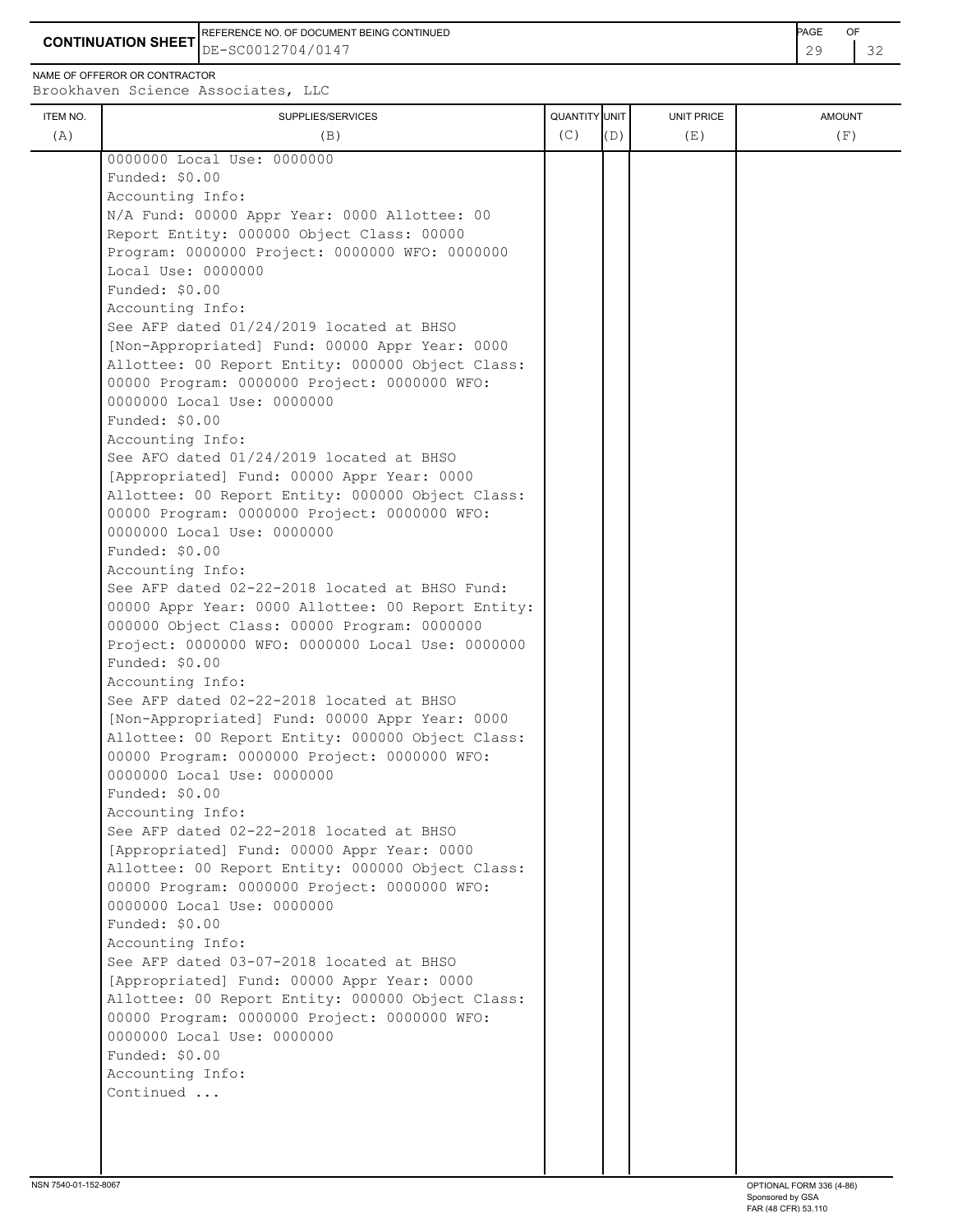**CONTINUATION SHEET** DE-SC0012704/0147 30 32 REFERENCE NO. OF DOCUMENT BEING CONTINUED **Example 2008** PAGE OF

NAME OF OFFEROR OR CONTRACTOR

| ITEM NO. | SUPPLIES/SERVICES                                                    | <b>QUANTITY</b> UNIT |     | UNIT PRICE | <b>AMOUNT</b> |
|----------|----------------------------------------------------------------------|----------------------|-----|------------|---------------|
| (A)      | (B)                                                                  | (C)                  | (D) | (E)        | (F)           |
|          |                                                                      |                      |     |            |               |
|          | None Fund: 00000 Appr Year: 0000 Allottee: 00                        |                      |     |            |               |
|          | Report Entity: 000000 Object Class: 00000                            |                      |     |            |               |
|          | Program: 0000000 Project: 0000000 WFO: 0000000<br>Local Use: 0000000 |                      |     |            |               |
|          | Funded: $$0.00$                                                      |                      |     |            |               |
|          | Accounting Info:                                                     |                      |     |            |               |
|          | See AFP dated 03-25-2019 located at BHSO Fund:                       |                      |     |            |               |
|          | 00000 Appr Year: 0000 Allottee: 00 Report Entity:                    |                      |     |            |               |
|          | 000000 Object Class: 00000 Program: 0000000                          |                      |     |            |               |
|          | Project: 0000000 WFO: 0000000 Local Use: 0000000                     |                      |     |            |               |
|          | Funded: \$0.00                                                       |                      |     |            |               |
|          | Accounting Info:                                                     |                      |     |            |               |
|          | See AFP dated 03-25-2019 located at BHSO                             |                      |     |            |               |
|          | [Non-Appropriated] Fund: 00000 Appr Year: 0000                       |                      |     |            |               |
|          | Allottee: 00 Report Entity: 000000 Object Class:                     |                      |     |            |               |
|          | 00000 Program: 0000000 Project: 0000000 WFO:                         |                      |     |            |               |
|          | 0000000 Local Use: 0000000                                           |                      |     |            |               |
|          | Funded: \$0.00                                                       |                      |     |            |               |
|          | Accounting Info:                                                     |                      |     |            |               |
|          | See AFP dated 03-25-2018 located at BHSO                             |                      |     |            |               |
|          | [Appropriated] Fund: 00000 Appr Year: 0000                           |                      |     |            |               |
|          | Allottee: 00 Report Entity: 000000 Object Class:                     |                      |     |            |               |
|          | 00000 Program: 0000000 Project: 0000000 WFO:                         |                      |     |            |               |
|          | 0000000 Local Use: 0000000                                           |                      |     |            |               |
|          | Funded: \$0.00                                                       |                      |     |            |               |
|          | Accounting Info:                                                     |                      |     |            |               |
|          | See AFP dated 03-27-2018 located at BHSO                             |                      |     |            |               |
|          | [Appropriated] Fund: 00000 Appr Year: 0000                           |                      |     |            |               |
|          | Allottee: 00 Report Entity: 000000 Object Class:                     |                      |     |            |               |
|          | 00000 Program: 0000000 Project: 0000000 WFO:                         |                      |     |            |               |
|          | 0000000 Local Use: 0000000                                           |                      |     |            |               |
|          | Funded: \$0.00                                                       |                      |     |            |               |
|          | Accounting Info:                                                     |                      |     |            |               |
|          | See AFP dated 03-27-2018 located at BHSO                             |                      |     |            |               |
|          | [Non-Appropriated] Fund: 00000 Appr Year: 0000                       |                      |     |            |               |
|          | Allottee: 00 Report Entity: 000000 Object Class:                     |                      |     |            |               |
|          | 00000 Program: 0000000 Project: 0000000 WFO:                         |                      |     |            |               |
|          | 0000000 Local Use: 0000000                                           |                      |     |            |               |
|          | Funded: \$0.00                                                       |                      |     |            |               |
|          | Accounting Info:<br>See AFP dated 04-25-2019 located at BHSO Fund:   |                      |     |            |               |
|          | 00000 Appr Year: 0000 Allottee: 00 Report Entity:                    |                      |     |            |               |
|          | 000000 Object Class: 00000 Program: 0000000                          |                      |     |            |               |
|          | Project: 0000000 WFO: 0000000 Local Use: 0000000                     |                      |     |            |               |
|          | Funded: \$0.00                                                       |                      |     |            |               |
|          | Accounting Info:                                                     |                      |     |            |               |
|          | See AFP dated 04-25-2018 located at BHSO                             |                      |     |            |               |
|          | [Appropriated] Fund: 00000 Appr Year: 0000                           |                      |     |            |               |
|          | Allottee: 00 Report Entity: 000000 Object Class:                     |                      |     |            |               |
|          | 00000 Program: 0000000 Project: 0000000 WFO:                         |                      |     |            |               |
|          | Continued                                                            |                      |     |            |               |
|          |                                                                      |                      |     |            |               |
|          |                                                                      |                      |     |            |               |
|          |                                                                      |                      |     |            |               |
|          |                                                                      |                      |     |            |               |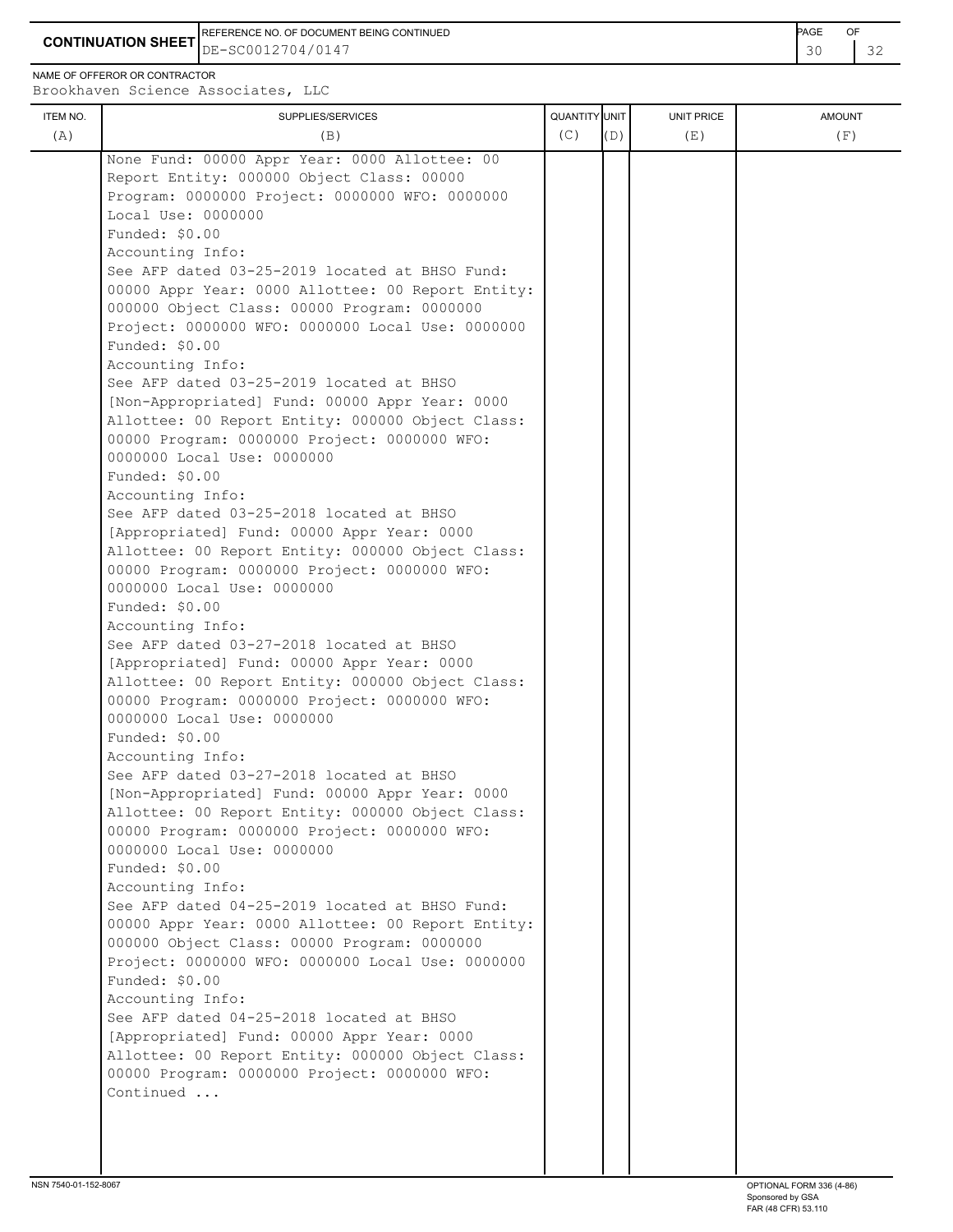**CONTINUATION SHEET** DE-SC0012704/0147 32 REFERENCE NO. OF DOCUMENT BEING CONTINUED **Example 2008** PAGE OF

NAME OF OFFEROR OR CONTRACTOR

| ITEM NO. | SUPPLIES/SERVICES                                                                 | QUANTITY UNIT |     | <b>UNIT PRICE</b> | <b>AMOUNT</b> |
|----------|-----------------------------------------------------------------------------------|---------------|-----|-------------------|---------------|
| (A)      | (B)                                                                               | (C)           | (D) | (E)               | (F)           |
|          | 0000000 Local Use: 0000000                                                        |               |     |                   |               |
|          | Funded: \$0.00                                                                    |               |     |                   |               |
|          | Accounting Info:                                                                  |               |     |                   |               |
|          | See AFP dated 04-25-2019 located at BHSO                                          |               |     |                   |               |
|          | [Non-Appropriated] Fund: 00000 Appr Year: 0000                                    |               |     |                   |               |
|          | Allottee: 00 Report Entity: 000000 Object Class:                                  |               |     |                   |               |
|          | 00000 Program: 0000000 Project: 0000000 WFO:                                      |               |     |                   |               |
|          | 0000000 Local Use: 0000000                                                        |               |     |                   |               |
|          | Funded: \$0.00                                                                    |               |     |                   |               |
|          | Accounting Info:                                                                  |               |     |                   |               |
|          | See AFP dated 05-23-2019 located at BHSO Fund:                                    |               |     |                   |               |
|          | 00000 Appr Year: 0000 Allottee: 00 Report Entity:                                 |               |     |                   |               |
|          | 000000 Object Class: 00000 Program: 0000000                                       |               |     |                   |               |
|          | Project: 0000000 WFO: 0000000 Local Use: 0000000                                  |               |     |                   |               |
|          | Funded: \$0.00                                                                    |               |     |                   |               |
|          | Accounting Info:                                                                  |               |     |                   |               |
|          | See AFP dated 05-23-2018 & 05-24-2019 located at                                  |               |     |                   |               |
|          | BHSO [Appropriated] Fund: 00000 Appr Year: 0000                                   |               |     |                   |               |
|          | Allottee: 00 Report Entity: 000000 Object Class:                                  |               |     |                   |               |
|          | 00000 Program: 0000000 Project: 0000000 WFO:                                      |               |     |                   |               |
|          | 0000000 Local Use: 0000000                                                        |               |     |                   |               |
|          | Funded: \$0.00                                                                    |               |     |                   |               |
|          | Accounting Info:                                                                  |               |     |                   |               |
|          | See AFP dated 05-23-2019 & 5-24-2019 located at                                   |               |     |                   |               |
|          | BHSO [Non-Appropriated] Fund: 00000 Appr Year:                                    |               |     |                   |               |
|          | 0000 Allottee: 00 Report Entity: 000000 Object                                    |               |     |                   |               |
|          | Class: 00000 Program: 0000000 Project: 0000000<br>WFO: 0000000 Local Use: 0000000 |               |     |                   |               |
|          | Funded: \$0.00                                                                    |               |     |                   |               |
|          | Accounting Info:                                                                  |               |     |                   |               |
|          | See AFP dated 06-25-2019 located at BHSO Fund:                                    |               |     |                   |               |
|          | 00000 Appr Year: 0000 Allottee: 00 Report Entity:                                 |               |     |                   |               |
|          | 000000 Object Class: 00000 Program: 0000000                                       |               |     |                   |               |
|          | Project: 0000000 WFO: 0000000 Local Use: 0000000                                  |               |     |                   |               |
|          | Funded: \$0.00                                                                    |               |     |                   |               |
|          | Accounting Info:                                                                  |               |     |                   |               |
|          | See AFP dated 06-25-2018 located at BHSO                                          |               |     |                   |               |
|          | [Appropriated] Fund: 00000 Appr Year: 0000                                        |               |     |                   |               |
|          | Allottee: 00 Report Entity: 000000 Object Class:                                  |               |     |                   |               |
|          | 00000 Program: 0000000 Project: 0000000 WFO:                                      |               |     |                   |               |
|          | 0000000 Local Use: 0000000                                                        |               |     |                   |               |
|          | Funded: \$0.00                                                                    |               |     |                   |               |
|          | Accounting Info:                                                                  |               |     |                   |               |
|          | See AFP dated 06-25-2019 located at BHSO                                          |               |     |                   |               |
|          | [Non-Appropriated] Fund: 00000 Appr Year: 0000                                    |               |     |                   |               |
|          | Allottee: 00 Report Entity: 000000 Object Class:                                  |               |     |                   |               |
|          | 00000 Program: 0000000 Project: 0000000 WFO:                                      |               |     |                   |               |
|          | 0000000 Local Use: 0000000                                                        |               |     |                   |               |
|          | Funded: \$0.00                                                                    |               |     |                   |               |
|          | Accounting Info:                                                                  |               |     |                   |               |
|          | Continued                                                                         |               |     |                   |               |
|          |                                                                                   |               |     |                   |               |
|          |                                                                                   |               |     |                   |               |
|          |                                                                                   |               |     |                   |               |
|          |                                                                                   |               |     |                   |               |